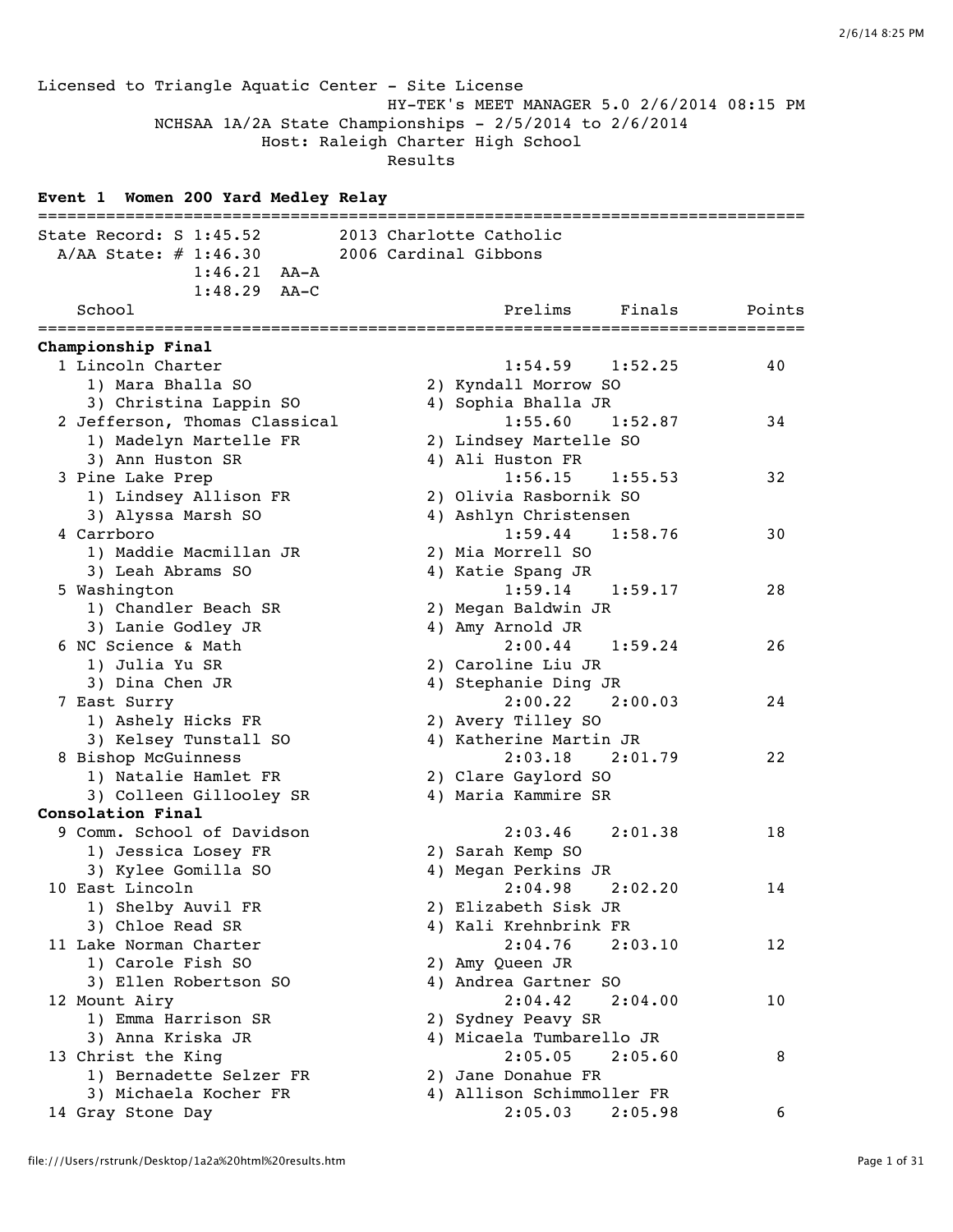| 1) Sophia Hurr FR            | 2) Cassie Bebout SO         |   |
|------------------------------|-----------------------------|---|
| 3) Nicole Montemayor FR      | 4) Jessica Roy SR           |   |
| 15 Durham School of the Arts | $2:06.88$ $2:07.55$         | 4 |
| 1) Sarah Van Wagener SO      | 2) Gabrielle Myers FR       |   |
| 3) Misha Neal SO             | 4) Marie-Helene Boudreau SR |   |
| 16 Clinton                   | $2:08.23$ $2:09.26$         |   |
| 1) Elizabeth Tsao JR         | 2) Darby Taylor SR          |   |
| 3) Lillie Turlington SR      | 4) Mary Palmer SR           |   |

## **Event 1 Women 200 Yard Medley Relay**

=============================================================================== State Record: S 1:45.52 2013 Charlotte Catholic A/AA State: # 1:46.30 2006 Cardinal Gibbons 1:46.21 AA-A 1:48.29 AA-C School Seed Prelims =============================================================================== **Preliminaries** 1 Lincoln Charter 1:56.07 1:54.59 q 1) Mara Bhalla SO 2) Kyndall Morrow SO 3) Christina Lappin SO 4) Sophia Bhalla JR 2 Jefferson, Thomas Classical 1:56.59 1:55.60 q 1) Madelyn Martelle FR 2) Lindsey Martelle SO 3) Ann Huston SR 4) Ali Huston FR 3 Pine Lake Prep 1:56.56 1:56.15 q 1) Lindsey Allison FR 2) Olivia Rasbornik SO 3) Alyssa Marsh SO 4) Ashlyn Christensen 4 Washington 1:59.51 1:59.14 q 1) Chandler Beach SR 2) Megan Baldwin JR 3) Lanie Godley JR 4) Amy Arnold JR 5 Carrboro 2:03.40 1:59.44 q 1) Maddie Macmillan JR 2) Mia Morrell SO 3) Leah Abrams SO 4) Katie Spang JR 6 East Surry 2:00.67 2:00.22 q 1) Ashely Hicks FR 2) Avery Tilley SO 3) Kelsey Tunstall SO 4) Katherine Martin JR 7 NC Science & Math 1:59.69 2:00.44 q 1) Julia Yu SR 2) Caroline Liu JR 3) Dina Chen JR 4) Stephanie Ding JR 8 Bishop McGuinness 2:03.39 2:03.18 q 1) Natalie Hamlet FR 2) Clare Gaylord SO 3) Colleen Gillooley SR 4) Maria Kammire SR ------------------------------------------------------------------------- 9 Comm. School of Davidson 2:01.57 2:03.46 q 1) Jessica Losey FR 2) Sarah Kemp SO 3) Kylee Gomilla SO 4) Megan Perkins JR 10 Mount Airy 2:04.25 2:04.42 q 1) Emma Harrison SR 2) Sydney Peavy SR 3) Anna Kriska JR 4) Micaela Tumbarello JR 11 Lake Norman Charter 2:04.84 2:04.76 q 1) Carole Fish SO 2) Amy Queen JR 3) Ellen Robertson SO 4) Andrea Gartner SO 12 East Lincoln 2:05.11 2:04.98 q 1) Shelby Auvil FR 2) Elizabeth Sisk JR 3) Chloe Read SR 4) Kali Krehnbrink FR 13 Gray Stone Day 2:06.13 2:05.03 q 1) Sophia Hurr FR 2) Cassie Bebout SO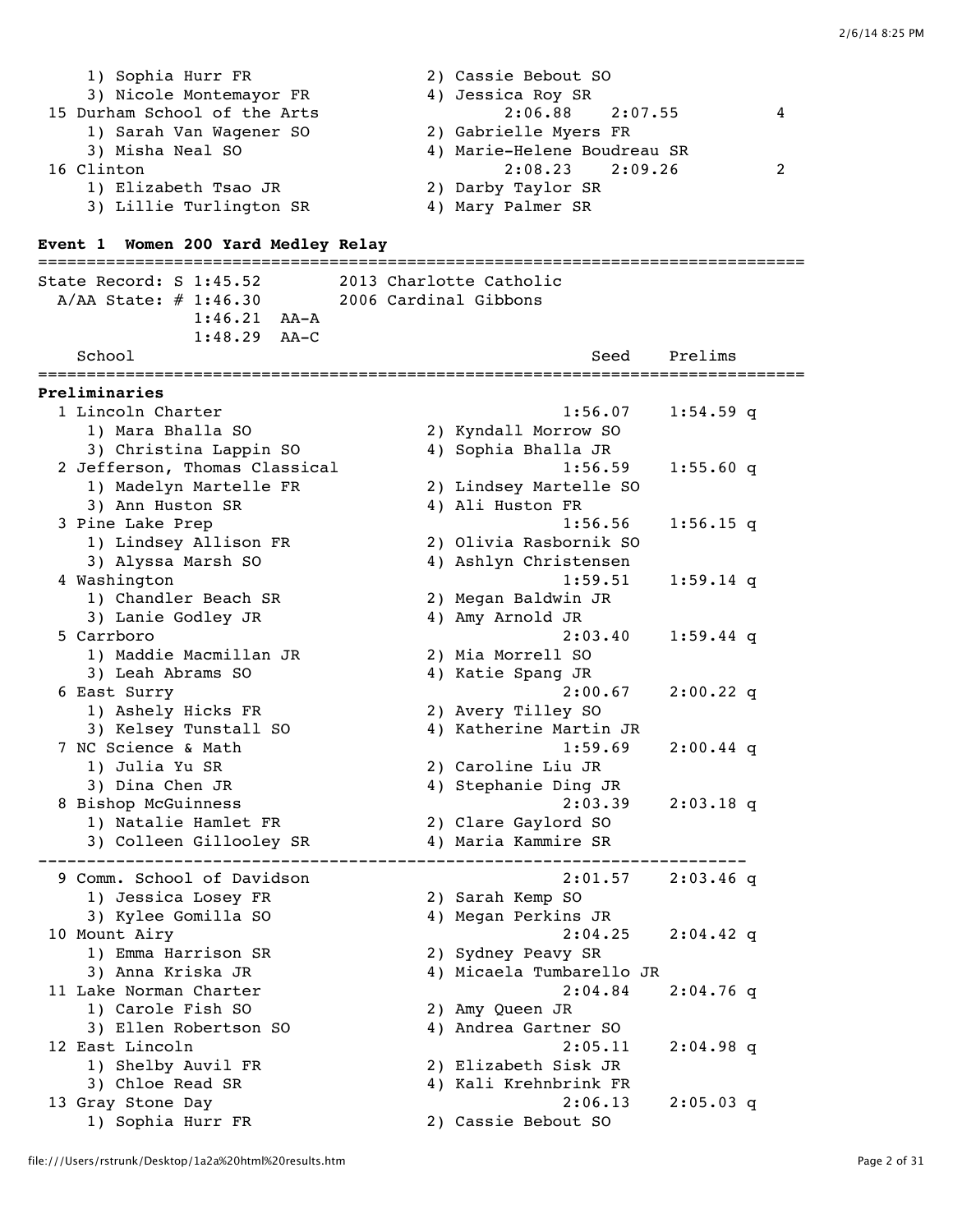3) Nicole Montemayor FR 4) Jessica Roy SR 14 Christ the King 2:05.63 2:05.05 q 1) Bernadette Selzer FR 2) Jane Donahue FR 3) Michaela Kocher FR 4) Allison Schimmoller FR 15 Durham School of the Arts 2:02.66 2:06.88 q 1) Emily Burke JR 2) Gabrielle Myers FR 3) Misha Neal SO 4) Marie-Helene Boudreau SR 16 Clinton 2:07.27 2:08.23 q 1) Elizabeth Tsao JR 2) Darby Taylor SR 3) Lillie Turlington SR 4) Mary Palmer SR ------------------------------------------------------------------------- 17 Salisbury 2:07.93 2:08.49 1) Shelby Holden SO 2) Sharmi Amin FR 3) McKenzie Stevens SR 4) Amelia Steinman SO 18 Franklin 2:09.37 2:08.99 1) Sydney Hensley SO 2) Brittany Burton 3) Cassidy Zemmin SO 4) Shannon Esterwood ------------------------------------------------------------------------- 19 Tarboro 2:10.09 2:09.57 1) Kaylyn Norville SO 2) Anna Johnson JR 3) Victoria Modlin SO 4) Rachel Tanhauser JR 20 Croatan 2:17.09 2:14.46 1) Macy Brinson JR 2) Jillian Tracy FR 3) Annie Reindl SO 4) Rachel Dooley FR 21 Northeastern 2:14.95 2:16.64 1) Elizabeth Breaux SO 2) Kendall Barnett SR 3) Grace Taylor FR 4) Anna Cherry SO 22 First Flight 2:17.65 2:17.12 1) Kaitlyn Godsey SR 2) Brook Vuyovich SO 3) Raven Girard JR 4) Sarah Beacham SR 23 South Davidson 2:23.94 2:20.80 1) Olivia Carter 3) Haylie Moore JR 4) Helen Jenkins SO -- Trinity 2:20.83 DQ Early take-off swimmer #2 1) Alyssa Hapeman 2) Morgan Davis SO 3) Renee Hapeman 4) Polly Van Ausdall JR **Event 2 Men 200 Yard Medley Relay** ===============================================================================

State Record: S 1:33.67 2010 Providence A/AA State: # 1:38.52 2013 Lake Norman Charter 1:34.51 AA-A 1:36.18 AA-C School **Prelims** Finals Points =============================================================================== **Championship Final** 1 Shelby 1:40.87 1:39.13 40 1) Parker Campbell JR 2) Ben Waldrep JR 3) Jay Wilson FR 4) Matt Campbell JR 2 Bishop McGuinness 1:41.23 1:39.41 34 1) Grant Davidson SR 2) Sean Gorham SR 3) Alex Strasser SO 4) Bryan Soltis JR 3 Carrboro 1:41.81 1:39.62 32 1) Will Macmillan SO 2) Aidan Marshall SR 3) Thomas Bilden JR 4) Simon Deshusses SO 4 Lake Norman Charter 1:42.31 1:41.16 30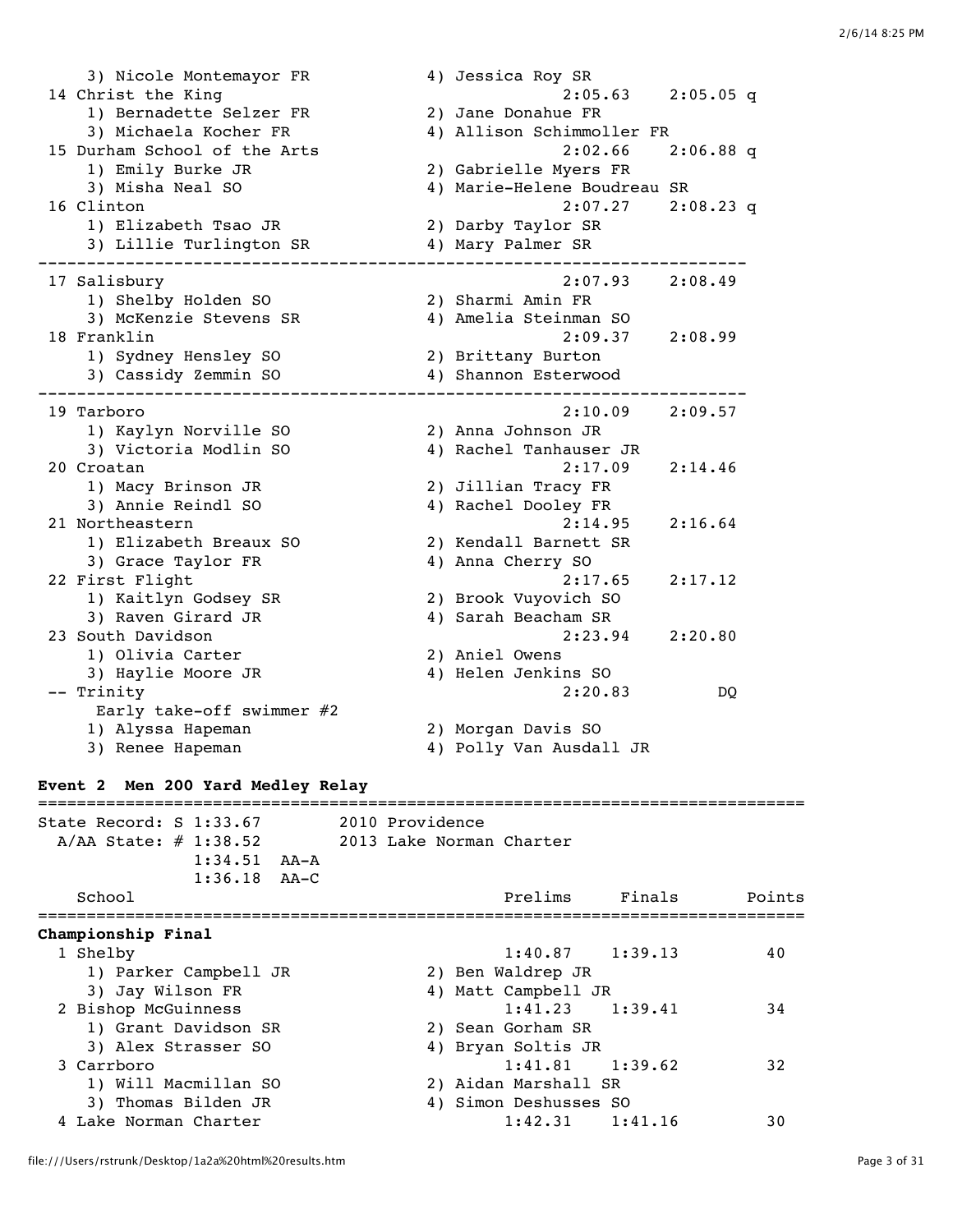| 1) Ben Hardin JR                                  | 2) Drew Queen SR          |    |
|---------------------------------------------------|---------------------------|----|
| 3) Corrin Rothwell JR                             | 4) Sean Powers JR         |    |
| 5 Raleigh Charter                                 | 1:42.98<br>1:41.23        | 28 |
| 1) Zach Lewis JR                                  | 2) William Oakley SO      |    |
| 3) Nahusha Rao JR                                 | 4) Christian Lam SO       |    |
| 6 East Lincoln                                    | $1:42.79$ $1:42.05$       | 26 |
| 1) Parker Whitley JR                              | 2) Chase Fenske SR        |    |
| 3) Jake Williams JR                               | 4) Sam Krehnbrink JR      |    |
| 7 Lincoln Charter                                 | 1:43.35<br>1:42.52        | 24 |
| 1) Tyler McCutchan SO                             | 2) Taylor Powell SO       |    |
| 3) Mitchell Harwood JR                            | 4) Dillon Carey SO        |    |
| 8 NC Science & Math                               | $1:45.11$ $1:43.60$       | 22 |
| 1) Stefan Knorr JR                                | 2) Irwin Li SR            |    |
| 3) Anshul Subramanya SR                           | 4) Kevin Parham SR        |    |
| Consolation Final                                 |                           |    |
| 9 Lexington                                       | $1:45.93$ $1:43.44$       | 18 |
| 1) Cole Riggan SR                                 | 2) Adam Wetherell SR      |    |
| 3) Griffin Gray SR                                | 4) Dezego Patrick SR      |    |
| 10 Washington                                     | $1:48.07$ $1:46.26$       | 14 |
| 1) Kevin Andrews FR                               | 2) Daniel Crozier SR      |    |
| 3) Robert Sandy SR                                | 4) Tony Lovenberg FR      |    |
| 11 Mount Pleasant                                 | $1:48.33$ $1:49.21$       | 12 |
| 1) Danny Dilks SO                                 | 2) Brett Holland SR       |    |
| 3) Alex Fisher JR                                 | 4) Miles Walker SO        |    |
| 12 Pine Lake Prep                                 | 1:50.76<br>1:49.40        | 10 |
| 1) Reid Ingram                                    | 2) Christian McDonough SO |    |
| 3) Charlie Spoeneman SR                           | 4) Ryan Mutch SR          |    |
| 13 Durham School of the Arts                      | $1:51.05$ $1:50.53$       | 8  |
| 1) Alex Strader SR                                | 2) Matt Jacobs SR         |    |
| 3) Eugen Craciunescu FR                           | 4) Jack Mountain JR       |    |
| 14 Northeastern                                   | 1:52.18<br>1:51.53        | 6  |
| 1) Delves Breaux JR                               | 2) Sam Van de Sande JR    |    |
| 3) Cole Twiford JR                                | 4) Roy Marriner SR        |    |
| 15 Central Academy                                | $1:52.23$ $1:51.93$       | 4  |
| 1) Sam Souther JR                                 | 2) Nathan Burnette FR     |    |
| 3) Mark Goodson SO                                | 4) Deyton Cook SO         |    |
| -- First Flight                                   | 1:52.08<br>DO.            |    |
| Stroke Infraction swimmer #1: Scissors kick - fly |                           |    |
| 1) Grant Keenan JR                                | 2) Tyler Tonneson SR      |    |
| 3) Christian Doebler SR                           | 4) Chase Barkinton SR     |    |
|                                                   |                           |    |

## **Event 2 Men 200 Yard Medley Relay**

=============================================================================== State Record: S 1:33.67 2010 Providence A/AA State: # 1:38.52 2013 Lake Norman Charter 1:34.51 AA-A 1:36.18 AA-C School Seed Prelims =============================================================================== **Preliminaries** 1 Shelby 1:49.27 1:40.87 q 1) Parker Campbell JR 2) Ben Waldrep JR 3) Jay Wilson FR 4) Matt Campbell JR 3) Jay Wilson FR<br>
2 Bishop McGuinness<br>
1:43.31 1:41.23 q<br>
1:43.31 1:41.23 q<br>
2) Sean Gorham SR 1) Grant Davidson SR 3) Alex Strasser SO 4) Bryan Soltis JR 3 Carrboro 1:44.14 1:41.81 q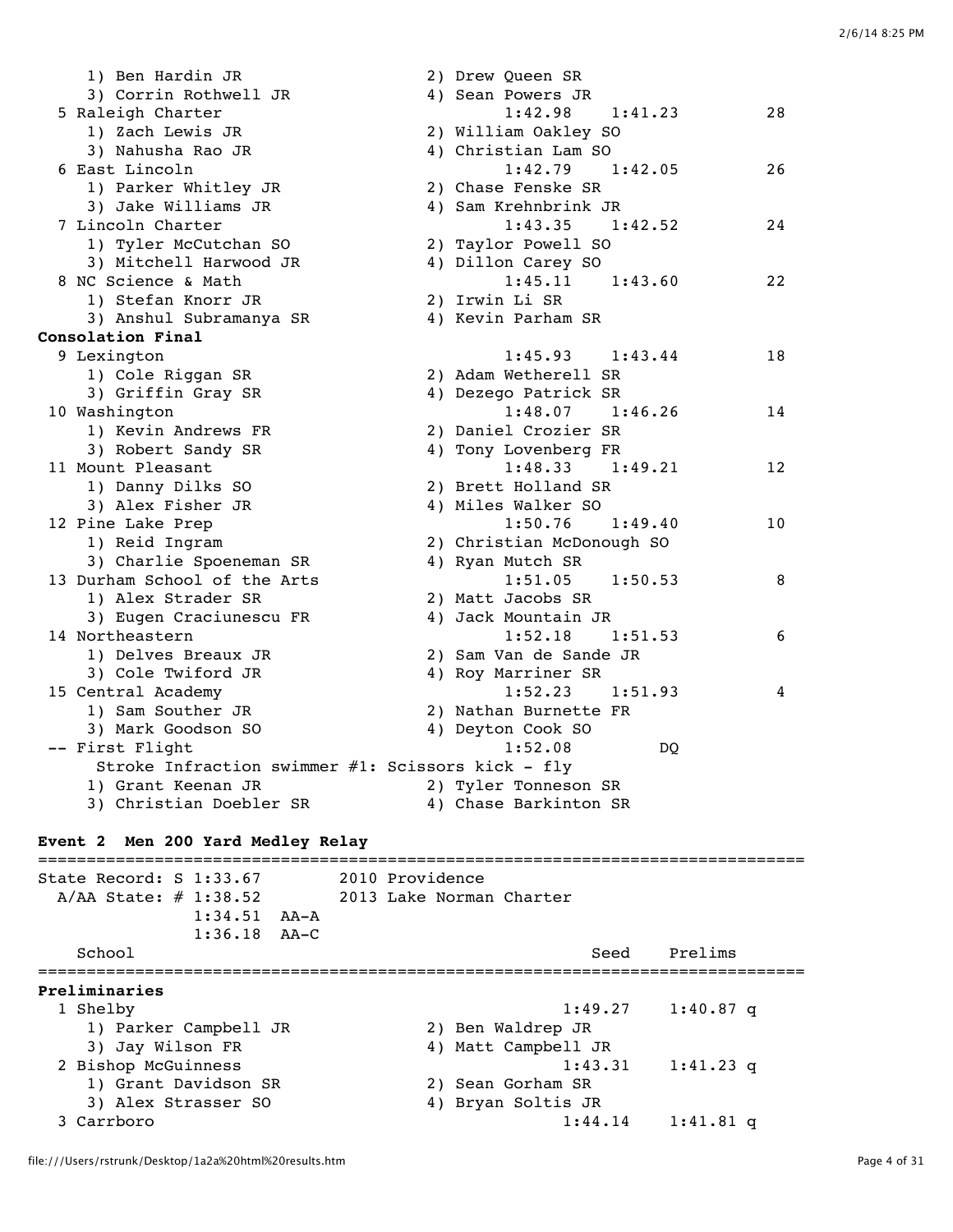1) Will Macmillan SO 2) Aidan Marshall SR 3) Thomas Bilden JR 4) Simon Deshusses SO 4 Lake Norman Charter 1:42.58 1:42.31 q ake Roman Sharocz<br>1) Ben Hardin JR 2) Drew Queen SR 3) Corrin Rothwell JR 4) Sean Powers JR 5 East Lincoln 1:43.10 1:42.79 q 1) Parker Whitley JR 2) Chase Fenske SR 3) Jake Williams JR 4) Sam Krehnbrink JR 6 Raleigh Charter 1:45.98 1:42.98 q 1) Zach Lewis JR 2) William Oakley SO 3) Nahusha Rao JR 4) Christian Lam SO 7 Lincoln Charter 1:45.69 1:43.35 q 1) Tyler McCutchan SO 2) Taylor Powell SO 3) Mitchell Harwood JR 4) Dillon Carey SO 8 NC Science & Math 1:44.80 1:45.11 q 1) Stefan Knorr JR 2) Irwin Li SR 3) Nolan Hopkins JR ------------------------------------------------------------------------- 9 Lexington 1:47.54 1:45.93 q 1) Cole Riggan SR 2) Adam Wetherell SR 3) Griffin Gray SR 4) Dezego Patrick SR 10 Washington 1:46.68 1:48.07 q 1) Kevin Andrews FR 2) Daniel Crozier SR 3) Robert Sandy SR 4) Tony Lovenberg FR 11 Mount Pleasant 1:49.54 1:48.33 q 1) Danny Dilks SO 2) Brett Holland SR 3) Alex Fisher JR 4) Miles Walker SO 12 Pine Lake Prep 1:49.50 1:50.76 q<br>1) Reid Ingram 2) Christian McDonough SO 2) Christian McDonough SO<br>4) Ryan Mutch SR 3) Charlie Spoeneman SR 13 Durham School of the Arts 1:51.46 1:51.05 q 1) Alex Strader SR 2) Matt Jacobs SR 3) Eugen Craciunescu FR 4) Jack Mountain JR 14 First Flight 1:52.25 1:52.08 q 1) Grant Keenan JR 2) Tyler Tonneson SR<br>3) Christian Doebler SR 3) Chase Barkinton SR 3) Christian Doebler SR 15 Northeastern 1:52.36 1:52.18 q 1) Delves Breaux JR 2) Sam Van de Sande JR 3) Cole Twiford JR 4) Roy Marriner SR 16 Central Academy 1:51.92 1:52.23 q 1) Sam Souther JR 2) Nathan Burnette FR 3) Mark Goodson SO 4) Deyton Cook SO ------------------------------------------------------------------------- 17 Tarboro 1:53.94 1:52.52 1) Dawson Harris 2) Cameron Anderson JR 3) Matthew Thompson SR 18 East Burke 1:52.17 1:53.23 1) Keegan Ruark 2) Nicholas Laurent JR 3) Avery Bumgarner 4) Mack Mobley JR ------------------------------------------------------------------------- 19 Hendersonville 1:52.80 1:54.03 1) Austin Roberts SR 2) Ian Gerrits JR 3) Alex Bierrenbach SR 4) Chandler Cosgrove SR 20 Goldsboro 1:52.16 1:54.04 1) Timmy Vick SR 2) Victor Prezbindowski SR 3) Zach Darden JR 4) Christian Martins SR 21 Roanoke Rapids 1:53.33 1:54.44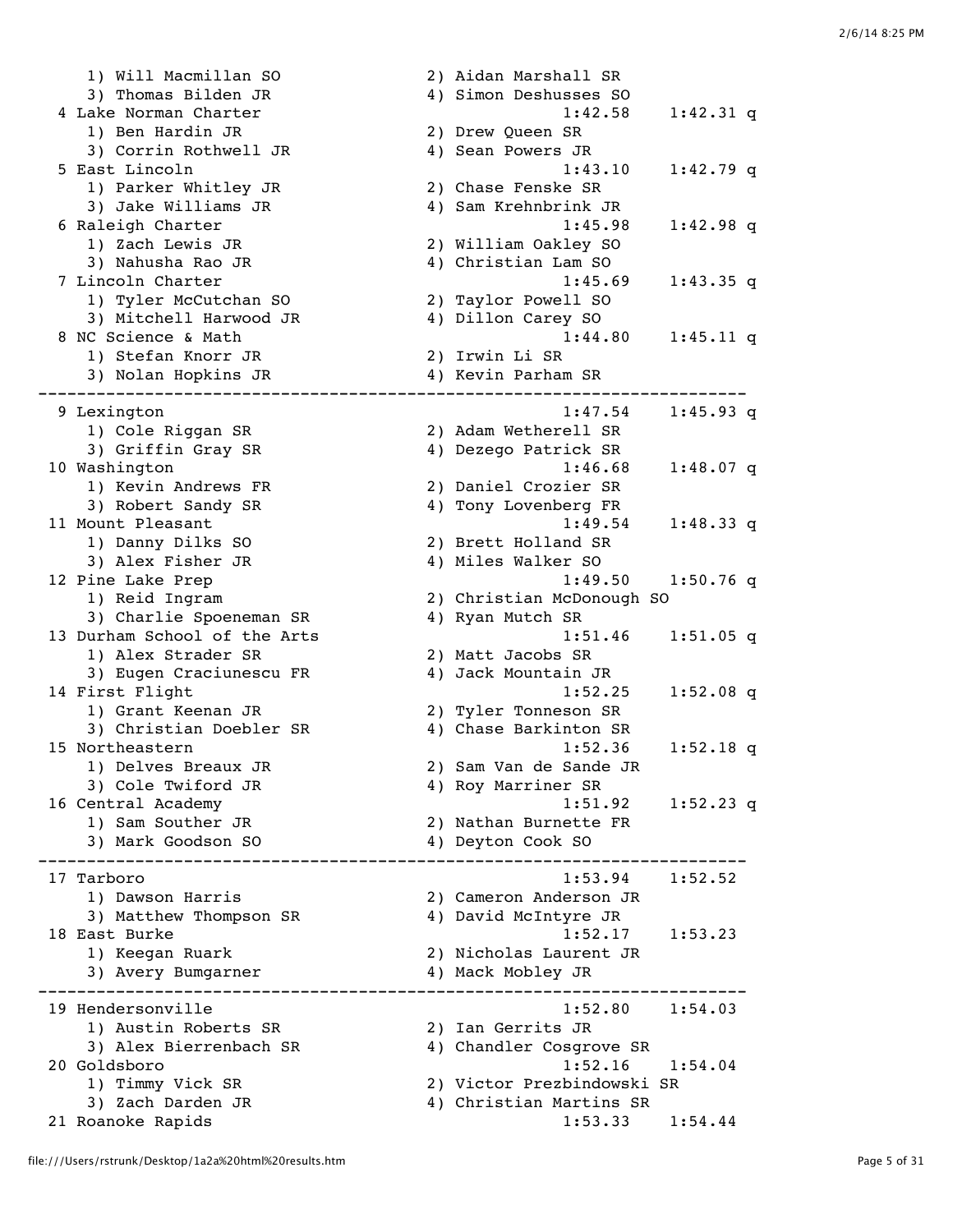| 1) Nick Denny JR            | 2) Shaun Fromal FR  |         |
|-----------------------------|---------------------|---------|
| 3) Sam Barber SR            | 4) James Evans JR   |         |
| 22 Comm. School of Davidson | 1:51.62             | 1:54.52 |
| 1) Reid Hannam SO           | 2) Austin Gray JR   |         |
| 3) David Katibah SR         | 4) Joshua Lewis FR  |         |
| 23 Croatan                  | 1:55.85             | 1:54.59 |
| 1) Ethan Loveless FR        | 2) Jonathan Lang JR |         |
| 3) Kirk McIntosh SR         | 4) Ryan Stabler SR  |         |
| 24 Union Academy            | 1:58.83             | 2:00.17 |
| 1) John Demeraski SO        | 2) Wyatt Hendrix SR |         |
| 3) Wyatt Kiker SR           | 4) Wylie Schnedl JR |         |

## **Event 3 Women 200 Yard Freestyle**

| State Record: $S$ 1:47.97           | 2010 Sarah Henry (West Johnston)    |         |          |                |
|-------------------------------------|-------------------------------------|---------|----------|----------------|
| A/AA State: # 1:49.68               | 2007 Julie Smith (Cardinal Gibbons) |         |          |                |
| $1:49.43$ $AA-A$                    |                                     |         |          |                |
| 1:51.24                             | $AA-C$                              |         |          |                |
| Name                                | Year School                         | Prelims | Finals   | Points         |
| Championship Final                  |                                     |         |          |                |
| 1 Christina Lappin                  | SO Lincoln Charter                  | 1:52.74 | 1:49.31# | 20             |
| 2 McKenzie Stevens                  | SR Salisbury                        | 1:57.09 | 1:53.09  | 17             |
| 3 Mia Morrell                       | SO Carrboro                         | 1:56.41 | 1:54.82  | 16             |
| 4 Sarah Mandis                      | SO First Flight                     | 1:57.18 | 1:56.29  | 15             |
| 5 Annie Shirk                       | JR Shelby                           | 1:59.36 | 1:57.43  | 14             |
| 6 Morgan Davis                      | SO Trinity                          | 2:01.96 | 2:02.65  | 13             |
| 7 Ann Huston                        | SR Thomas Jefferson                 | 2:03.35 | 2:03.67  | 12             |
| 8 Cassie Bebout                     | SO Gray Stone Day                   | 2:03.01 | 2:04.99  | 11             |
| Consolation Final                   |                                     |         |          |                |
| 9 Ann Carr                          | FR River Mill Acad                  | 2:03.57 | 2:02.22  | 9              |
| 10 Haylie Moore                     | JR South Davidson                   | 2:06.54 | 2:03.00  | 7              |
| 11 Carole Fish                      | SO Lake Norman Char                 | 2:04.82 | 2:04.14  | 6              |
| 12 Shea Hopper                      | JR Highlands Tech                   | 2:07.48 | 2:06.19  | 5              |
| 13 Lillie Turlington                | SR Clinton                          | 2:07.11 | 2:06.25  | 4              |
| 14 Daniella Welsh                   | SO Raleigh Charter                  | 2:07.91 | 2:07.39  | 3              |
| 15 Mara Bhalla                      | SO Lincoln Charter                  | 2:06.99 | 2:07.69  | $\overline{c}$ |
| 16 Emily Fiore                      | JR Bishop McGuinnes                 | 2:08.86 | 2:07.81  | 1              |
| Women 200 Yard Freestyle<br>Event 3 |                                     |         |          |                |
|                                     |                                     |         |          |                |
| State Record: S 1:47.97             | 2010 Sarah Henry (West Johnston)    |         |          |                |
| A/AA State: $\#$ 1:49.68            | 2007 Julie Smith (Cardinal Gibbons) |         |          |                |
| $1:49.43$ $AA-A$                    |                                     |         |          |                |
| 1:51.24                             | $AA-C$                              |         |          |                |

| Name               | Year School         | Seed    | Prelims     |
|--------------------|---------------------|---------|-------------|
| Preliminaries      |                     |         |             |
| 1 Christina Lappin | SO Lincoln Charter  | 1:54.07 | $1:52.74$ q |
| 2 Mia Morrell      | SO Carrboro         | 2:00.45 | $1:56.41$ q |
| 3 McKenzie Stevens | SR Salisbury        | 1:59.76 | $1:57.09$ q |
| 4 Sarah Mandis     | SO First Flight     | 1:58.05 | $1:57.18$ q |
| 5 Annie Shirk      | JR Shelby           | 2:03.67 | $1:59.36$ q |
| 6 Morgan Davis     | SO Trinity          | 2:02.84 | $2:01.96$ q |
| 7 Cassie Bebout    | SO Gray Stone Day   | 2:04.98 | $2:03.01$ q |
| 8 Ann Huston       | SR Thomas Jefferson | 2:12.64 | $2:03.35$ q |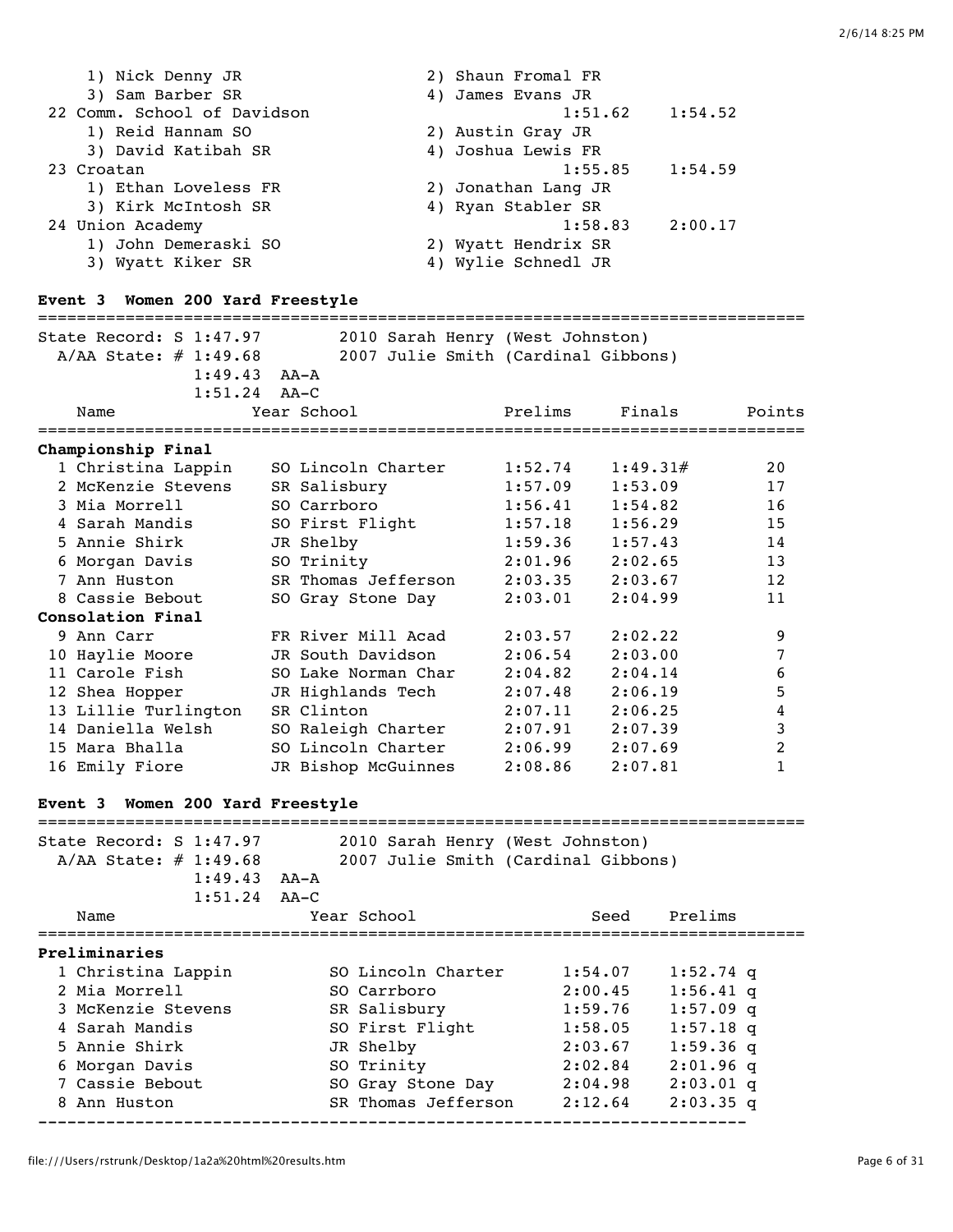| 9 Ann Carr           | FR River Mill Acad  | 2:03.70 | $2:03.57$ q |
|----------------------|---------------------|---------|-------------|
| 10 Carole Fish       | SO Lake Norman Char | 2:08.22 | $2:04.82$ q |
| 11 Haylie Moore      | JR South Davidson   | 2:06.57 | $2:06.54$ q |
| 12 Mara Bhalla       | SO Lincoln Charter  | 2:06.68 | $2:06.99$ q |
| 13 Lillie Turlington | SR Clinton          | 2:09.20 | $2:07.11$ q |
| 14 Shea Hopper       | JR Highlands Tech   | 2:08.16 | $2:07.48$ q |
| 15 Daniella Welsh    | SO Raleigh Charter  | 2:11.41 | $2:07.91$ q |
| 16 Emily Fiore       | JR Bishop McGuinnes | 2:09.43 | $2:08.86$ q |
|                      |                     |         |             |
| 17 Katelyn Southard  | SO Surry Central    | 2:13.63 | 2:10.47     |
| 18 Sayre Hopper      | SR Hunter Huss      | 2:10.08 | 2:11.18     |
|                      |                     |         |             |
| 19 Lanie Godley      | JR Washington       | 2:09.23 | 2:11.22     |
|                      |                     |         |             |
| 20 Avery Tilley      | SO East Surry       | 2:10.86 | 2:11.60     |
| 21 Bridget Williams  | SO Raleigh Charter  | 2:11.53 | 2:12.11     |
| 22 Sofia Blankenship | FR Pine Lake Prep   | 2:15.49 | 2:14.40     |
| 23 Kristina Lane     | JR Raleigh Charter  | 2:14.43 | 2:15.25     |

## **Event 4 Men 200 Yard Freestyle**

| State Record: S 1:37.95        | 2006 Charlie Houchin (Enloe) |         |            |                |  |  |
|--------------------------------|------------------------------|---------|------------|----------------|--|--|
| $A/AA$ State: $\#$ 1:40.96     | 2012 Matt Long (Shelby)      |         |            |                |  |  |
| $1:39.35$ $AA-A$               |                              |         |            |                |  |  |
| $1:41.14$ $AA-C$               |                              |         |            |                |  |  |
| Name                           | Year School                  | Prelims | Finals     | Points         |  |  |
| Championship Final             |                              |         |            |                |  |  |
| 1 Cole Riggan                  | SR Lexington                 | 1:46.36 | 1:41.32    | 20             |  |  |
| 2 Jacob Vosburgh               | SR NC Science&Math           | 1:46.48 | 1:42.38    | 17             |  |  |
| 3 Parker Campbell              | JR Shelby                    | 1:48.01 | 1:42.79    | 16             |  |  |
| 4 Thomas Bilden                | JR Carrboro                  | 1:49.04 | 1:45.80    | 15             |  |  |
| 5 Taylor Rodenhuis             | SR Salisbury                 | 1:51.20 | 1:48.74    | 14             |  |  |
| 6 Kevin Andrews                | FR Washington                | 1:50.92 | 1:49.98    | 13             |  |  |
| 7 Corrin Rothwell              | JR Lake Norman Char          | 1:52.29 | 1:51.46    | 12             |  |  |
| 8 Braxton Baird                | JR NC Science&Math           | 1:50.89 | 1:53.64    | 11             |  |  |
| Consolation Final              |                              |         |            |                |  |  |
| 9 Nolan Hopkins                | JR NC Science&Math           | 1:53.02 | 1:50.45    | 9              |  |  |
| 10 Justin Laatz                | JR Carrboro                  | 1:54.25 | 1:51.83    | 7              |  |  |
| 11 Finnbar Carroll             | JR Carrboro                  | 1:53.66 | 1:53.01    | 6              |  |  |
| 12 Harrison Mantooth           | SO Stuart Cramer             | 1:57.60 | 1:56.71    | 5              |  |  |
| 13 Grayson Parker              | SO Pine Lake Prep            | 1:57.44 | 1:57.17    | 4              |  |  |
| 14 Andrew Avery                | SR East Lincoln              | 1:58.48 | 1:57.22    | 3              |  |  |
| 15 Sam Souther                 | JR Central Academy           | 1:55.91 | 1:57.41    | $\overline{2}$ |  |  |
| -- Hunter Crook                | FR First Flight              | 1:52.69 | <b>DFS</b> |                |  |  |
| Declared false start           |                              |         |            |                |  |  |
|                                |                              |         |            |                |  |  |
| Event 4 Men 200 Yard Freestyle |                              |         |            |                |  |  |
| State Record: S 1:37.95        | 2006 Charlie Houchin (Enloe) |         |            |                |  |  |
| A/AA State: # 1:40.96          | 2012 Matt Long (Shelby)      |         |            |                |  |  |
| 1:39.35                        | AA-A                         |         |            |                |  |  |

|               | -------<br>$1:41.14$ $AA-C$ | .            |         |             |  |
|---------------|-----------------------------|--------------|---------|-------------|--|
| Name          |                             | Year School  | Seed    | Prelims     |  |
| Preliminaries |                             |              |         |             |  |
| 1 Cole Riggan |                             | SR Lexington | 1:46.00 | $1:46.36$ q |  |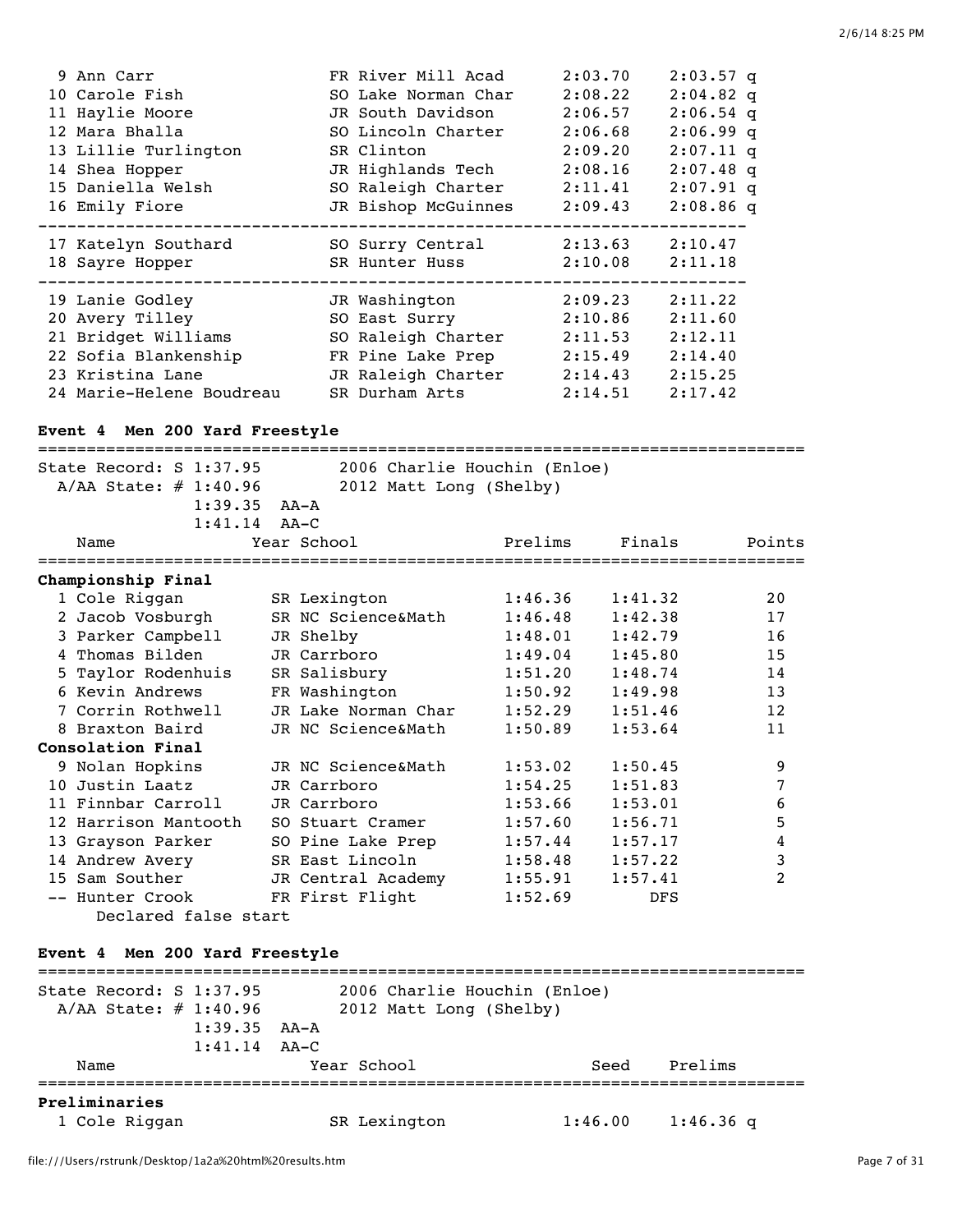| 2 Jacob Vosburgh<br>3 Parker Campbell<br>4 Thomas Bilden<br>5 Braxton Baird<br>6 Kevin Andrews<br>7 Taylor Rodenhuis<br>8 Corrin Rothwell      | SR NC Science&Math<br>JR Shelby<br>JR Carrboro<br>JR NC Science&Math<br>FR Washington<br>SR Salisbury<br>JR Lake Norman Char | 1:46.90<br>1:45.80<br>1:51.54<br>1:53.38<br>1:49.68<br>1:51.19<br>1:53.51 | $1:46.48$ q<br>$1:48.01$ q<br>$1:49.04$ q<br>$1:50.89$ q<br>$1:50.92$ q<br>$1:51.20$ q<br>$1:52.29$ q |
|------------------------------------------------------------------------------------------------------------------------------------------------|------------------------------------------------------------------------------------------------------------------------------|---------------------------------------------------------------------------|-------------------------------------------------------------------------------------------------------|
| 9 Hunter Crook                                                                                                                                 | FR First Flight                                                                                                              | 1:52.59                                                                   | $1:52.69$ q                                                                                           |
| 10 Nolan Hopkins                                                                                                                               | JR NC Science&Math                                                                                                           | 1:53.32                                                                   | $1:53.02$ q                                                                                           |
| 11 Finnbar Carroll                                                                                                                             | JR Carrboro                                                                                                                  | 1:55.42                                                                   | $1:53.66$ q                                                                                           |
| 12 Justin Laatz                                                                                                                                | JR Carrboro                                                                                                                  | 1:57.42                                                                   | $1:54.25$ q                                                                                           |
| 13 Sam Souther                                                                                                                                 | JR Central Academy                                                                                                           | 1:59.11                                                                   | $1:55.91$ q                                                                                           |
| 14 Grayson Parker                                                                                                                              | SO Pine Lake Prep                                                                                                            | 1:58.36                                                                   | $1:57.44$ q                                                                                           |
| 15 Harrison Mantooth                                                                                                                           | SO Stuart Cramer                                                                                                             | 1:57.12                                                                   | $1:57.60$ q                                                                                           |
| 16 Andrew Avery                                                                                                                                | SR East Lincoln                                                                                                              | 1:58.07                                                                   | $1:58.48$ q                                                                                           |
| 17 Jeffrey Davidson                                                                                                                            | SO Bishop McGuinnes                                                                                                          | 1:59.51                                                                   | 1:58.79                                                                                               |
| 18 Alex Rento                                                                                                                                  | SR Carrboro                                                                                                                  | 1:59.69                                                                   | 1:59.97                                                                                               |
| 19 Tyler McCutchan<br>20 Christopher Bailey<br>21 Sam Johnson<br>22 Ridge Fenske<br>23 Jason Howard<br>-- Nolan Jewell<br>Declared false start | SO Lincoln Charter<br>SO Lake Norman Char<br>FR Voyager Academy<br>SR East Lincoln<br>SR First Flight<br>JR NC Science&Math  | 2:01.25<br>2:01.67<br>2:06.64<br>2:00.43<br>2:06.70<br>1:59.75            | 2:00.64<br>2:01.14<br>2:02.55<br>2:04.05<br>2:06.82<br>DFS                                            |

## **Event 5 Women 200 Yard IM**

| State Record: $S$ 2:00.58  |                     | 2008 Kirsten Smith (Athens Drive)    |          |        |
|----------------------------|---------------------|--------------------------------------|----------|--------|
| $A/AA$ State: $\#$ 2:02.96 |                     | 2006 Melanie Roberts (Cardinal Gibb) |          |        |
| $2:03.03$ $AA-A$           |                     |                                      |          |        |
| $2:05.27$ AA-C             |                     |                                      |          |        |
| Name                       | Year School         | Prelims                              | Finals   | Points |
|                            |                     |                                      |          |        |
| Championship Final         |                     |                                      |          |        |
| 1 Olivia Ontjes            | JR Raleigh Charter  | 2:07.89                              | 2:02.63# | 20     |
| 2 Jane Donahue             | FR Christ the King  | 2:12.84                              | 2:04.66  | 17     |
| 3 Kelsey Tunstall          | SO East Surry       | 2:13.17                              | 2:11.19  | 16     |
| 4 Margaret Ireland         | SR Raleigh Charter  | 2:13.76                              | 2:11.88  | 15     |
| 5 Natalie Hamlet           | FR Bishop McGuinnes | 2:19.84                              | 2:16.50  | 14     |
| 6 Madelyn Martelle         | FR Thomas Jefferson | 2:17.75                              | 2:16.51  | 13     |
| 7 Lindsay Hatt             | SO Raleigh Charter  | 2:17.79                              | 2:19.68  | 12     |
| 8 Olivia Rasbornik         | SO Pine Lake Prep   | 2:23.35                              | 2:24.41  | 11     |
| Consolation Final          |                     |                                      |          |        |
| 9 Misha Neal               | SO Durham Arts      | 2:26.72                              | 2:20.67  | 9      |
| 10 Emily McDaniels         | SR Carrboro         | 2:24.52                              | 2:20.91  | 7      |
| 11 Lindsey Allison         | FR Pine Lake Prep   | 2:27.25                              | 2:24.35  | 6      |
| 12 Shelby Smith            | SO Lincoln Charter  | 2:27.95                              | 2:24.52  | 5      |
| 13 Katherine Martin        | JR East Surry       | 2:25.72                              | 2:24.57  | 4      |
| 14 Kaylyn Norville         | SO Tarboro          | 2:27.47                              | 2:27.07  | 3      |
| 15 Palmer Duncan           | SO Elkin            | 2:30.94                              | 2:30.27  | 2      |
| 16 Sydney Carte            | FR Lake Norman Char | 2:30.79                              | 2:31.24  | 1      |
|                            |                     |                                      |          |        |

## **Event 5 Women 200 Yard IM**

===============================================================================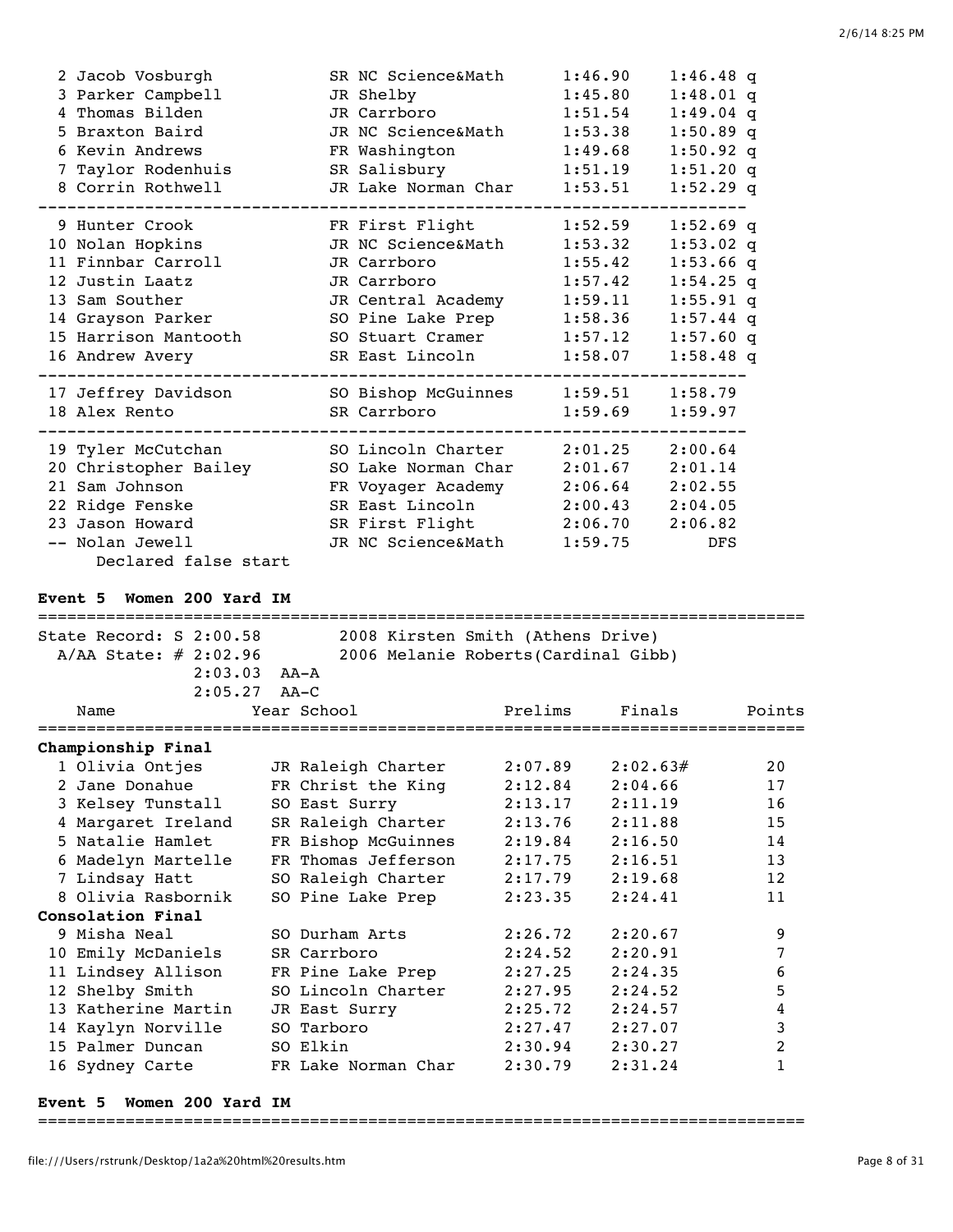| State Record: S 2:00.58<br>A/AA State: $\#$ 2:02.96 | $2:03.03$ AA-A                      | 2008 Kirsten Smith (Athens Drive)<br>2006 Melanie Roberts (Cardinal Gibb) |                    |                  |
|-----------------------------------------------------|-------------------------------------|---------------------------------------------------------------------------|--------------------|------------------|
| Name                                                | $2:05.27$ AA-C<br>Year School       | Seed                                                                      | Prelims            |                  |
|                                                     |                                     |                                                                           |                    |                  |
| Preliminaries                                       |                                     |                                                                           |                    |                  |
| 1 Olivia Ontjes                                     | JR Raleigh Charter                  | 2:09.38                                                                   | $2:07.89$ q        |                  |
| 2 Jane Donahue                                      | FR Christ the King                  | 2:10.34                                                                   | $2:12.84$ q        |                  |
| 3 Kelsey Tunstall                                   | SO East Surry                       | 2:12.40                                                                   | $2:13.17$ q        |                  |
| 4 Margaret Ireland                                  | SR Raleigh Charter                  | 2:17.26                                                                   | $2:13.76$ q        |                  |
| 5 Madelyn Martelle                                  | FR Thomas Jefferson                 | 2:18.62                                                                   | $2:17.75$ q        |                  |
| 6 Lindsay Hatt                                      | SO Raleigh Charter                  | 2:25.92                                                                   | $2:17.79$ q        |                  |
| 7 Natalie Hamlet                                    | FR Bishop McGuinnes                 | 2:18.91                                                                   | $2:19.84$ q        |                  |
| 8 Olivia Rasbornik                                  | SO Pine Lake Prep                   | 2:22.92                                                                   | $2:23.35$ q        |                  |
| 9 Emily McDaniels                                   | SR Carrboro                         | 2:27.73                                                                   | $2:24.52$ q        |                  |
| 10 Katherine Martin                                 | JR East Surry                       | 2:25.28                                                                   | $2:25.72$ q        |                  |
| 11 Misha Neal                                       | SO Durham Arts                      | 2:25.30                                                                   | $2:26.72$ q        |                  |
| 12 Lindsey Allison                                  | FR Pine Lake Prep                   | 2:29.68                                                                   | $2:27.25$ q        |                  |
| 13 Kaylyn Norville                                  | SO Tarboro                          | 2:24.80                                                                   | $2:27.47$ q        |                  |
| 14 Shelby Smith                                     | SO Lincoln Charter                  | 2:31.13                                                                   | $2:27.95$ q        |                  |
| 15 Sydney Carte                                     | FR Lake Norman Char                 | 2:29.44                                                                   | $2:30.79$ q        |                  |
| 16 Palmer Duncan                                    | SO Elkin                            | 2:28.89                                                                   | $2:30.94$ q        |                  |
| 17 Leah Abrams                                      | SO Carrboro                         | 2:34.60                                                                   | 2:31.00            |                  |
| 18 Chandler Beach                                   | SR Washington                       | 2:30.48                                                                   | 2:31.08            |                  |
|                                                     |                                     |                                                                           |                    |                  |
| 19 Logan Luckadoo                                   | SO East Rutherford                  | 2:31.29                                                                   | 2:33.74            |                  |
| 20 Sarah Kulcsar                                    | SO Newton-Conover<br>SO Durham Arts | 2:32.57<br>2:37.20                                                        | 2:35.15            |                  |
| 21 Sarah Van Wagener<br>22 Dina Chen                | JR NC Science&Math                  |                                                                           | 2:37.27            |                  |
| 23 Bree Smith                                       |                                     | 2:37.25<br>FR Franklin Academy 2:38.22                                    | 2:38.11<br>2:39.20 |                  |
| 24 Ainsley Eure                                     | JR Reidsville                       | 2:38.40                                                                   | 2:39.58            |                  |
|                                                     |                                     |                                                                           |                    |                  |
| Event 6 Men 200 Yard IM                             |                                     |                                                                           |                    |                  |
| State Record: S 1:48.26                             |                                     | 2009 Matt Houser (Rose, J. H.)                                            |                    |                  |
| $A/AA$ State: # 1:56.31                             |                                     | 2013 Parker Campbell (Shelby)                                             |                    |                  |
| 1:51.12                                             | AA-A                                |                                                                           |                    |                  |
| 1:53.19                                             | $AA-C$                              |                                                                           |                    |                  |
| Name                                                | Year School                         | Prelims                                                                   | Finals             | Points           |
| Championship Final                                  |                                     |                                                                           |                    |                  |
| 1 Will Macmillan                                    | SO Carrboro                         | 2:00.03                                                                   | 1:52.53#           | 20               |
| 2 Gabe Shepherd                                     | SR NC Science&Math                  | 1:58.94                                                                   | 1:58.09            | 17               |
| 3 Taylor Powell                                     | SO Lincoln Charter                  | 2:00.06                                                                   | 1:59.12            | 16               |
| 4 Drew Queen                                        | SR Lake Norman Char                 | 2:03.71                                                                   | 2:01.60            | 15               |
| 5 Simon Deshusses                                   | SO Carrboro                         | 2:05.60                                                                   | 2:02.23            | 14               |
| 6 Adam Wetherell                                    | SR Lexington                        | 2:05.60                                                                   | 2:02.76            | 13               |
| 7 Jack Allen                                        | SR NC Science&Math                  | 2:04.34                                                                   | 2:02.82            | 12               |
| 8 Danny Dilks                                       | SO Mount Pleasant                   | 2:04.94                                                                   | 2:03.78            | 11               |
| Consolation Final                                   |                                     |                                                                           |                    |                  |
| 9 Davis Kennedy                                     | FR Shelby                           | 2:07.09                                                                   | 2:05.85            | 9                |
| 10 David Katibah                                    | SR Comm of Davidson                 | 2:07.34                                                                   | 2:06.90            | $\boldsymbol{7}$ |
| 11 David Roby                                       | SR Shelby                           | 2:11.47                                                                   | 2:09.95            | 6                |
| 12 Stefan Knorr                                     | JR NC Science&Math                  | 2:07.44                                                                   | 2:10.86            | 5                |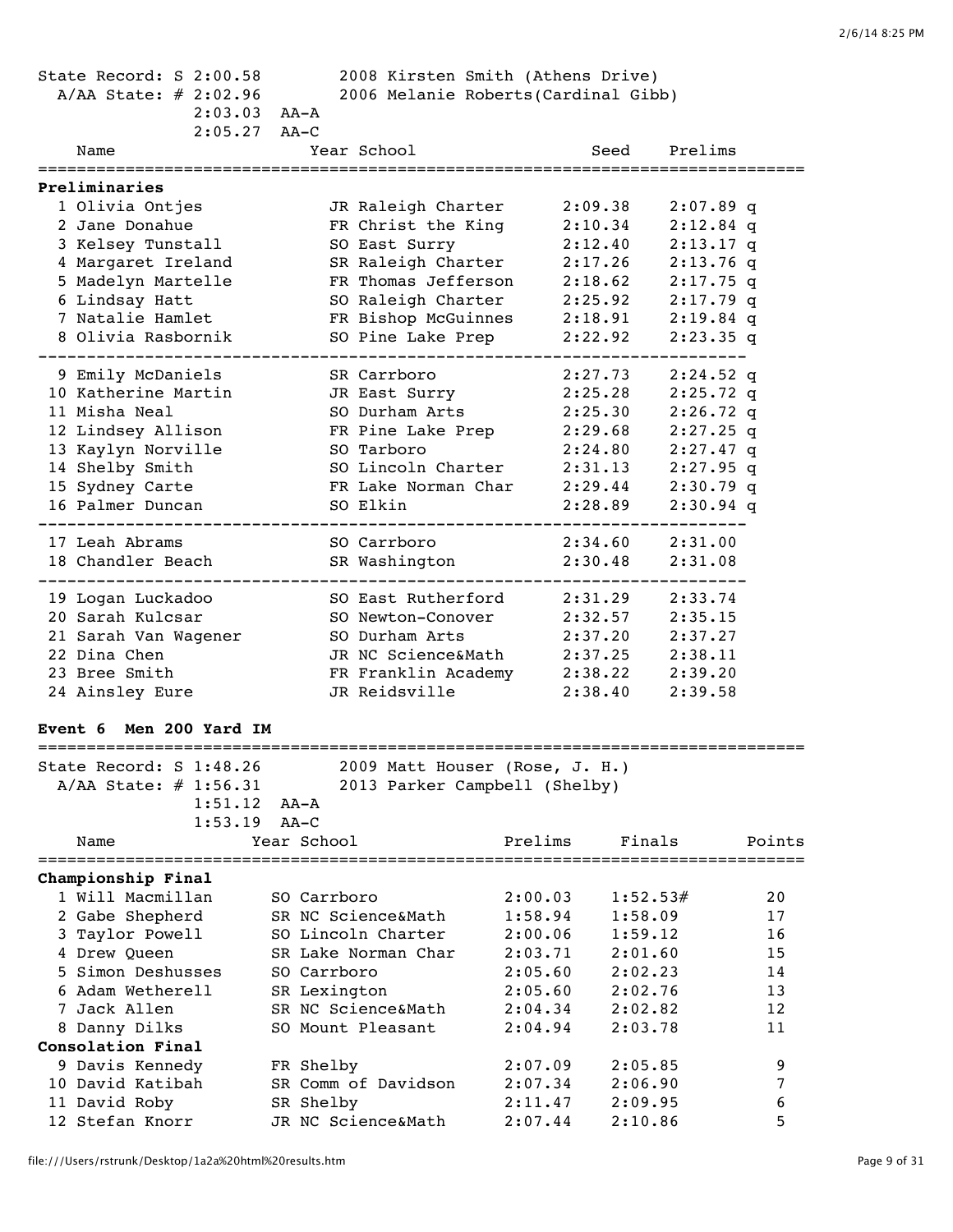| 13 Prauj Pant                                                | JR NC Science&Math               | 2:10.49 | 2:10.95                                      | 4            |
|--------------------------------------------------------------|----------------------------------|---------|----------------------------------------------|--------------|
| 14 Tony Lovenberg FR Washington                              |                                  | 2:13.15 | 2:12.73                                      | 3            |
| 15 Ben Waldrep                                               | JR Shelby                        | 2:14.20 | 2:12.89                                      | 2            |
| 16 Eric Lovenberg                                            | SO Washington                    | 2:11.30 | 2:13.21                                      | $\mathbf{1}$ |
| Event 6 Men 200 Yard IM<br>================================= |                                  |         |                                              |              |
| State Record: S 1:48.26                                      | 2009 Matt Houser (Rose, J. H.)   |         |                                              |              |
| A/AA State: # 1:56.31                                        | 2013 Parker Campbell (Shelby)    |         |                                              |              |
| $1:51.12$ $AA-A$                                             |                                  |         |                                              |              |
| 1:53.19 AA-C                                                 |                                  |         |                                              |              |
| Name                                                         | Year School                      |         | Prelims<br>Seed                              |              |
| Preliminaries                                                |                                  |         |                                              |              |
| 1 Gabe Shepherd                                              | SR NC Science&Math               |         | 2:06.73<br>$1:58.94$ q                       |              |
| 2 Will Macmillan                                             | SO Carrboro                      |         | 2:02.51<br>$2:00.03$ q                       |              |
| 3 Taylor Powell                                              | SO Lincoln Charter               |         | 2:04.74<br>$2:00.06$ q                       |              |
| 4 Drew Queen                                                 | SR Lake Norman Char              |         | $2:03.71$ q<br>2:03.78                       |              |
| 5 Jack Allen                                                 | SR NC Science&Math               |         | 2:06.31<br>$2:04.34$ q                       |              |
| 6 Danny Dilks                                                | SO Mount Pleasant 2:07.50        |         | $2:04.94$ q                                  |              |
| 7 Simon Deshusses                                            | SO Carrboro                      |         | $2:05.60$ q<br>2:08.74                       |              |
| 7 Adam Wetherell                                             | SR Lexington                     |         | $2:05.60$ q<br>2:07.10                       |              |
|                                                              |                                  |         | 2:08.03                                      |              |
| 9 Davis Kennedy<br>10 David Katibah                          | FR Shelby<br>SR Comm of Davidson |         | $2:07.09$ q<br>2:07.08<br>$2:07.34$ q        |              |
| 11 Stefan Knorr                                              | JR NC Science&Math               |         | 2:11.15<br>$2:07.44$ q                       |              |
| 12 Prauj Pant                                                | JR NC Science&Math               | 2:13.43 | $2:10.49$ q                                  |              |
| 13 Eric Lovenberg                                            | SO Washington                    |         | 2:09.48<br>$2:11.30$ q                       |              |
| 14 David Roby                                                | SR Shelby                        |         | 2:15.37<br>$2:11.47$ q                       |              |
| 15 Tony Lovenberg                                            | FR Washington                    |         | 2:14.21<br>$2:13.15$ q                       |              |
| 16 Ben Waldrep                                               | JR Shelby                        |         | $2:14.20$ q<br>2:14.25                       |              |
| 17 Ben Hardin                                                | JR Lake Norman Char              |         | ______________________<br>2:12.45<br>2:14.26 |              |
| 18 Kodey Silknitter                                          | SO Rosewood                      |         | 2:14.12<br>2:14.63                           |              |
| ------------                                                 |                                  |         |                                              |              |
| 19 Reid Hannam                                               | SO Comm of Davidson 2:15.75      |         | 2:15.34                                      |              |
| 20 Christopher Holshouser                                    | SR East Surry                    |         | 2:15.52<br>2:16.34                           |              |
| 21 Dewey Wise                                                | SR First Flight                  |         | 2:16.72<br>2:18.62                           |              |
| 22 Jordan Carman                                             | JR Manteo                        | 2:18.19 | 2:18.72                                      |              |
| 23 Killian Carpenter                                         | JR Franklin                      |         | 2:16.24<br>2:20.12                           |              |
| 24 Christian Doebler                                         | SR First Flight                  |         | 2:18.81<br>2:21.50                           |              |
|                                                              |                                  |         |                                              |              |

# **Event 7 Women 50 Yard Freestyle**

| State Record: S 22.92<br>$A/AA$ State: # 23.60 |                  | 2013 Nora McCullagh (Char. Catholic<br>2007 Teresa Long (Raleigh Charter) |         |        |        |  |  |  |
|------------------------------------------------|------------------|---------------------------------------------------------------------------|---------|--------|--------|--|--|--|
| 23.42                                          | AA-A             |                                                                           |         |        |        |  |  |  |
| $23.80$ $AA-C$                                 |                  |                                                                           |         |        |        |  |  |  |
| Name                                           | Year School      |                                                                           | Prelims | Finals | Points |  |  |  |
| Championship Final<br>1 Christina Lappin       |                  | SO Lincoln Charter                                                        | 24.28   | 23.46# | 20     |  |  |  |
| 2 Tara Martin                                  |                  | JR Raleigh Charter                                                        | 24.32   | 24.02  | 17     |  |  |  |
| 3 Lexi Souther                                 | SO Parkwood      |                                                                           | 24.64   | 24.40  | 16     |  |  |  |
| 4 Aleksandriya Moore                           | SR East Davidson |                                                                           | 24.85   | 24.56  | 15     |  |  |  |
| 5 Megan Baldwin                                | JR Washington    |                                                                           | 25.01   | 24.90  | 14     |  |  |  |
| 6 Stephanie Ding                               |                  | JR NC Science&Math                                                        | 25.17   | 25.12  | 13     |  |  |  |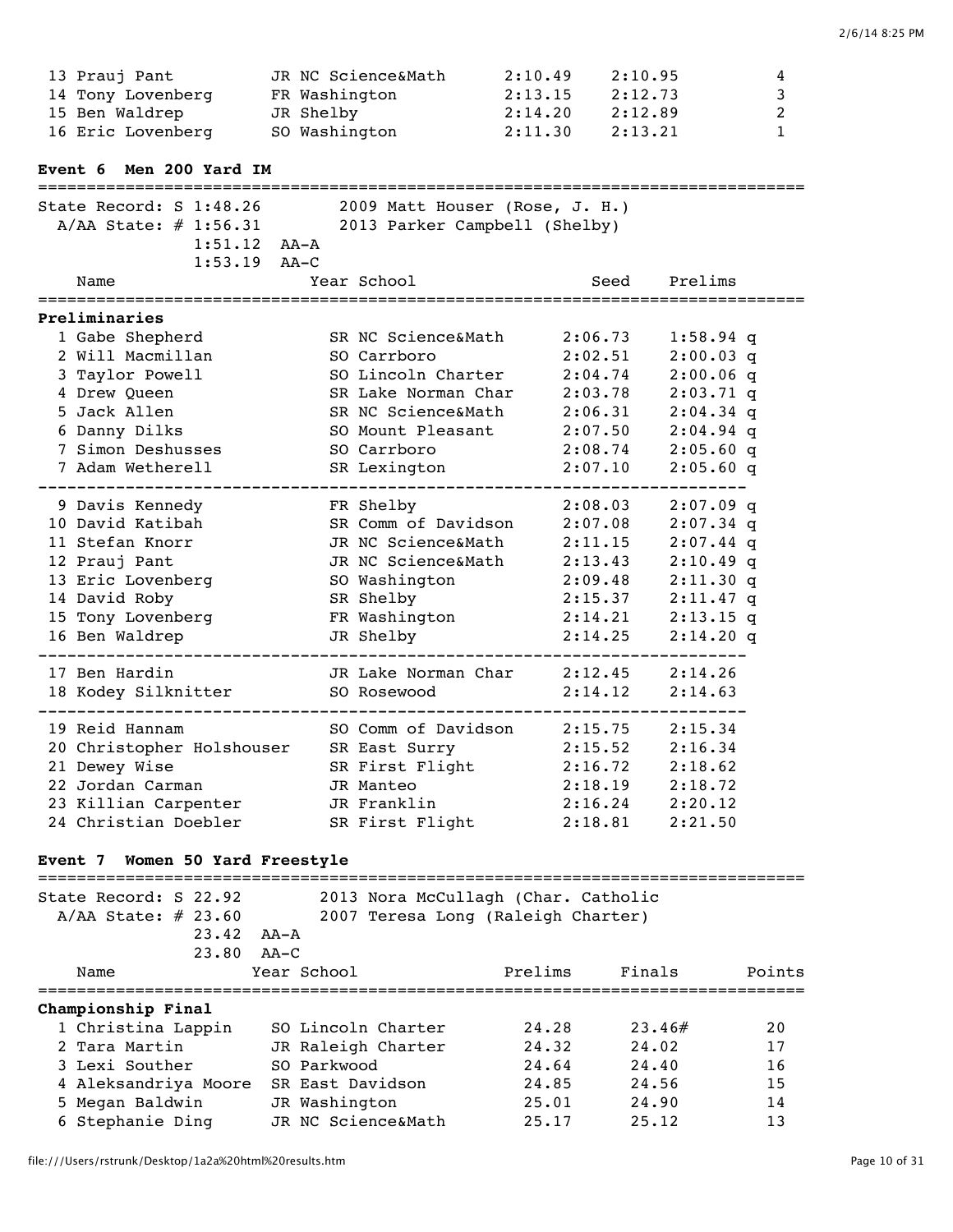| 7 Lily Whalen       | FR Raleigh Charter  | 25.48 | 25.20 | 12             |
|---------------------|---------------------|-------|-------|----------------|
| 8 Chloe Read        | SR East Lincoln     | 25.21 | 25.26 | 11             |
| Consolation Final   |                     |       |       |                |
| 9 Elizabeth McCann  | JR North Wilkes     | 25.92 | 25.80 | 9              |
| 10 Katie Spang      | JR Carrboro         | 25.72 | 26.02 |                |
| 11 Kali Krehnbrink  | FR East Lincoln     | 26.74 | 26.07 | 6              |
| 12 Paige Whalen     | JR Raleigh Charter  | 26.30 | 26.21 | 5              |
| 13 Sandy Lackmann   | JR Raleigh Charter  | 26.71 | 26.86 | 4              |
| 14 Maria Kammire    | SR Bishop McGuinnes | 26.48 | 26.90 | 3              |
| 15 Elizabeth Tsao   | JR Clinton          | 26.70 | 27.18 | $\mathfrak{D}$ |
| 16 Maddie Macmillan | JR Carrboro         | 26.83 | 27.34 |                |

# **Event 7 Women 50 Yard Freestyle**

| State Record: S 22.92<br>$A/AA$ State: $\#$ 23.60 | 2013 Nora McCullagh (Char. Catholic |       |           |  |
|---------------------------------------------------|-------------------------------------|-------|-----------|--|
|                                                   | 2007 Teresa Long (Raleigh Charter)  |       |           |  |
| $23.42$ $AA-A$<br>23.80 AA-C                      |                                     |       |           |  |
| Name                                              | Year School                         | Seed  | Prelims   |  |
| Preliminaries                                     |                                     |       |           |  |
| 1 Christina Lappin                                | SO Lincoln Charter                  | 24.28 | $24.28$ q |  |
| 2 Tara Martin                                     | JR Raleigh Charter                  | 24.93 | $24.32$ q |  |
| 3 Lexi Souther                                    | SO Parkwood                         | 25.37 | $24.64$ q |  |
| 4 Aleksandriya Moore                              | SR East Davidson                    | 24.96 | $24.85$ q |  |
| 5 Megan Baldwin                                   | JR Washington                       | 25.01 | $25.01$ q |  |
| 6 Stephanie Ding                                  | JR NC Science&Math                  | 25.02 | $25.17$ q |  |
| 7 Chloe Read                                      | SR East Lincoln                     | 25.10 | $25.21$ q |  |
| 8 Lily Whalen                                     | FR Raleigh Charter                  | 25.63 | $25.48$ q |  |
| 9 Katie Spang                                     | JR Carrboro                         | 26.78 | $25.72$ q |  |
| 10 Elizabeth McCann                               | JR North Wilkes                     | 25.82 | $25.92$ q |  |
| 11 Paige Whalen                                   | JR Raleigh Charter                  | 26.36 | $26.30$ q |  |
| 12 Maria Kammire                                  | SR Bishop McGuinnes                 | 27.35 | $26.48$ q |  |
| 13 Elizabeth Tsao                                 | JR Clinton                          | 26.69 | 26.70q    |  |
| 14 Sandy Lackmann                                 | JR Raleigh Charter                  | 27.46 | $26.71$ q |  |
| 15 Kali Krehnbrink                                | FR East Lincoln                     | 26.72 | $26.74$ q |  |
| 16 Maddie Macmillan                               | JR Carrboro                         | 26.98 | 26.83q    |  |
| 17 Kylee Gomilla                                  | SO Comm of Davidson                 | 26.32 | 26.84     |  |
| 18 Whitney Throneburg                             | SO North Stanly                     | 26.80 | 26.85     |  |
| 19 Taylor Harkey                                  | JR Lincoln Charter                  | 27.21 | 26.89     |  |
| 20 Victoria Modlin                                | SO Tarboro                          | 27.25 | 27.13     |  |
| 21 Marie-Helene Boudreau                          | SR Durham Arts                      | 27.56 | 27.28     |  |
| 22 Ashely Hicks                                   | FR East Surry                       | 27.15 | 27.32     |  |
| 23 Maris Bey                                      | SO Forbush                          | 27.55 | 27.48     |  |
| 24 Amelia Steinman                                | SO Salisbury                        | 27.48 | 27.77     |  |
| Men 50 Yard Freestyle<br><b>Event 8</b>           |                                     |       |           |  |

| State Record: S 20.44 |                  |             | 1990 Chris Compton (T.W. Andrews) |         |        |        |
|-----------------------|------------------|-------------|-----------------------------------|---------|--------|--------|
| $A/AA$ State: # 20.46 |                  |             | 2012 Joe Bonk (Raleigh Charter)   |         |        |        |
|                       | $20.84$ $AA - A$ |             |                                   |         |        |        |
|                       | $21.14$ $AA-C$   |             |                                   |         |        |        |
| Name                  |                  | Year School |                                   | Prelims | Finals | Points |
|                       |                  |             |                                   |         |        |        |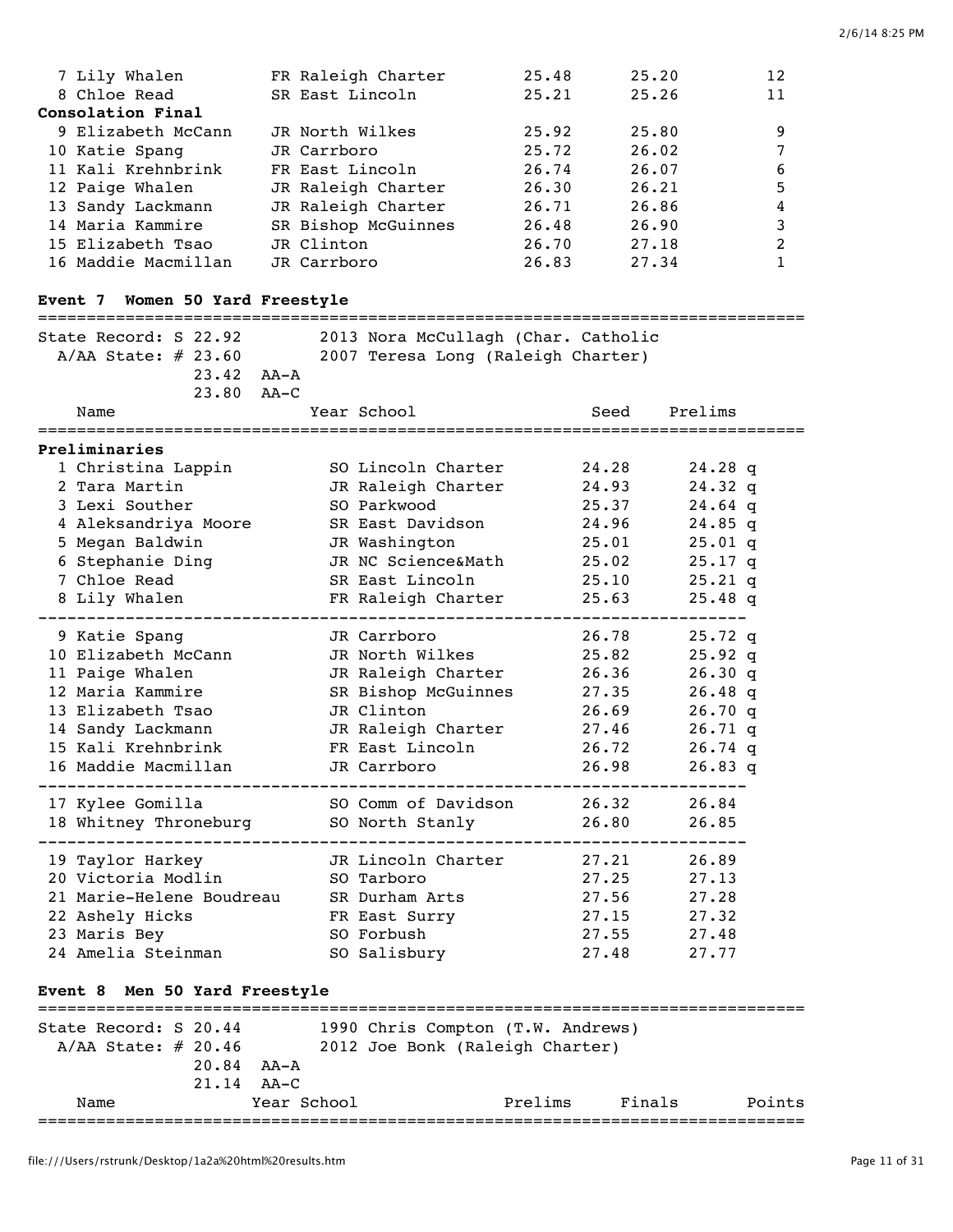# **Championship Final**

| 1 Cameron Anderson   | JR Tarboro          | 21.94 | 21.66 | 20 |
|----------------------|---------------------|-------|-------|----|
| 2 Zach Lewis         | JR Raleigh Charter  | 21.81 | 21.71 | 17 |
| 3 Mitchell Harwood   | JR Lincoln Charter  | 22.22 | 21.90 | 16 |
| 4 Matt Campbell      | JR Shelby           | 22.52 | 22.21 | 15 |
| 5 Alex Vander Linden | SO West Davidson    | 22.77 | 22.37 | 14 |
| 6 Matt Weaver        | SR NC Science&Math  | 22.81 | 22.61 | 13 |
| 7 Bryan Soltis       | JR Bishop McGuinnes | 22.83 | 22.64 | 12 |
| 8 Chase Fenske       | SR East Lincoln     | 22.82 | 22.75 | 11 |
| Consolation Final    |                     |       |       |    |
| 9 Grant Davidson     | SR Bishop McGuinnes | 22.94 | 22.49 | 9  |
| 10 Sean Powers       | JR Lake Norman Char | 23.22 | 22.78 | 7  |
| 11 Jacob Dooley      | JR Croatan          | 22.85 | 22.88 | 6  |
| 12 Griffin Gray      | SR Lexington        | 23.17 | 23.08 | 5  |
| 13 Brett Holland     | SR Mount Pleasant   | 23.14 | 23.10 | 4  |
| 14 Kevin Parham      | SR NC Science&Math  | 23.22 | 23.32 | 3  |
| 15 Robert Sandy      | SR Washington       | 23.19 | 23.40 | 2  |
| 16 Mack Mobley       | JR East Burke       | 23.43 | 23.47 | 1  |

# **Event 8 Men 50 Yard Freestyle**

| State Record: S 20.44<br>$A/AA$ State: $\#$ 20.46 |  | 1990 Chris Compton (T.W. Andrews)<br>2012 Joe Bonk (Raleigh Charter) |       |           |  |
|---------------------------------------------------|--|----------------------------------------------------------------------|-------|-----------|--|
| $20.84$ $AA-A$                                    |  |                                                                      |       |           |  |
| $21.14$ $AA-C$                                    |  |                                                                      |       |           |  |
| Name                                              |  | Year School                                                          | Seed  | Prelims   |  |
| Preliminaries                                     |  |                                                                      |       |           |  |
| 1 Zach Lewis                                      |  | JR Raleigh Charter                                                   | 22.45 | $21.81$ q |  |
| 2 Cameron Anderson                                |  | JR Tarboro                                                           | 22.19 | $21.94$ q |  |
| 3 Mitchell Harwood                                |  | JR Lincoln Charter                                                   | 22.10 | 22.22q    |  |
| 4 Matt Campbell                                   |  | JR Shelby                                                            | 22.29 | $22.52$ q |  |
| 5 Alex Vander Linden                              |  | SO West Davidson                                                     | 22.50 | $22.77$ q |  |
| 6 Matt Weaver                                     |  | SR NC Science&Math                                                   | 23.18 | $22.81$ q |  |
| 7 Chase Fenske                                    |  | SR East Lincoln                                                      | 22.92 | $22.82$ q |  |
| 8 Bryan Soltis                                    |  | JR Bishop McGuinnes<br>---------                                     | 23.06 | $22.83$ q |  |
| 9 Jacob Dooley                                    |  | JR Croatan                                                           | 22.87 | $22.85$ q |  |
| 10 Grant Davidson                                 |  | SR Bishop McGuinnes 23.25                                            |       | $22.94$ q |  |
| 11 Brett Holland                                  |  | SR Mount Pleasant                                                    | 23.43 | $23.14$ q |  |
| 12 Griffin Gray                                   |  | SR Lexington                                                         | 23.58 | $23.17$ q |  |
| 13 Robert Sandy                                   |  | SR Washington                                                        | 23.46 | $23.19$ q |  |
| 14 Kevin Parham                                   |  | SR NC Science&Math                                                   | 23.12 | $23.22$ q |  |
| 14 Sean Powers                                    |  | JR Lake Norman Char                                                  | 23.25 | $23.22$ q |  |
| 16 Mack Mobley                                    |  | JR East Burke                                                        | 23.32 | $23.43$ q |  |
| 17 Connor Murphy                                  |  | JR Carrboro                                                          | 23.45 | 23.48     |  |
| 18 Sam Krehnbrink                                 |  | JR East Lincoln                                                      | 22.93 | 23.61     |  |
| 19 Sam Barber                                     |  | SR Roanoke Rapids                                                    | 23.41 | 23.67     |  |
| 20 Alex Purcell                                   |  | SR Clinton                                                           | 23.86 | 23.80     |  |
| 21 Jack Mountain                                  |  | JR Durham Arts                                                       | 24.45 | 24.68     |  |
| 22 Alex Elliott                                   |  | SR Pasqoutank                                                        | 24.19 | 25.01     |  |
| -- Zach Darden                                    |  | JR Goldsboro                                                         | 21.82 | DQ        |  |
| False start                                       |  |                                                                      |       |           |  |
| -- Andrew Tucker                                  |  | FR Forest Hills                                                      | 22.96 | NS        |  |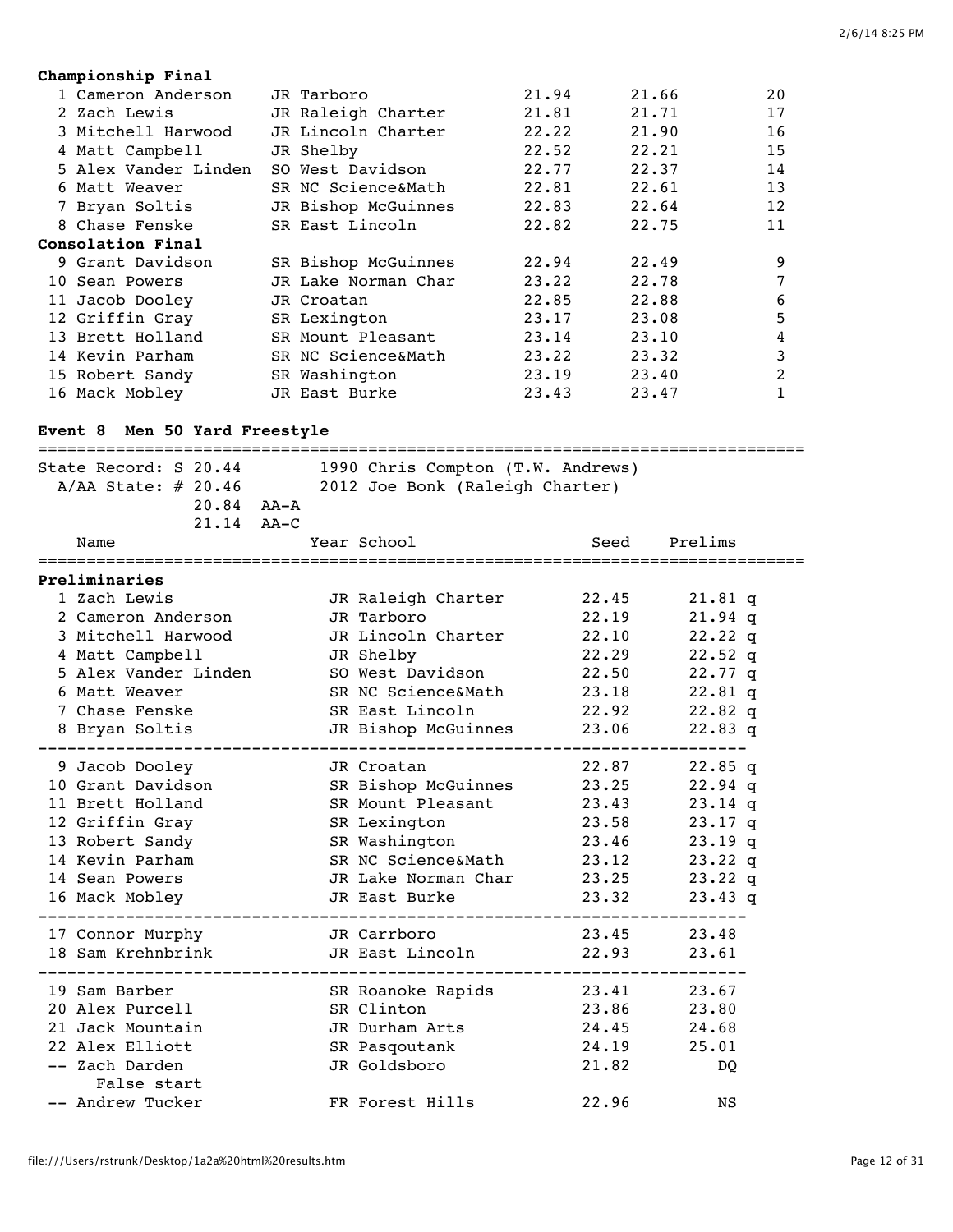#### **Event 9 Women 1 mtr Diving**

| State Record: S 491.35<br>A/AA State: # 457.55 | 1996 Carrie Knoeber (Enloe)<br>2003 Laura Filip (Durham Arts) |        |        |        |
|------------------------------------------------|---------------------------------------------------------------|--------|--------|--------|
| Name                                           | Year School                                                   | Seed   | Finals | Points |
| 1 Peyton Freeze                                | FR Lake Norman Char                                           | 387.45 | 392.45 | 20     |
| 2 Erin Lee                                     | JR Lake Norman Char                                           | 384.55 | 383.55 | 17     |
| 3 Taylor Combs                                 | SO Franklin                                                   | 309.85 | 317.45 | 16     |
| 4 Brianna Assad                                | SR Shelby                                                     | 329.35 | 306.85 | 15     |
| 5 Danielle Brown                               | SR Franklin                                                   | 287.40 | 293.20 | 14     |
| 6 Katelyn Johnson                              | SR NC Science&Math                                            | 203.70 | 241.25 | 13     |
| 7 Ana Carrell                                  | SR Durham Arts                                                | 256.80 | 240.75 | 12     |
| 8 Yulia Price                                  | SO Shelby                                                     | 229.85 | 232.55 | 11     |
| 9 Briana Merrigan                              | SR Carrboro                                                   | 203.55 | 208.95 | 9      |
| 10 Laurel Roser                                | JR Lincoln Charter                                            | 199.25 | 196.90 | 7      |
| 11 Shelby Higdon                               | SR Durham Arts                                                | 190.85 | 183.80 | 6      |
| 12 Jaye Sudweeks                               | JR NC Science&Math                                            | 154.50 | 163.75 | 5      |

#### **Event 10 Men 1 mtr Diving**

=============================================================================== State Record: S 637.30 2008 Nick McCroy(East Chapel Hill) A/AA State: # 380.15 2013 Nathan Lane (Lake Norman Char) Name Year School Name Seed Finals Points =============================================================================== 1 Ryan Ballant SO Franklin 276.35 293.85 20 2 Andrew Lappin SR Lincoln Charter 260.75 274.00 17 3 Austin Bruckner SR Comm of Davidson 232.20 271.60 16 4 Alex Blackwelder SR Pine Lake Prep 268.50 247.55 15 5 Hayden Volk SR Franklin 230.70 228.10 14 6 Jared Noble JR NC Science&Math 192.40 211.80 13 7 Christian Roberts SO Pine Lake Prep 173.30 207.70 12 8 Aaron Assad SO Shelby 244.45 207.40 11 9 Blake Raymond SO Franklin 197.55 205.75 9 10 Ethan Volk SO Franklin 242.45 203.10 7 11 Josh Price FR Shelby 154.10 190.40 6 12 Chatham Ellwanger SR NC Science&Math 178.85 189.75 5 13 Tyler Cowan SO Shelby 215.80 187.20 4 14 Michael Seen SO Shelby 181.55 178.00 3

## **Event 11 Women 100 Yard Butterfly**

| State Record: S 54.68<br>$A/AA$ State: # 55.21 | 2012 Hannah Lincoln (Leesville Rd)<br>2006 Patrice Dason (Cardinal Gibb) |         |         |        |  |  |  |
|------------------------------------------------|--------------------------------------------------------------------------|---------|---------|--------|--|--|--|
| 55.26                                          | AA-A                                                                     |         |         |        |  |  |  |
| 56.30                                          | AA-C                                                                     |         |         |        |  |  |  |
| Name                                           | Year School                                                              | Prelims | Finals  | Points |  |  |  |
| Championship Final                             |                                                                          |         |         |        |  |  |  |
| 1 Alyssa Marsh                                 | SO Pine Lake Prep                                                        | 56.97   | 53.72S  | 20     |  |  |  |
| 2 Tara Martin                                  | JR Raleigh Charter                                                       | 59.57   | 57.40   | 17     |  |  |  |
| 3 Ann Huston                                   | SR Thomas Jefferson                                                      | 1:00.85 | 1:01.34 | 16     |  |  |  |
| 4 Sarah Everhart                               | FR Central Academy                                                       | 1:01.39 | 1:01.38 | 1.5    |  |  |  |
| 5 Annie Reindl                                 | SO Croatan                                                               | 1:03.74 | 1:03.09 | 14     |  |  |  |
| 6 Christine Hawks                              | SR Surry Central                                                         | 1:03.43 | 1:03.86 | 13     |  |  |  |
| 7 Ellen Robertson                              | SO Lake Norman Char                                                      | 1:03.88 | 1:04.61 | 12     |  |  |  |
| 8 Katherine Martin                             | JR East Surry                                                            | 1:04.06 | 1:04.63 | 11     |  |  |  |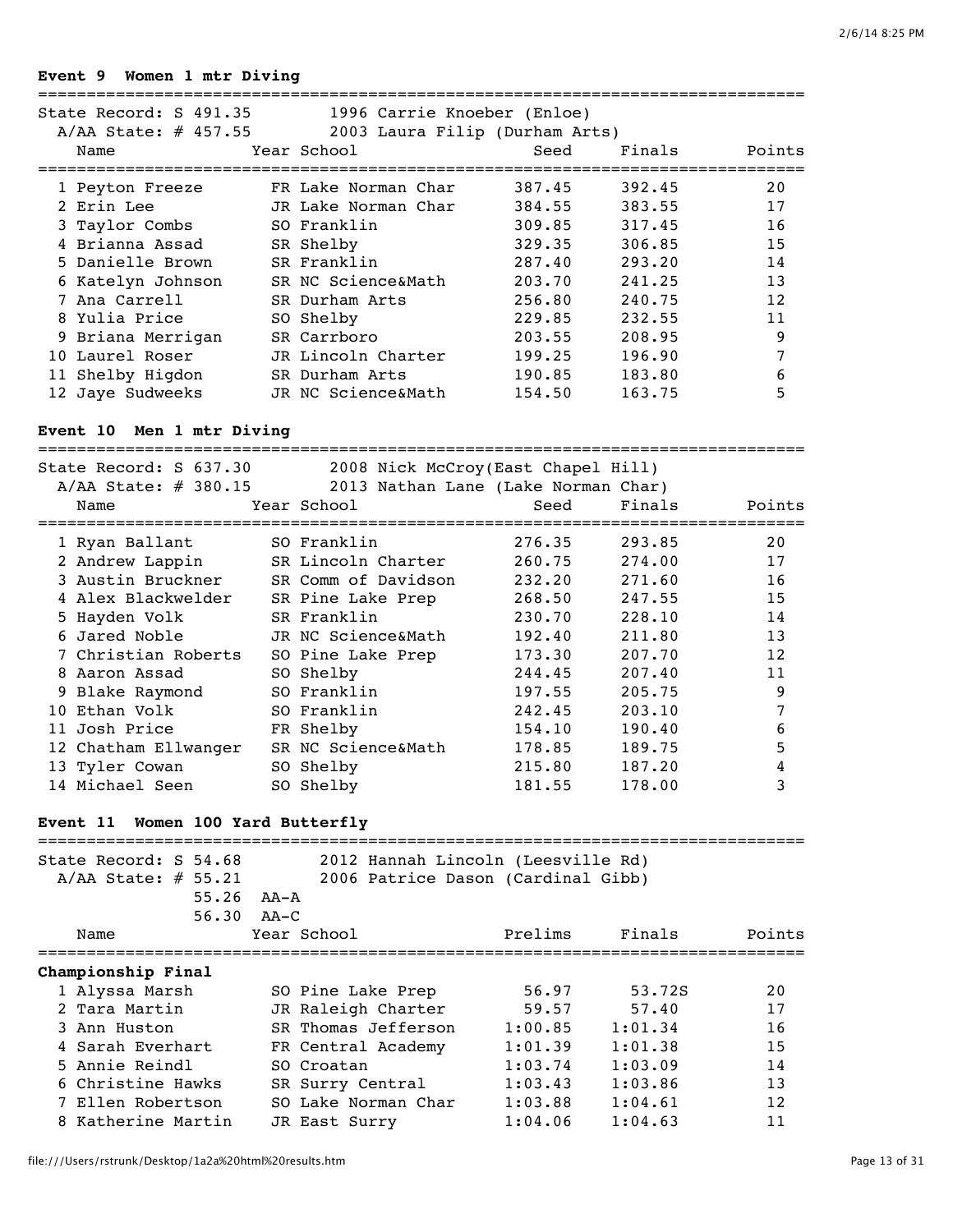| Consolation Final  |  |                     |         |         |   |  |  |  |  |  |  |  |  |
|--------------------|--|---------------------|---------|---------|---|--|--|--|--|--|--|--|--|
| 9 Lanie Godley     |  | JR Washington       | 1:04.72 | 1:03.17 | 9 |  |  |  |  |  |  |  |  |
| 10 Lindsey Allison |  | FR Pine Lake Prep   | 1:04.18 | 1:03.44 | 7 |  |  |  |  |  |  |  |  |
| 11 Kylee Gomilla   |  | SO Comm of Davidson | 1:04.16 | 1:03.48 | 6 |  |  |  |  |  |  |  |  |
| 12 Logan Luckadoo  |  | SO East Rutherford  | 1:06.96 | 1:06.02 | 5 |  |  |  |  |  |  |  |  |
| 13 Leah Abrams     |  | SO Carrboro         | 1:08.01 | 1:06.52 | 4 |  |  |  |  |  |  |  |  |
| 14 Dina Chen       |  | JR NC Science&Math  | 1:08.56 | 1:07.91 | 3 |  |  |  |  |  |  |  |  |
| 15 Clare Gaylord   |  | SO Bishop McGuinnes | 1:08.68 | 1:09.13 | 2 |  |  |  |  |  |  |  |  |
| 16 Emma Caulfield  |  | FR Raleigh Charter  | 1:08.56 | 1:10.90 |   |  |  |  |  |  |  |  |  |

# **Event 11 Women 100 Yard Butterfly**

| State Record: S 54.68<br>A/AA State: $\#$ 55.21<br>55.26 AA-A |  | 2012 Hannah Lincoln (Leesville Rd)<br>2006 Patrice Dason (Cardinal Gibb) |         |             |  |
|---------------------------------------------------------------|--|--------------------------------------------------------------------------|---------|-------------|--|
| 56.30 AA-C<br>Name                                            |  | Year School                                                              | Seed    | Prelims     |  |
| Preliminaries                                                 |  |                                                                          |         |             |  |
| 1 Alyssa Marsh                                                |  | SO Pine Lake Prep                                                        | 56.33   | $56.97$ q   |  |
| 2 Tara Martin                                                 |  | JR Raleigh Charter                                                       | 1:00.63 | $59.57$ q   |  |
| 3 Ann Huston                                                  |  | SR Thomas Jefferson                                                      | 1:03.23 | $1:00.85$ q |  |
| 4 Sarah Everhart                                              |  | FR Central Academy                                                       | 1:02.43 | $1:01.39$ q |  |
| 5 Christine Hawks                                             |  | SR Surry Central                                                         | 1:04.72 | $1:03.43$ q |  |
| 6 Annie Reindl                                                |  | SO Croatan                                                               | 1:02.64 | $1:03.74$ q |  |
| 7 Ellen Robertson                                             |  | SO Lake Norman Char                                                      | 1:02.88 | $1:03.88$ q |  |
| 8 Katherine Martin                                            |  | JR East Surry                                                            | 1:03.94 | $1:04.06$ q |  |
| 9 Kylee Gomilla                                               |  | SO Comm of Davidson                                                      | 1:04.80 | $1:04.16$ q |  |
| 10 Lindsey Allison                                            |  | FR Pine Lake Prep                                                        | 1:05.85 | $1:04.18$ q |  |
| 11 Lanie Godley                                               |  | JR Washington                                                            | 1:03.86 | $1:04.72$ q |  |
| 12 Logan Luckadoo                                             |  | SO East Rutherford                                                       | 1:05.75 | $1:06.96$ q |  |
| 13 Leah Abrams                                                |  | SO Carrboro                                                              | 1:10.65 | $1:08.01$ q |  |
| 14 Dina Chen                                                  |  | JR NC Science&Math                                                       | 1:07.82 | $1:08.56$ q |  |
| 14 Emma Caulfield                                             |  | FR Raleigh Charter                                                       | 1:06.96 | $1:08.56$ q |  |
| 16 Clare Gaylord                                              |  | SO Bishop McGuinnes                                                      | 1:09.04 | $1:08.68$ q |  |
| 17 Colleen Gillooley                                          |  | SR Bishop McGuinnes                                                      | 1:08.84 | 1:08.91     |  |
| 18 Christian Corwin                                           |  | FR East Carteret                                                         | 1:12.92 | 1:11.95     |  |
| 19 Camryn Gleason                                             |  | FR Franklinton                                                           | 1:13.09 | 1:12.21     |  |
| 20 Jessie Sullivan                                            |  | SR NC Science&Math                                                       | 1:14.13 | 1:16.65     |  |
| 21 Madison Peele                                              |  | SO Croatan                                                               | 1:17.43 | 1:17.32     |  |
| 22 Alexandra Schneider                                        |  | SO Durham Arts                                                           | 1:18.31 | 1:18.14     |  |
| 23 Macy Brinson                                               |  | JR Croatan                                                               | 1:18.53 | 1:21.02     |  |
| -- Katelyn Southard<br>False start                            |  | SO Surry Central                                                         | 1:05.91 | DO.         |  |

## **Event 12 Men 100 Yard Butterfly**

| State Record: S 47.33 |                  |             |  | 2006 Ricky Berens (S Mecklenburg) |        |        |
|-----------------------|------------------|-------------|--|-----------------------------------|--------|--------|
| $A/AA$ State: # 51.34 |                  |             |  | 2013 Thomas Bilden (Carrboro)     |        |        |
|                       | $49.64$ $AA - A$ |             |  |                                   |        |        |
|                       | $50.61$ $AA-C$   |             |  |                                   |        |        |
| Name                  |                  | Year School |  | Prelims                           | Finals | Points |
|                       |                  |             |  |                                   |        |        |

**Championship Final**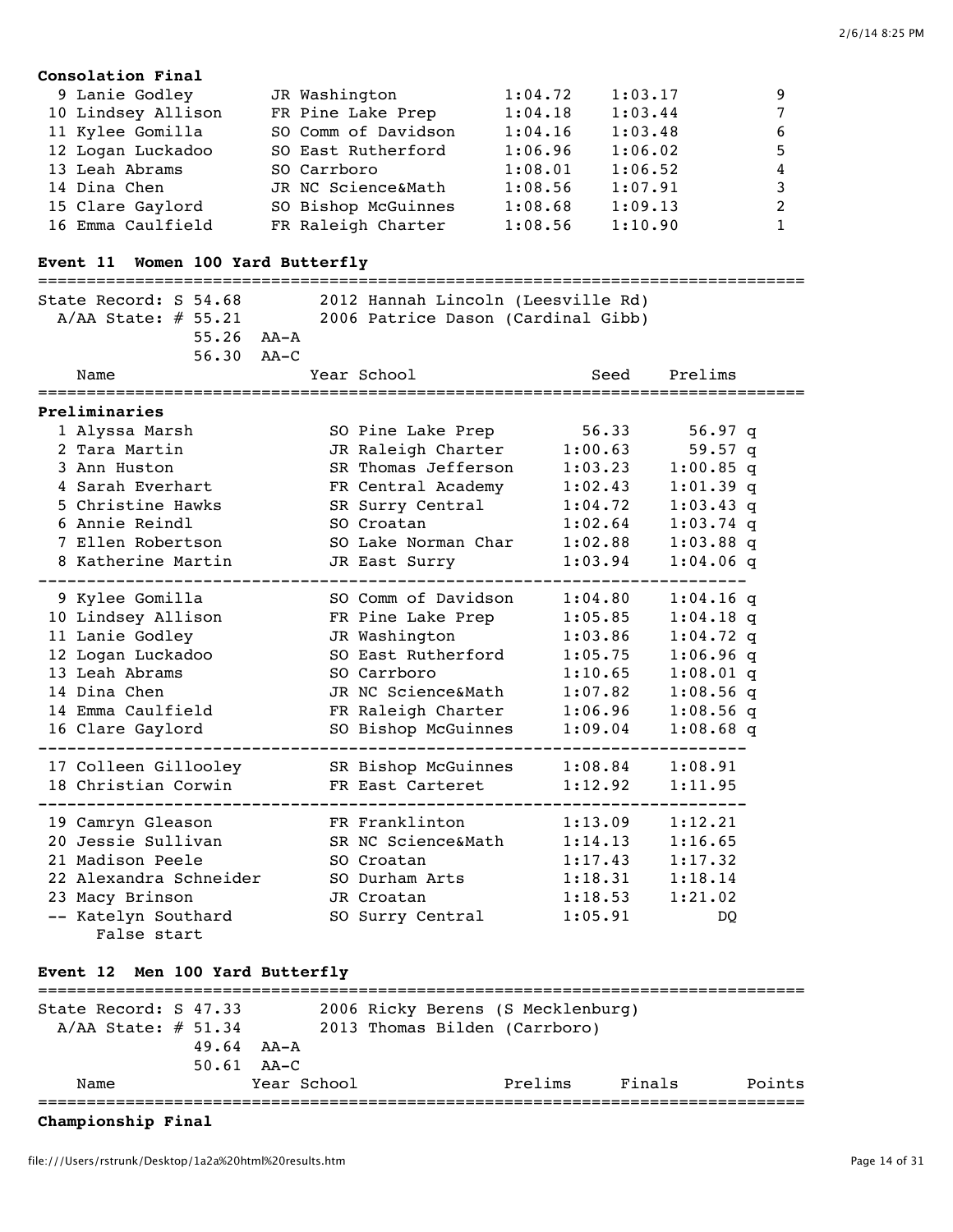| 1 Thomas Bilden          | JR Carrboro         | 52.85   | 51.94   | 20 |
|--------------------------|---------------------|---------|---------|----|
| 2 Alex Strasser          | SO Bishop McGuinnes | 53.36   | 53.13   | 17 |
| 3 Christian Lam          | SO Raleigh Charter  | 56.40   | 54.29   | 16 |
| 4 Corrin Rothwell        | JR Lake Norman Char | 55.42   | 54.52   | 15 |
| 5 Davis Kennedy          | FR Shelby           | 56.58   | 55.44   | 14 |
| 6 Anshul Subramanya      | SR NC Science&Math  | 55.40   | 55.61   | 13 |
| 7 David Katibah          | SR Comm of Davidson | 56.03   | 56.14   | 12 |
| 8 Parker Whitley         | JR East Lincoln     | 55.86   | 56.70   | 11 |
| <b>Consolation Final</b> |                     |         |         |    |
| 9 Austin Doub            | SR Forbush          | 56.80   | 56.57   | 9  |
| 10 Tyler Eaton           | SO Elkin            | 57.97   | 58.00   | 7  |
| 11 Nahusha Rao           | JR Raleigh Charter  | 58.87   | 58.34   | 6  |
| 12 Sam Souther           | JR Central Academy  | 57.31   | 58.36   | 5  |
| 13 Allan Jiang           | SR NC Science&Math  | 58.33   | 58.92   | 4  |
| 14 Christian Doebler     | SR First Flight     | 58.87   | 59.15   | 3  |
| 15 Justin Browning       | JR Draughn          | 1:00.77 | 59.63   | 2  |
| 16 Cole Twiford          | JR Northeastern     | 1:01.20 | 1:01.04 | 1  |
|                          |                     |         |         |    |

# **Event 12 Men 100 Yard Butterfly**

| State Record: S 47.33<br>$A/AA$ State: $\#$ 51.34 | 2006 Ricky Berens (S Mecklenburg)<br>2013 Thomas Bilden (Carrboro) |         |             |  |
|---------------------------------------------------|--------------------------------------------------------------------|---------|-------------|--|
| $49.64$ $AA - A$                                  |                                                                    |         |             |  |
| $50.61$ $AA-C$                                    |                                                                    |         |             |  |
| Name                                              | Year School                                                        | Seed    | Prelims     |  |
| Preliminaries                                     |                                                                    |         |             |  |
| 1 Thomas Bilden                                   | JR Carrboro                                                        | 54.08   | 52.85 q     |  |
| 2 Alex Strasser                                   | SO Bishop McGuinnes                                                | 55.39   | 53.36q      |  |
| 3 Anshul Subramanya                               | SR NC Science&Math                                                 | 56.32   | 55.40q      |  |
| 4 Corrin Rothwell                                 | JR Lake Norman Char                                                | 54.84   | $55.42$ q   |  |
| 5 Parker Whitley                                  | JR East Lincoln                                                    | 57.17   | 55.86 q     |  |
| 6 David Katibah                                   | SR Comm of Davidson                                                | 57.17   | 56.03 q     |  |
| 7 Christian Lam                                   | SO Raleigh Charter                                                 | 58.39   | 56.40q      |  |
| 8 Davis Kennedy                                   | FR Shelby                                                          | 57.64   | 56.58q      |  |
| 9 Austin Doub                                     | SR Forbush                                                         | 57.87   | 56.80q      |  |
| 10 Sam Souther                                    | JR Central Academy                                                 | 59.68   | $57.31$ q   |  |
| 11 Tyler Eaton                                    | SO Elkin                                                           | 58.96   | 57.97q      |  |
| 12 Allan Jiang                                    | SR NC Science&Math                                                 | 59.33   | 58.33q      |  |
| 13 Christian Doebler                              | SR First Flight                                                    | 57.69   | 58.87 q     |  |
| 13 Nahusha Rao                                    | JR Raleigh Charter                                                 | 1:00.53 | 58.87 q     |  |
| 15 Justin Browning                                | JR Draughn                                                         | 1:00.93 | $1:00.77$ q |  |
| 16 Cole Twiford                                   | JR Northeastern                                                    | 1:02.63 | $1:01.20$ q |  |
| 17 AJ Howard                                      | FR Washington                                                      | 1:01.76 | 1:01.38     |  |
| 18 Alex Koenigsberger                             | FR Christ the King                                                 | 1:01.19 | 1:01.96     |  |
| 19 Myles Miller                                   | SO Carrboro                                                        | 1:03.30 | 1:01.99     |  |
| 20 Vidusha Rao                                    | JR Raleigh Charter                                                 | 1:03.73 | 1:02.10     |  |
| 21 Christopher Holshouser                         | SR East Surry                                                      | 1:01.67 | 1:02.28     |  |
| 22 Eugen Craciunescu                              | FR Durham Arts                                                     | 1:02.17 | 1:02.93     |  |
| 23 Grant Keenan                                   | JR First Flight                                                    | 1:02.56 | 1:03.71     |  |
| -- Andrew Tucker                                  | FR Forest Hills                                                    | 58.24   | DQ          |  |
| No Show Penalty Event                             |                                                                    |         |             |  |

# **Event 13 Women 100 Yard Freestyle**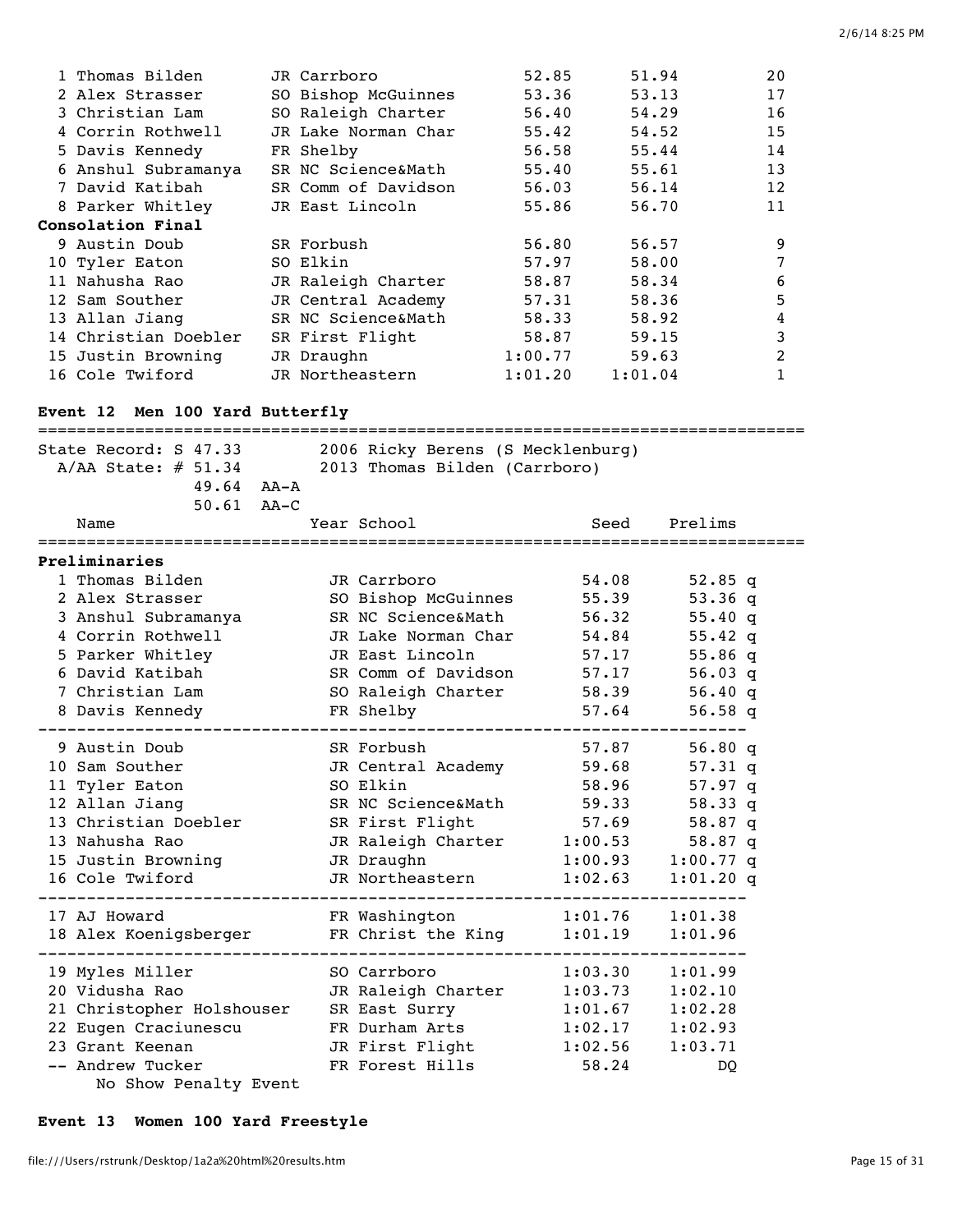| State Record: S 49.77                       |        | 2013 Emily Allen (Hough, W.A.)    |         |                 |           |                |
|---------------------------------------------|--------|-----------------------------------|---------|-----------------|-----------|----------------|
| A/AA State: $# 50.75$                       |        | 2013 Olivia Ontjes (Raleigh Char) |         |                 |           |                |
| $50.81$ AA-A                                |        |                                   |         |                 |           |                |
| 51.57                                       | AA-C   |                                   |         |                 |           |                |
| Name                                        |        | Year School                       | Prelims | Finals          |           | Points         |
| Championship Final                          |        |                                   |         |                 |           |                |
| 1 Annie Shirk                               |        | JR Shelby                         | 54.61   | 53.75           |           | 20             |
| 2 Stephanie Ding                            |        | JR NC Science&Math                | 55.29   | 53.93           |           | 17             |
| 3 Chloe Read                                |        | SR East Lincoln                   | 54.56   | 54.00           |           | 16             |
| 4 Aleksandriya Moore                        |        | SR East Davidson                  | 55.14   | 54.23           |           | 15             |
| 5 Sophia Bhalla                             |        | JR Lincoln Charter                | 56.34   | 56.68           |           | 14             |
| 6 Elizabeth McCann                          |        | JR North Wilkes                   | 57.27   | 56.91           |           | 13             |
| 7 Paige Whalen                              |        | JR Raleigh Charter                | 56.58   | 57.12           |           | 12             |
| 8 Haylie Moore                              |        | JR South Davidson                 | 56.57   | 57.55           |           | 11             |
| Consolation Final                           |        |                                   |         |                 |           |                |
| 9 Kyndall Morrow                            |        | SO Lincoln Charter                | 57.76   | 57.28           |           | 9              |
| 10 Taylor Harkey                            |        | JR Lincoln Charter                | 58.43   | 57.44           |           | $\overline{7}$ |
| 11 Emma Harrison                            |        | SR Mount Airy                     | 57.67   | 57.48           |           | 6              |
| 12 Ashely Hicks                             |        | FR East Surry                     | 58.38   | 57.56           |           | 5              |
| 13 Katie Spang                              |        | JR Carrboro                       | 58.27   | 58.33           |           | 4              |
| 14 Lindsey Martelle                         |        | SO Thomas Jefferson               | 58.48   | 58.34           |           | 3              |
| 15 Sandy Lackmann                           |        | JR Raleigh Charter                | 58.52   | 58.45           |           | $\overline{2}$ |
| 16 Jessica Roy                              |        | SR Gray Stone Day                 | 58.76   | 58.86           |           | 1              |
|                                             |        |                                   |         |                 |           |                |
| Event 13 Women 100 Yard Freestyle           |        |                                   |         |                 |           |                |
|                                             |        |                                   |         |                 |           |                |
| State Record: S 49.77                       |        | 2013 Emily Allen (Hough, W.A.)    |         |                 |           |                |
| A/AA State: $# 50.75$                       |        | 2013 Olivia Ontjes (Raleigh Char) |         |                 |           |                |
| 50.81 AA-A                                  |        |                                   |         |                 |           |                |
| 51.57                                       | $AA-C$ |                                   |         |                 |           |                |
| Name                                        |        | Year School                       |         | Seed            | Prelims   |                |
| Preliminaries                               |        |                                   |         |                 |           |                |
| 1 Chloe Read                                |        | SR East Lincoln                   |         | 54.56           | $54.56$ q |                |
| 2 Annie Shirk                               |        | JR Shelby                         |         | 55.79           | 54.61 q   |                |
| 3 Aleksandriya Moore                        |        | SR East Davidson                  |         | 55.22           | 55.14 q   |                |
| 4 Stephanie Ding                            |        | JR NC Science&Math                |         | 54.79           | $55.29$ q |                |
| 5 Sophia Bhalla                             |        | JR Lincoln Charter                |         | 58.47           | 56.34 $q$ |                |
| 6 Haylie Moore                              |        | JR South Davidson                 |         | 57.47           | 56.57 q   |                |
| 7 Paige Whalen                              |        | JR Raleigh Charter 57.91          |         |                 | $56.58$ q |                |
| 8 Elizabeth McCann                          |        | JR North Wilkes                   |         | 57.38           | $57.27$ q |                |
|                                             |        |                                   |         |                 |           |                |
| 9 Emma Harrison                             |        | SR Mount Airy                     |         | 57.53           | 57.67 q   |                |
| 10 Kyndall Morrow                           |        | SO Lincoln Charter                |         | 58.56           | 57.76 q   |                |
| 11 Katie Spang                              |        | JR Carrboro                       |         | 59.92           | 58.27 q   |                |
| 12 Ashely Hicks                             |        | FR East Surry                     |         | 58.59           | 58.38q    |                |
| 13 Taylor Harkey                            |        | JR Lincoln Charter                |         | 59.09           | 58.43 q   |                |
| 14 Lindsey Martelle                         |        | SO Thomas Jefferson               |         | 59.96           | 58.48 $q$ |                |
| 15 Sandy Lackmann                           |        | JR Raleigh Charter 59.96          |         |                 | 58.52 $q$ |                |
| 16 Jessica Roy                              |        | SR Gray Stone Day 59.22           |         |                 | 58.76q    |                |
|                                             |        |                                   |         |                 |           |                |
| 17 Kylee Parsons SR Raleigh Charter 1:01.93 |        |                                   |         |                 | 58.95     |                |
| 18 Elizabeth Tsao                           |        | JR Clinton                        |         | $1:01.81$ 59.37 |           |                |
|                                             |        |                                   |         |                 |           |                |
| 19 Carlee Boyd                              |        | JR East Carteret 58.99            |         |                 | 59.65     |                |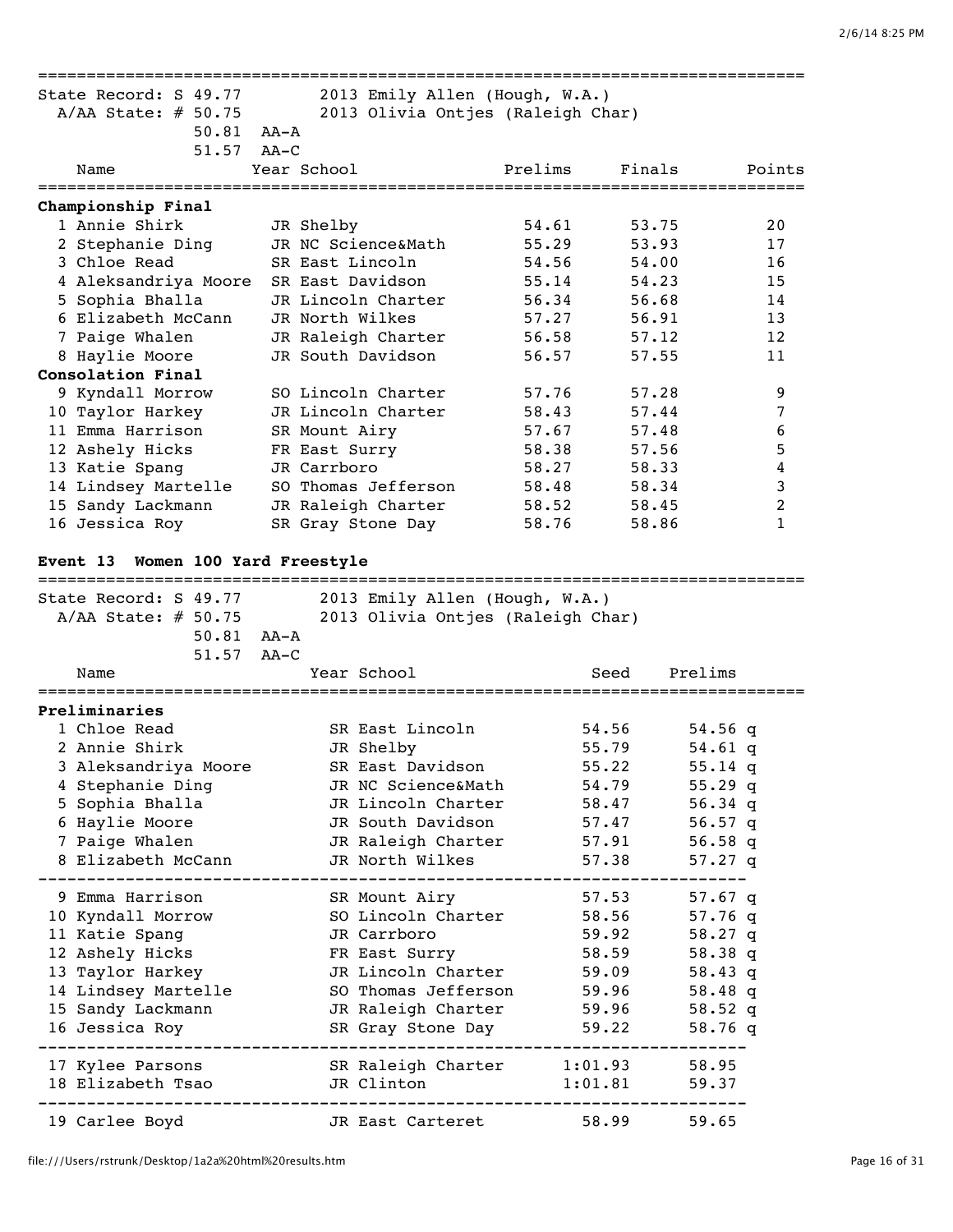| 20 Whitney Throneburg | SO North Stanly     | 58.78   | 59.81   |
|-----------------------|---------------------|---------|---------|
| 21 Ashlyn Christensen | SR Pine Lake Prep   | 59.77   | 1:00.02 |
| 22 Kristina Lane      | JR Raleigh Charter  | 59.69   | 1:00.21 |
| 23 Sydney Carte       | FR Lake Norman Char | 59.80   | 1:00.39 |
| 24 Victoria Modlin    | SO Tarboro          | 1:01.71 | 1:01.09 |

## **Event 14 Men 100 Yard Freestyle**

===============================================================================

| State Record: S 44.87<br>$A/AA$ State: # 45.12<br>$45.50$ $AA - A$<br>$46.18$ $AA-C$ |                     | 2013 Colin Ellington (Holly Springs<br>2012 Joe Bonk (Raleigh Charter) |        |        |
|--------------------------------------------------------------------------------------|---------------------|------------------------------------------------------------------------|--------|--------|
| Name                                                                                 | Year School         | Prelims                                                                | Finals | Points |
| Championship Final                                                                   |                     |                                                                        |        |        |
| 1 Will Macmillan                                                                     | SO Carrboro         | 47.24                                                                  | 46.35  | 20     |
| 2 Cole Riggan                                                                        | SR Lexington        | 47.82                                                                  | 46.95  | 17     |
| 3 Zach Darden                                                                        | JR Goldsboro        | 47.91                                                                  | 47.19  | 16     |
| 4 Cameron Anderson                                                                   | JR Tarboro          | 47.21                                                                  | 47.52  | 15     |
| 5 Mitchell Harwood                                                                   | JR Lincoln Charter  | 48.46                                                                  | 47.61  | 14     |
| 6 Matt Campbell                                                                      | JR Shelby           | 49.35                                                                  | 48.44  | 13     |
| 7 Matt Weaver                                                                        | SR NC Science&Math  | 49.41                                                                  | 49.35  | 12     |
| 8 Frederick Bath                                                                     | SR Clinton          | 49.54                                                                  | 49.78  | 11     |
| Consolation Final                                                                    |                     |                                                                        |        |        |
| 9 Jack Allen                                                                         | SR NC Science&Math  | 49.90                                                                  | 49.30  | 9      |
| 10 Jake Williams                                                                     | JR East Lincoln     | 49.90                                                                  | 49.81  | 7      |
| 11 Matt Jacobs                                                                       | SR Durham Arts      | 50.26                                                                  | 49.92  | 6      |
| 12 Sean Powers                                                                       | JR Lake Norman Char | 50.77                                                                  | 50.45  | 5      |
| 13 Jacob Dooley                                                                      | JR Croatan          | 49.98                                                                  | 50.52  | 4      |
| 14 Brett Holland                                                                     | SR Mount Pleasant   | 50.54                                                                  | 50.56  | 3      |
| 15 Chase Fenske                                                                      | SR East Lincoln     | 50.51                                                                  | 50.98  | 2      |
| 16 Sam Barber                                                                        | SR Roanoke Rapids   | 51.24                                                                  | 52.00  | 1      |

## **Event 14 Men 100 Yard Freestyle**

| State Record: S 44.87<br>A/AA State: $\#$ 45.12 | 2013 Colin Ellington (Holly Springs<br>2012 Joe Bonk (Raleigh Charter) |       |                   |  |  |
|-------------------------------------------------|------------------------------------------------------------------------|-------|-------------------|--|--|
| $45.50$ $AA - A$                                |                                                                        |       |                   |  |  |
| $46.18$ $AA-C$                                  |                                                                        |       |                   |  |  |
| Name                                            | Year School                                                            | Seed  | Prelims           |  |  |
| Preliminaries                                   |                                                                        |       |                   |  |  |
| 1 Cameron Anderson                              | JR Tarboro                                                             | 48.23 | 47.21 q           |  |  |
| 2 Will Macmillan                                | SO Carrboro                                                            | 47.25 | $47.24$ q         |  |  |
| 3 Cole Riggan                                   | SR Lexington                                                           | 48.02 | $47.82 \text{ g}$ |  |  |
| 4 Zach Darden                                   | JR Goldsboro                                                           | 47.53 | 47.91 q           |  |  |
| 5 Mitchell Harwood                              | JR Lincoln Charter 48.51                                               |       | $48.46$ q         |  |  |
| 6 Matt Campbell                                 | JR Shelby                                                              | 49.42 | $49.35$ q         |  |  |
| 7 Matt Weaver                                   | SR NC Science&Math 50.36                                               |       | $49.41$ q         |  |  |
| 8 Frederick Bath                                | SR Clinton                                                             | 50.00 | 49.54 q           |  |  |
| 9 Jake Williams                                 | JR East Lincoln                                                        | 52.62 | 49.90q            |  |  |
| 9 Jack Allen                                    | SR NC Science&Math                                                     | 50.53 | 49.90q            |  |  |
| 11 Jacob Dooley                                 | JR Croatan                                                             | 50.79 | 49.98q            |  |  |
| 12 Matt Jacobs                                  | SR Durham Arts                                                         | 50.09 | 50.26 q           |  |  |
| 13 Chase Fenske                                 | SR East Lincoln                                                        | 50.40 | 50.51 q           |  |  |
| 14 Brett Holland                                | SR Mount Pleasant                                                      | 51.27 | $50.54$ q         |  |  |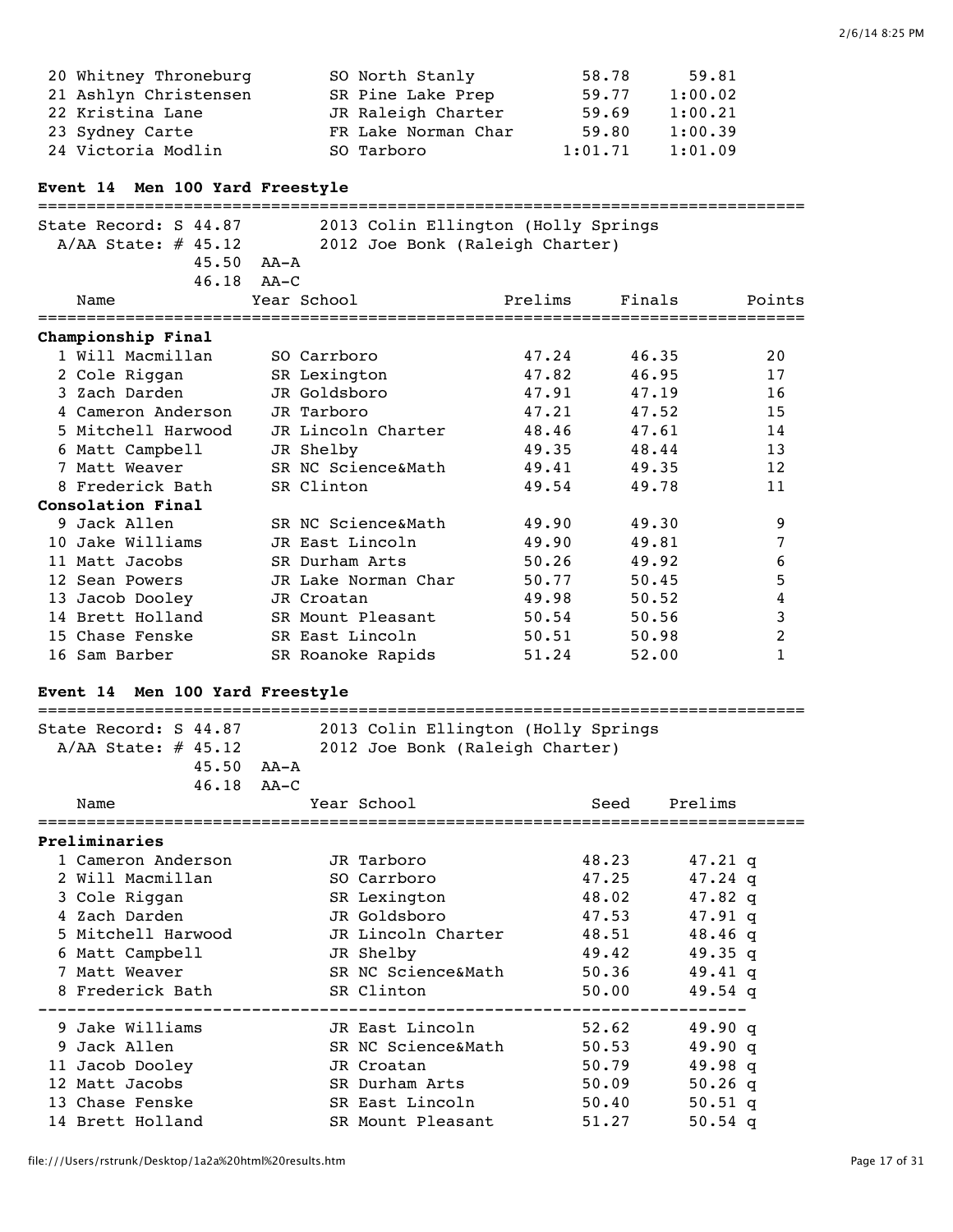| 15 Sean Powers<br>16 Sam Barber                                                                    | JR Lake Norman Char<br>SR Roanoke Rapids                                                          | 51.91<br>52.06                            | 50.77 q<br>$51.24$ q                      |
|----------------------------------------------------------------------------------------------------|---------------------------------------------------------------------------------------------------|-------------------------------------------|-------------------------------------------|
| 17 Alex Vander Linden<br>18 Connor Murphy                                                          | SO West Davidson<br>JR Carrboro                                                                   | 50.77<br>52.30                            | 51.33<br>51.59                            |
| 19 Kevin Parham<br>20 Sam Krehnbrink<br>21 Justin Clark<br>22 Chandler Cosgrove<br>23 Reece Hodges | SR NC Science&Math<br>JR East Lincoln<br>FR Washington<br>SR Hendersonville<br>SO Lincoln Charter | 52.11<br>52.92<br>52.71<br>54.70<br>54.10 | 52.62<br>52.67<br>53.04<br>54.76<br>55.40 |
| -- Dallas Handy                                                                                    | JR West Wilkes                                                                                    | 53.00                                     | NS                                        |

## **Event 15 Women 500 Yard Freestyle**

#### ===============================================================================

| State Record: S 4:46.69    |                  |             |  |  |      | 2010 Sarah Henry (West Johnston)  |        |
|----------------------------|------------------|-------------|--|--|------|-----------------------------------|--------|
| $A/AA$ State: $\#$ 4:49.20 |                  |             |  |  |      | 2010 Kelly Ann Baird (W Davidson) |        |
|                            | $4:52.31$ $AA-A$ |             |  |  |      |                                   |        |
|                            | $4:57.63$ $AA-C$ |             |  |  |      |                                   |        |
| Name                       |                  | Year School |  |  | Seed | Finals                            | Points |

| Nallle               | rear pchoor         | seeu    | r THATS | POINCS                |
|----------------------|---------------------|---------|---------|-----------------------|
| 1 McKenzie Stevens   | SR Salisbury        | 5:17.74 | 5:04.96 | ===============<br>20 |
| 2 Sarah Mandis       | SO First Flight     | 5:17.86 | 5:13.07 | 17                    |
| 3 Ella Schauss       | JR Raleigh Charter  | 5:23.38 | 5:13.84 | 16                    |
| 4 Natalie Hamlet     | FR Bishop McGuinnes | 5:30.79 | 5:21.91 | 15                    |
| 5 Misha Neal         | SO Durham Arts      | 5:43.42 | 5:25.55 | 14                    |
| 6 Morgan Davis       | SO Trinity          | 5:26.72 | 5:25.89 | 13                    |
| 7 Ann Carr           | FR River Mill Acad  | 5:31.59 | 5:26.25 | 12                    |
| 8 Annie Reindl       | SO Croatan          | 5:29.50 | 5:26.99 | 11                    |
| 9 Carole Fish        | SO Lake Norman Char | 5:41.43 | 5:31.47 | 9                     |
| 10 Shea Hopper       | JR Highlands Tech   | 5:46.66 | 5:39.44 | $\overline{7}$        |
| 11 Emily McDaniels   | SR Carrboro         | 5:50.98 | 5:39.76 | 6                     |
| 12 Daniella Welsh    | SO Raleigh Charter  | 5:52.38 | 5:42.27 | 5                     |
| 13 Lillie Turlington | SR Clinton          | 5:43.47 | 5:42.49 | $\overline{4}$        |
| 14 Mara Bhalla       | SO Lincoln Charter  | 5:51.53 | 5:49.74 | 2.5                   |
| 14 Sayre Hopper      | SR Hunter Huss      | 5:51.42 | 5:49.74 | 2.5                   |
| 16 Sierra Winters    | FR Forbush          | 5:53.55 | 5:52.25 | $\mathbf{1}$          |
| 17 Emily Fiore       | JR Bishop McGuinnes | 5:52.46 | 5:55.53 |                       |
| 18 Jessica Losey     | FR Comm of Davidson | 5:58.76 | 5:59.06 |                       |
| 19 Karsyn Guffey     | FR R-S Central      | 6:00.19 | 5:59.38 |                       |
| 20 Camryn Gleason    | FR Franklinton      | 6:11.74 | 6:03.13 |                       |
| 21 Emily Farris      | SR Draughn          | 6:00.48 | 6:04.83 |                       |
| 22 Sarah Kulcsar     | SO Newton-Conover   | 6:10.86 | 6:05.34 |                       |
| 23 Sarah Van Wagener | SO Durham Arts      | 6:04.51 | 6:06.42 |                       |
| 24 Katelyn Steadman  | JR Providence Grove | 6:10.93 | 6:13.04 |                       |

## **Event 16 Men 500 Yard Freestyle**

| State Record: $S$ 4:25.52<br>A/AA State: # 4:38.38 | $4:30.22$ $AA-A$<br>$4:35.31$ $AA-C$ |                                    | 2006 Charlie Houchin (Enloe)<br>2013 Jacob Vosburgh (NCSSM) |                    |          |
|----------------------------------------------------|--------------------------------------|------------------------------------|-------------------------------------------------------------|--------------------|----------|
| Name                                               |                                      | Year School                        | Seed                                                        | Finals             | Points   |
| 1 Jacob Vosburgh<br>2 Taylor Rodenhuis             |                                      | SR NC Science&Math<br>SR Salisbury | 4:48.77<br>4:57.26                                          | 4:43.61<br>4:51.89 | 20<br>17 |
| 3 Hunter Crook                                     |                                      | FR First Flight                    | 5:03.18                                                     | 4:56.79            | 16       |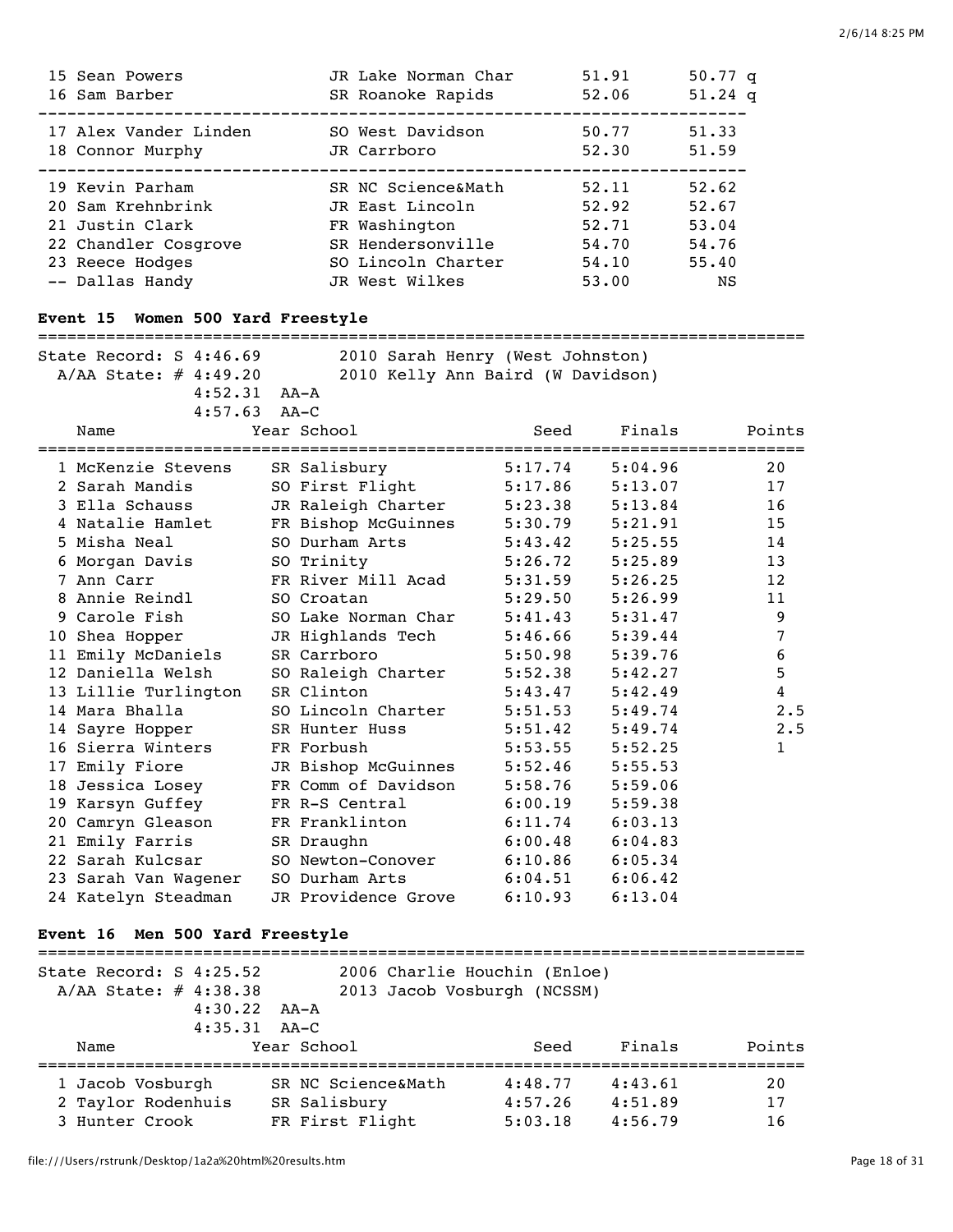|  | 4 Matthew Hamlet                | JR Bishop McGuinnes                            | 5:07.61             | 4:58.46    | 15             |
|--|---------------------------------|------------------------------------------------|---------------------|------------|----------------|
|  | 5 Nolan Hopkins                 | JR NC Science&Math                             | 5:03.14             | 4:59.31    | 14             |
|  | 6 Finnbar Carroll               | JR Carrboro                                    | $5:13.81$ $5:02.02$ |            | 13             |
|  | 7 Braxton Baird                 | JR NC Science&Math                             | 5:08.51             | 5:04.48    | 12             |
|  | 8 Andrew Avery                  | SR East Lincoln                                | 5:12.70             | 5:09.80    | 11             |
|  | 9 Justin Laatz                  | JR Carrboro                                    | $5:20.93$ $5:10.82$ |            | 9              |
|  |                                 | 10 Reid Hannam             SO Comm of Davidson | 5:22.64             | 5:12.09    | 7              |
|  | 11 Dewey Wise                   | SR First Flight                                | 5:21.24             | 5:19.32    | 6              |
|  |                                 | 12 Grayson Parker 50 Pine Lake Prep            | 5:27.92             | 5:20.62    | 5              |
|  | 13 Harrison Mantooth            | SO Stuart Cramer                               | 5:22.25             | 5:24.07    | $\overline{4}$ |
|  |                                 | 14 Tyler McCutchan SO Lincoln Charter          | 5:33.85             | 5:24.73    | 3              |
|  |                                 | 15 Bradley Hlebak SO Christ the King           | 5:39.97             | 5:26.43    | $\overline{2}$ |
|  |                                 | 16 Tony Lovenberg FR Washington                | 5:28.26             | 5:26.51    | 1              |
|  |                                 | 17 Christopher Bailey SO Lake Norman Char      | 5:33.80             | 5:27.83    |                |
|  |                                 | 18 Brian Hack [Reflake Norman Char             | 5:32.89             | 5:28.01    |                |
|  |                                 | 19 Joshua Kuenzli     SO Mount Pleasant        | 5:33.71             | 5:28.32    |                |
|  | 20 Alex Rento SR Carrboro       |                                                | 5:31.82             | 5:31.86    |                |
|  |                                 | 21 Mac Doebler FR First Flight                 | 5:41.61             | 5:36.04    |                |
|  |                                 |                                                | $5:38.34$ $5:37.79$ |            |                |
|  | 23 David Lewandowski JR Croatan |                                                | 5:41.38             | 5:46.55    |                |
|  |                                 | -- Nolan Jewell GR NC Science&Math             | 5:21.11             | <b>DFS</b> |                |
|  | Declared false start            |                                                |                     |            |                |
|  |                                 |                                                |                     |            |                |

## **Event 17 Women 200 Yard Freestyle Relay**

| State Record: $S$ 1:35.00<br>2013 Charlotte Catholic<br>2006 Cardinal Gibbons<br>A/AA State: # 1:37.53 |        |
|--------------------------------------------------------------------------------------------------------|--------|
|                                                                                                        |        |
|                                                                                                        |        |
| $1:36.48$ $AA-A$                                                                                       |        |
| $1:38.03$ AA-C                                                                                         |        |
| School<br>Prelims<br>Finals<br>===============                                                         | Points |
| Championship Final                                                                                     |        |
| 1 Raleigh Charter<br>$1:40.61$ $1:38.21$                                                               | 40     |
| 1) Paige Whalen JR<br>2) Lily Whalen FR                                                                |        |
| 4) Olivia Ontjes JR<br>3) Tara Martin JR                                                               |        |
| 2 Lincoln Charter<br>$1:43.14$ $1:41.15$                                                               | 34     |
| 1) Sophia Bhalla JR<br>2) Taylor Harkey JR                                                             |        |
| 4) Christina Lappin SO<br>3) Kyndall Morrow SO                                                         |        |
| 1:45.18<br>3 Pine Lake Prep<br>1:44.03                                                                 | 32     |
| 1) Lauren Ingram<br>2) Olivia Rasbornik SO                                                             |        |
| 3) Ashlyn Christensen<br>4) Alyssa Marsh SO                                                            |        |
| 4 NC Science & Math<br>1:45.86<br>1:45.19                                                              | 30     |
| 1) Caroline Liu JR<br>2) Savanna Michaux JR                                                            |        |
| 3) Julia Yu SR<br>4) Stephanie Ding JR                                                                 |        |
| 5 Washington<br>$1:45.99$ $1:45.75$                                                                    | 28     |
| 1) Chandler Beach SR<br>2) Amy Arnold JR                                                               |        |
| 3) Lanie Godley JR<br>4) Megan Baldwin JR                                                              |        |
| $1:48.59$ $1:46.59$<br>6 East Surry                                                                    | 26     |
| 1) Ashely Hicks FR<br>2) Avery Tilley SO                                                               |        |
| 3) Katherine Martin JR<br>4) Kelsey Tunstall SO                                                        |        |
| 1:49.16<br>7 Franklin<br>1:48.85                                                                       | 24     |
| 1) Brittany Burton<br>2) Cassidy Zemmin SO                                                             |        |
| 4) Shannon Esterwood<br>3) Shelby Frazier FR                                                           |        |
| 8 Carrboro<br>$1:49.12$ $1:50.18$                                                                      | 22     |
| 1) Charlotte Costenoble SR<br>2) Madeleine Pletzke                                                     |        |
| 3) Emily McDaniels SR<br>4) Maddie Macmillan JR                                                        |        |

### **Consolation Final**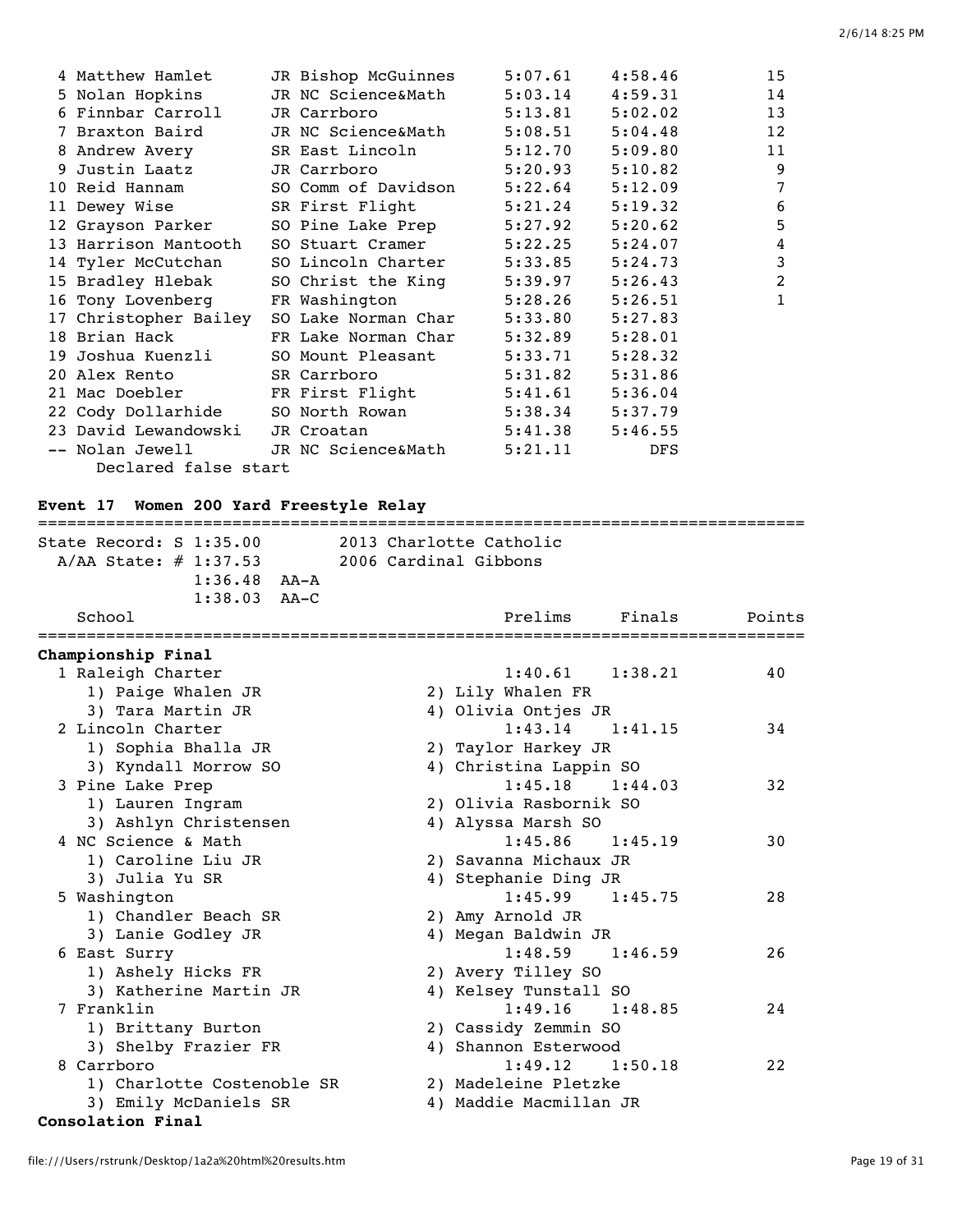| 9 East Lincoln               | $1:50.73$ $1:48.71$         | 18              |
|------------------------------|-----------------------------|-----------------|
| 1) Kali Krehnbrink FR        | 2) Elizabeth Sisk JR        |                 |
| 3) Shelby Auvil FR           | 4) Chloe Read SR            |                 |
| 10 Bishop McGuinness         | $1:49.69$ $1:49.42$         | 14              |
| 1) Carolyn O'Halloran SO     | 2) Gina Koesters SO         |                 |
| 3) Emily Waite FR            | 4) Maria Kammire SR         |                 |
| 11 Lake Norman Charter       | $1:50.17$ $1:49.92$         | 12              |
| 1) Andrea Gartner SO         | 2) Shreya Patel SO          |                 |
| 3) Sydney Carte FR           | 4) Abbie Miller JR          |                 |
| 12 Durham School of the Arts | $1:51.19$ $1:50.32$         | 10 <sup>°</sup> |
| 1) Misha Neal SO             | 2) Hannah Yueh SO           |                 |
| 3) Gabrielle Myers FR        | 4) Marie-Helene Boudreau SR |                 |
| 13 Comm. School of Davidson  | $1:51.31$ $1:51.26$         | 8               |
| 1) Tina Brumm JR             | 2) Sarah Kemp SO            |                 |
| 3) Megan Perkins JR          | 4) Kylee Gomilla SO         |                 |
| 14 Tarboro                   | $1:53.03$ $1:52.27$         | 6               |
| 1) Chandler Harrell FR       | 2) Victoria Modlin SO       |                 |
| 3) Anna Johnson JR           | 4) Kaylyn Norville SO       |                 |
| 15 Christ the King           | $1:53.00$ $1:53.32$         | 4               |
| 1) Michaela Kocher FR        | 2) Megan Gervasini FR       |                 |
| 3) Allison Schimmoller FR    | 4) Jane Donahue FR          |                 |
| 16 Croatan                   | $1:54.35$ $1:54.12$         | $\mathfrak{D}$  |
| 1) Meagan Quispe FR          | 2) Jillian Tracy FR         |                 |
| 3) Rachel Dooley FR          | 4) Annie Reindl SO          |                 |

#### **Event 17 Women 200 Yard Freestyle Relay**

=============================================================================== State Record: S 1:35.00 2013 Charlotte Catholic A/AA State: # 1:37.53 2006 Cardinal Gibbons 1:36.48 AA-A 1:38.03 AA-C School School Seed Prelims =============================================================================== **Preliminaries** 1 Raleigh Charter 1:42.87 1:40.61 q<br>1) Paige Whalen JR 2) Lily Whalen FR 1) Paige Whalen JR 2) Lily Whalen FR 3) Tara Martin JR 4) Olivia Ontjes JR 2 Lincoln Charter 1:44.06 1:43.14 q 1) Sophia Bhalla JR 2) Taylor Harkey JR 3) Kyndall Morrow SO 4) Christina Lappin SO 3 Pine Lake Prep 1:44.98 1:45.18 q 1) Lauren Ingram 2) Olivia Rasbornik SO 3) Ashlyn Christensen 4) Alyssa Marsh SO 4 NC Science & Math 1:46.08 1:45.86 q 1) Caroline Liu JR 2) Savanna Michaux JR 3) Julia Yu SR 4) Stephanie Ding JR 5 Washington 1:47.53 1:45.99 q 1) Chandler Beach SR 2) Amy Arnold JR 3) Lanie Godley JR 4) Megan Baldwin JR 6 East Surry 1:46.89 1:48.59 q 1) Ashely Hicks FR 2) Avery Tilley SO 3) Katherine Martin JR 4) Kelsey Tunstall SO 7 Carrboro 1:51.83 1:49.12 q 1) Charlotte Costenoble SR 2) Madeleine Pletzke 3) Emily McDaniels SR 4) Maddie Macmillan JR 8 Franklin 1:49.99 1:49.16 q 1) Brittany Burton 2) Cassidy Zemmin SO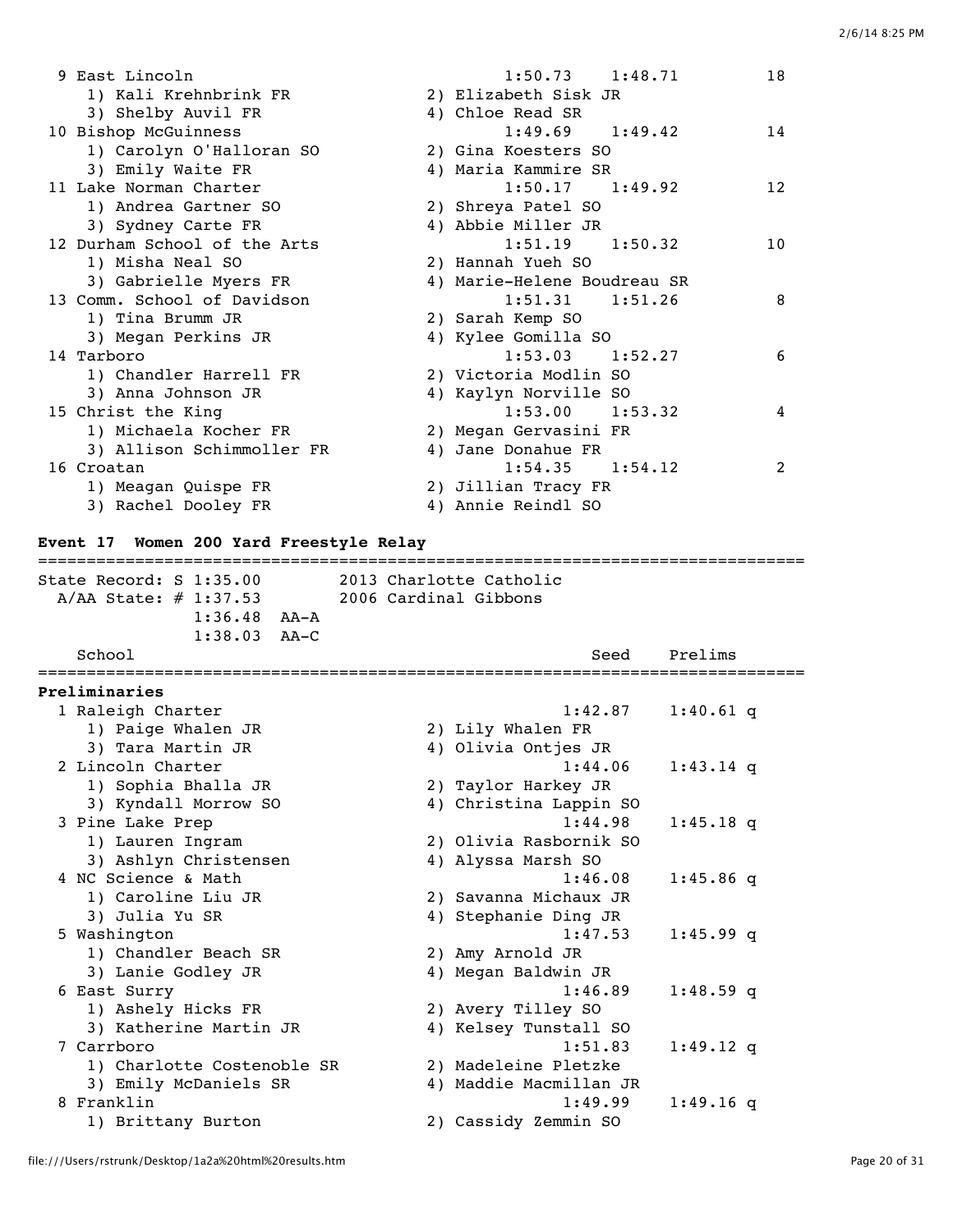3) Shelby Frazier FR 4) Shannon Esterwood

| 9 Bishop McGuinness          | 1:51.37                     | $1:49.69$ q |  |
|------------------------------|-----------------------------|-------------|--|
| 1) Carolyn O'Halloran SO     | 2) Gina Koesters SO         |             |  |
| 3) Emily Waite FR            | 4) Maria Kammire SR         |             |  |
| 10 Lake Norman Charter       | 1:50.79                     | $1:50.17$ q |  |
| 1) Andrea Gartner SO         | 2) Shreya Patel SO          |             |  |
| 3) Sydney Carte FR           | 4) Abbie Miller JR          |             |  |
| 11 East Lincoln              | 1:50.87                     | $1:50.73$ q |  |
| 1) Kali Krehnbrink FR        | 2) Elizabeth Sisk JR        |             |  |
| 3) Shelby Auvil FR           | 4) Chloe Read SR            |             |  |
| 12 Durham School of the Arts | 1:51.01                     | $1:51.19$ q |  |
| 1) Misha Neal SO             | 2) Gabrielle Myers FR       |             |  |
| 3) Emily Burke JR            | 4) Marie-Helene Boudreau SR |             |  |
| 13 Comm. School of Davidson  | 1:50.21                     | $1:51.31$ q |  |
| 1) Tina Brumm JR             | 2) Sarah Kemp SO            |             |  |
| 3) Megan Perkins JR          | 4) Kylee Gomilla SO         |             |  |
| 14 Christ the King           | 1:54.01                     | 1:53.00 q   |  |
| 1) Michaela Kocher FR        | 2) Megan Gervasini FR       |             |  |
| 3) Allison Schimmoller FR    | 4) Jane Donahue FR          |             |  |
| 15 Tarboro                   | 1:52.37                     | $1:53.03$ q |  |
| 1) Chandler Harrell FR       | 2) Victoria Modlin SO       |             |  |
| 3) Anna Johnson JR           | 4) Kaylyn Norville SO       |             |  |
| 16 Croatan                   |                             |             |  |
|                              | 1:54.99                     | $1:54.35$ q |  |
| 1) Meagan Quispe FR          | 2) Jillian Tracy FR         |             |  |
| 3) Rachel Dooley FR          | 4) Annie Reindl SO          |             |  |
| 17 First Flight              | 1:54.63                     | 1:54.56     |  |
| 1) Morgan Gates SO           | 2) Kaylee Appleman SR       |             |  |
| 3) Sarah Beacham SR          | 4) Sarah Mandis SO          |             |  |
| 18 Elkin                     | 1:54.66                     | 1:55.23     |  |
| 1) Annie Douglas             | 2) Kirstain Beaver          |             |  |
| 3) Payton Niicholson         | 4) Palmer Duncan SO         |             |  |
|                              |                             |             |  |
| 19 Forbush                   | 1:54.72                     | 1:55.67     |  |
| 1) Abbi Satter SO            | 2) Samantha Wooten FR       |             |  |
| 3) Maris Bey SO              | 4) Sierra Winters FR        |             |  |
| 20 Roanoke Rapids            | 1:56.47                     | 1:55.78     |  |
| 1) Mallory Barrow SR         | 2) Katherine King SO        |             |  |
| 3) Kristie Price FR          | 4) Rachel Price JR          |             |  |
| 21 East Carteret             | 1:55.06                     | 1:55.88     |  |
|                              |                             |             |  |
| 1) Emma Lasky JR             | 2) Erin Midgett FR          |             |  |
| 3) Christian Corwin FR       | 4) Carlee Boyd JR           |             |  |
| 22 Union Academy             | 1:57.06                     | 1:57.64     |  |
| 1) Maxine Warren SO          | 2) Sophia Pierannunzi JR    |             |  |
| 3) Jessica Lloyd SR          | 4) Delani Hartung SO        |             |  |
| 23 Northeastern              | 2:01.93                     | 1:58.66     |  |
| 1) Kendall Barnett SR        | 2) Molly Holland JR         |             |  |
| 3) Elizabeth Breaux SO       | 4) Grace Taylor FR          |             |  |
| -- Shelby                    | 1:51.49                     | DQ.         |  |
| Early take-off swimmer #3    |                             |             |  |
| 1) Emily Beaver SR           | 2) Kristin Still SO         |             |  |
| 3) Laura Wilson JR           | 4) Annie Shirk JR           |             |  |
|                              |                             |             |  |

## **Event 18 Men 200 Yard Freestyle Relay**

# ===============================================================================

State Record: S 1:24.78 2012 Providence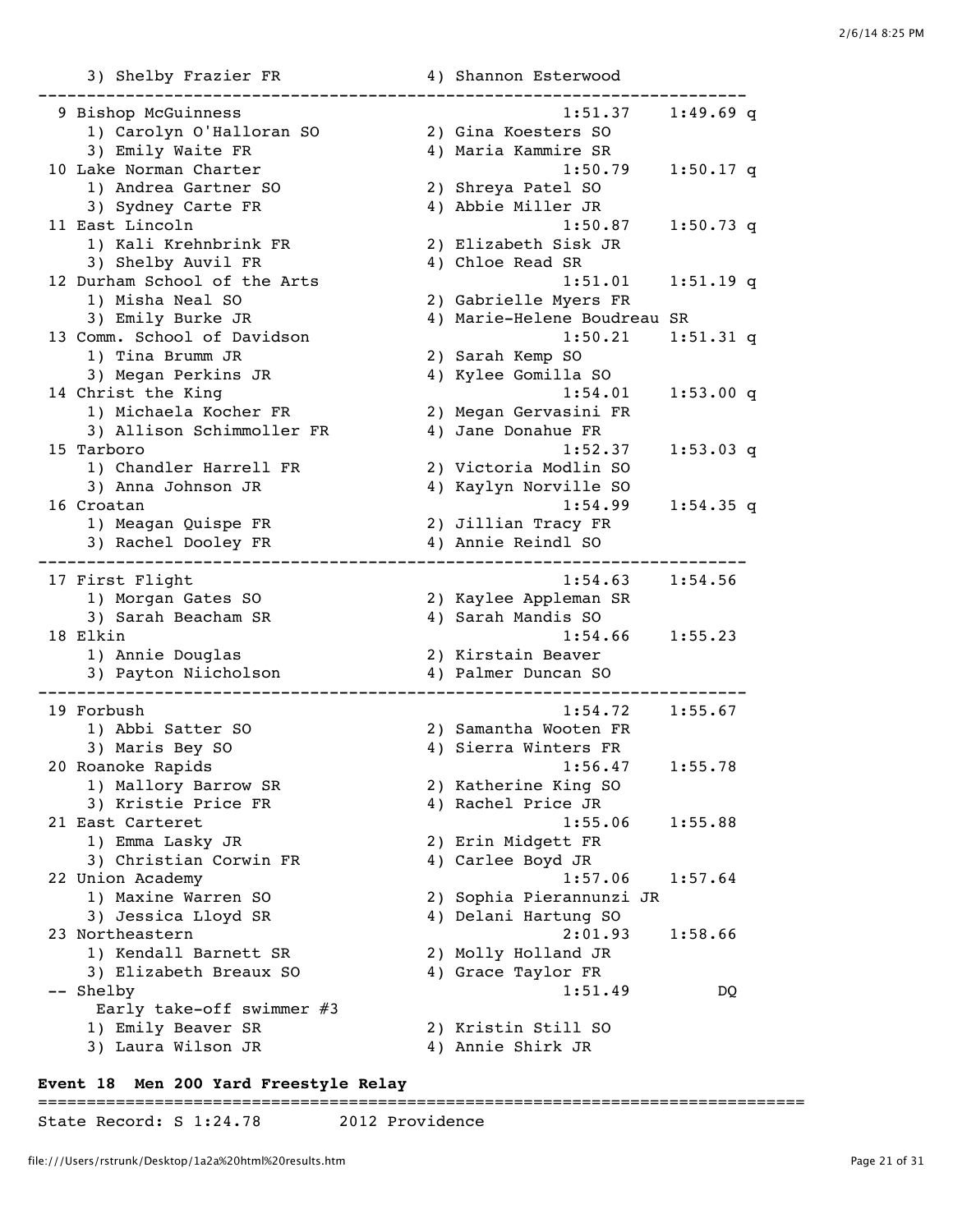A/AA State: # 1:27.15 2012 Carrboro 1:25.26 AA-A 1:26.75 AA-C

| School                   | Prelims<br>Finals        | Points |
|--------------------------|--------------------------|--------|
| Championship Final       |                          |        |
| 1 NC Science & Math      | $1:29.54$ $1:28.74$      | 40     |
| 1) Matt Weaver SR        | 2) Gabe Shepherd SR      |        |
| 3) Jack Allen SR         | 4) Jacob Vosburgh SR     |        |
| 2 Shelby                 | $1:31.55$ $1:29.71$      | 34     |
| 1) Parker Campbell JR    | 2) Davis Kennedy FR      |        |
| 3) Ben Waldrep JR        | 4) Matt Campbell JR      |        |
| 3 Bishop McGuinness      | $1:31.29$ $1:29.89$      | 32     |
| 1) Bryan Soltis JR       | 2) David Markun JR       |        |
| 3) Joseph Farley SR      | 4) Grant Davidson SR     |        |
| 4 Lincoln Charter        | 1:31.19<br>1:30.55       | 30     |
| 1) Taylor Powell SO      | 2) Reece Hodges SO       |        |
| 3) Dillon Carey SO       | 4) Mitchell Harwood JR   |        |
| 5 Raleigh Charter        | 1:31.78<br>1:30.69       | 28     |
| 1) Christian Lam SO      | 2) Vidusha Rao JR        |        |
| 3) Nahusha Rao JR        | 4) Zach Lewis JR         |        |
| 6 East Lincoln           | $1:32.49$ $1:32.74$      | 26     |
| 1) Sam Krehnbrink JR     | 2) Parker Whitley JR     |        |
| 3) Jake Williams JR      | 4) Chase Fenske SR       |        |
| 7 Mount Pleasant         | $1:35.36$ $1:34.77$      | 24     |
| 1) Brett Holland SR      | 2) Miles Walker SO       |        |
| 3) Alex Fisher JR        | 4) Danny Dilks SO        |        |
| 8 Washington             | $1:34.85$ $1:35.27$      | 22     |
| 1) Justin Clark FR       | 2) Christian Crompton SR |        |
| 3) Robert Sandy SR       | 4) Eric Lovenberg SO     |        |
| Consolation Final        |                          |        |
| 9 Croatan                | $1:36.14$ $1:35.24$      | 18     |
| 1) Jonathan Lang JR      | 2) Ryan Stabler SR       |        |
| 3) Kyle Venters SR       | 4) Jacob Dooley JR       |        |
| 10 Carrboro              | $1:35.48$ $1:35.28$      | 14     |
| 1) Connor Murphy JR      | 2) Finnbar Carroll JR    |        |
| 3) Caleb Bollenbacher FR | 4) Justin Laatz JR       |        |
| 11 Clinton               | 1:36.29<br>1:35.69       | 12     |
| 1) Alex Purcell SR       | 2) Jacob Smith SR        |        |
| 3) Aaron Viser JR        | 4) Frederick Bath SR     |        |
| 12 First Flight          | $1:37.13$ $1:36.23$      | $10$   |
| 1) Jason Howard SR       | 2) Dewey Wise SR         |        |
| 3) Chase Barkinton SR    | 4) Hunter Crook FR       |        |
| 13 Tarboro               | 1:37.37<br>1:36.51       | 8      |
| 1) Matthew Thompson SR   | 2) Alex King SO          |        |
| 3) David McIntyre JR     | 4) Cameron Anderson JR   |        |
| 14 Lake Norman Charter   | 1:37.28<br>1:36.63       | 6      |
| 1) John Creel JR         | 2) Andrew Farber JR      |        |
| 3) Tyler Henderson SR    | 4) Bradley Owen JR       |        |
| 15 Lexington             | 1:37.75<br>1:37.03       | 4      |
| 1) Griffin Gray SR       | 2) Dezego Patrick SR     |        |
| 3) Andrew Sink JR        | 4) DeShane Wright JR     |        |
| 16 East Burke            | 1:37.25<br>1:37.40       | 2      |
| 1) Mack Mobley JR        | 2) Keegan Ruark          |        |
| 3) Nicholas Laurent JR   | 4) Avery Bumgarner       |        |
|                          |                          |        |

## **Event 18 Men 200 Yard Freestyle Relay**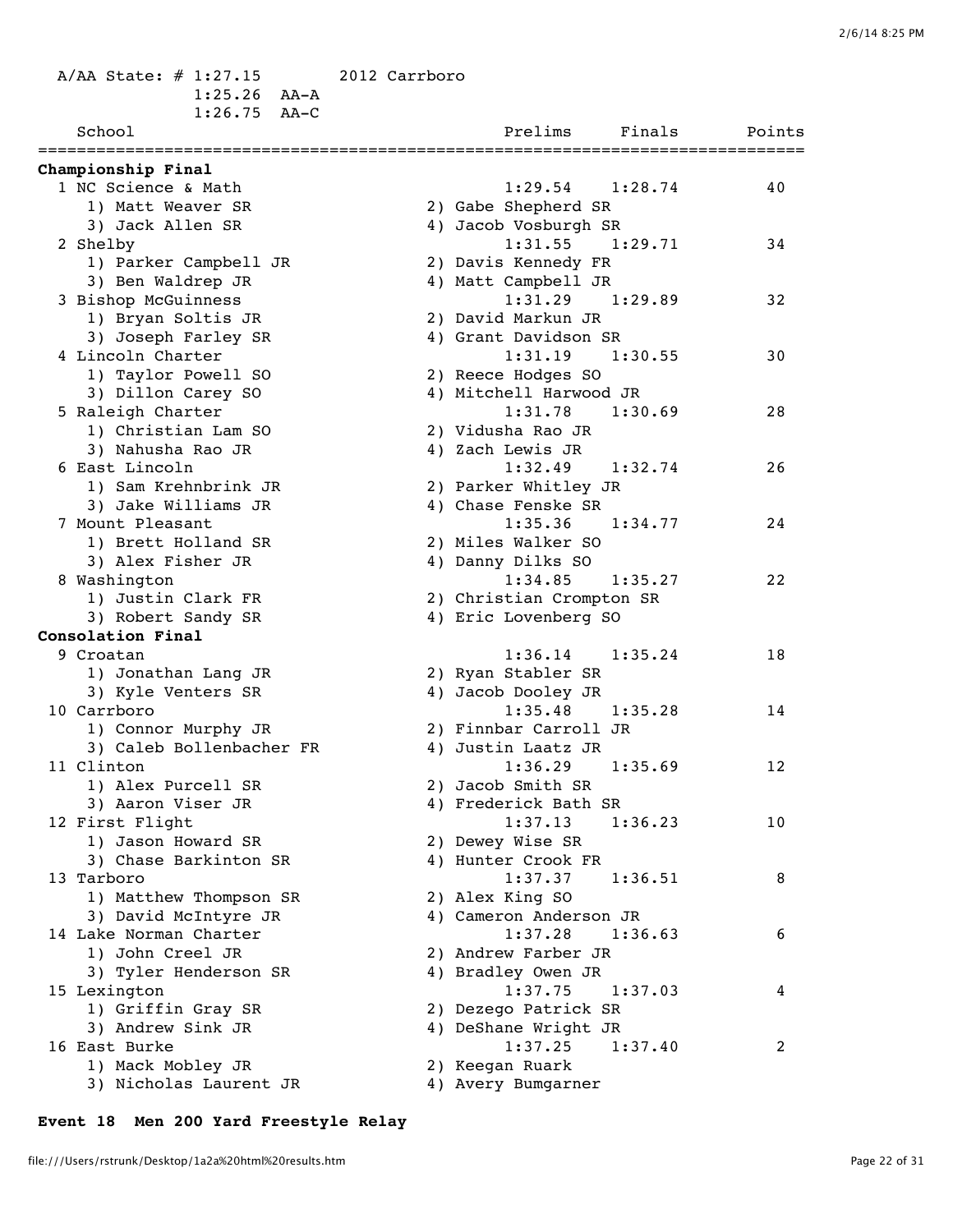=============================================================================== State Record: S 1:24.78 2012 Providence A/AA State: # 1:27.15 2012 Carrboro 1:25.26 AA-A 1:26.75 AA-C School Seed Prelims =============================================================================== **Preliminaries** 1 NC Science & Math 1:30.73 1:29.54 q 1) Matt Weaver SR 2) Gabe Shepherd SR 3) Jack Allen SR 4) Jacob Vosburgh SR 2 Lincoln Charter<br>
1:31.82 1:31.19 q<br>
1) Taylor Powell SO 31 nillon Carev SO 4) Mitchell Harwood JR 1) Taylor Powell SO 2) Reece Hodges SO 3) Dillon Carey SO 4) Mitchell Harwood JR 3 Bishop McGuinness 1:34.14 1:31.29 q 1) Bryan Soltis JR 2) Grant Davidson SR 3) Joseph Farley SR 4) David Markun JR 4 Shelby 1:31.27 1:31.55 q<br>1) Parker Campbell JR 2) Davis Kennedy FR<br>3) Ben Waldrep JR 4) Matt Campbell JR 1) Parker Campbell JR 2) Davis Kennedy FR 3) Ben Waldrep JR 4) Matt Campbell JR 5 Raleigh Charter 1:33.43 1:31.78 q 1) Zach Lewis JR 2) Vidusha Rao JR 3) Nahusha Rao JR 4) Christian Lam SO 6 East Lincoln 1:32.63 1:32.49 q 1) Sam Krehnbrink JR 2) Parker Whitley JR 3) Jake Williams JR 4) Chase Fenske SR 7 Washington 1:35.38 1:34.85 q 1) Justin Clark FR 2) Christian Crompton SR 3) Robert Sandy SR 4) Eric Lovenberg SO 8 Mount Pleasant 1:36.15 1:35.36 q 1) Brett Holland SR 2) Miles Walker SO 3) Alex Fisher JR 4) Danny Dilks SO ------------------------------------------------------------------------- 9 Carrboro 1:36.13 1:35.48 q 1) Connor Murphy JR 2) Finnbar Carroll JR 3) Caleb Bollenbacher FR 4) Justin Laatz JR 10 Croatan 1:37.64 1:36.14 q 1) Jonathan Lang JR 3) Kyle Venters SR 4) Jacob Dooley JR 3) Kyle venters SK (4) Jacob Dooley JK<br>11 Clinton (1:38.38 1:36.29 q 1) Alex Purcell SR 2) Jacob Smith SR 3) Aaron Viser JR 4) Frederick Bath SR 12 First Flight 1:37.91 1:37.13 q 1) Jason Howard SR 2) Dewey Wise SR 3) Chase Barkinton SR 4) Hunter Crook FR 13 East Burke 1:37.89 1:37.25 q 1) Mack Mobley JR 2) Keegan Ruark 3) Nicholas Laurent JR 4) Avery Bumgarner 14 Lake Norman Charter 1:37.90 1:37.28 q 1) John Creel JR 2) Andrew Farber JR 3) Tyler Henderson SR 4) Bradley Owen JR 15 Tarboro 1:36.22 1:37.37 q 1) Matthew Thompson SR 2) Alex King SO 3) David McIntyre JR 4) Cameron Anderson JR 16 Lexington 1:39.56 1:37.75 q<br>1) Griffin Gray SR 2) Dezego Patrick SR<br>3) Andrew Sink JR 3 (4) DeShane Wright JR 1) Griffin Gray SR 2) Dezego Patrick SR 3) Andrew Sink JR 4) DeShane Wright JR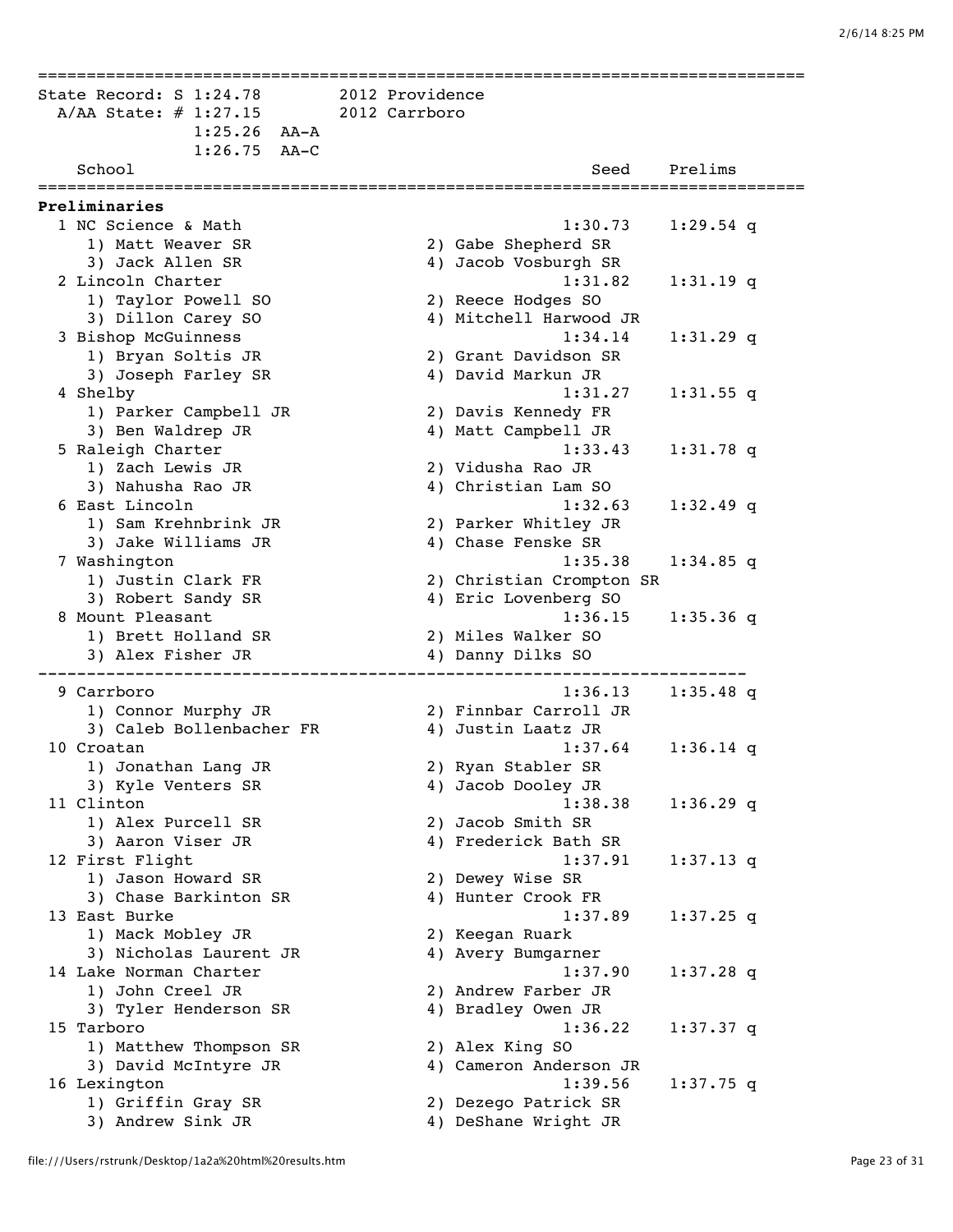| 17 Pine Lake Prep<br>1) Ryan Mutch SR<br>3) Charlie Spoeneman SR | 1:38.08<br>1:38.06<br>2) Christian McDonough SO<br>4) Cole Rafizadeh SO |
|------------------------------------------------------------------|-------------------------------------------------------------------------|
| 18 Northeastern                                                  | 1:39.13<br>1:38.59                                                      |
| 1) Delves Breaux JR                                              | 2) Joe Hilger JR                                                        |
| 3) Cole Twiford JR                                               | 4) Roy Marriner SR                                                      |
|                                                                  |                                                                         |
| 19 Roanoke Rapids                                                | 1:38.87<br>1:38.63                                                      |
| 1) Nick Denny JR                                                 | 2) Xac Fromal SR                                                        |
| 3) James Evans JR                                                | 4) Sam Barber SR                                                        |
| 20 West Davidson                                                 | 1:39.35<br>1:39.70                                                      |
| 1) Alex Vander Linden SO                                         | 2) Weston Byerly SR                                                     |
| 3) Layton Bryant SR                                              | 4) Pheonix Gaddy SR                                                     |
| 21 Franklin                                                      | 1:39.50<br>1:39.77                                                      |
| 1) Samuel McQuitty JR                                            | 2) Johnathon McAllister                                                 |
| 3) Matthew Bishop SR                                             | 4) Killian Carpenter JR                                                 |
| 22 Comm. School of Davidson                                      | 1:38.76<br>1:39.99                                                      |
| 1) Austin Gray JR                                                | 2) Reid Hannam SO                                                       |
| 3) Joshua Lewis FR                                               | 4) David Katibah SR                                                     |
| 23 Durham School of the Arts                                     | 1:39.20<br>1:40.11                                                      |
| 1) Jack Mountain JR                                              | 2) Chris Diaz SR                                                        |
| 3) Eugen Craciunescu FR                                          | 4) Matt Jacobs SR                                                       |
| 24 Voyager Academy                                               | 1:42.28<br>1:40.60                                                      |
| 1) Ben Isley JR                                                  | 2) Jeff Seidel JR                                                       |
| 3) Tyler Whisnant JR                                             | 4) Sam Johnson FR                                                       |
|                                                                  |                                                                         |

#### **Event 19 Women 100 Yard Backstroke**

| State Record: S 54.37 | 2013 Hannah Moore (Green Hope)      |         |         |        |
|-----------------------|-------------------------------------|---------|---------|--------|
| $A/AA$ State: # 56.77 | 2009 Caroline Smith(South Davidson) |         |         |        |
| $55.57$ $AA-A$        |                                     |         |         |        |
| $56.78$ $AA-C$        |                                     |         |         |        |
| Name                  | Year School                         | Prelims | Finals  | Points |
| Championship Final    |                                     |         |         |        |
| 1 Alyssa Marsh        | SO Pine Lake Prep                   | 58.28   | 54.86#  | 2.0    |
| 2 Lexi Souther        | SO Parkwood                         | 57.87   | 59.09   | 17     |
| 3 Caroline Liu        | JR NC Science&Math                  | 1:00.32 | 59.28   | 16     |
| 4 Kelsey Tunstall     | SO East Surry                       | 59.64   | 59.64   | 15     |
| 5 Margaret Ireland    | SR Raleigh Charter                  | 1:00.58 | 59.74   | 14     |
| 6 Mia Morrell         | SO Carrboro                         | 59.46   | 59.87   | 13     |
| 7 Madelyn Martelle    | FR Thomas Jefferson                 | 1:00.62 | 1:00.21 | 12     |
| 8 Emma Harrison       | SR Mount Airy                       | 1:02.08 | 1:02.19 | 11     |
| Consolation Final     |                                     |         |         |        |
| 9 Sarah Everhart      | FR Central Academy                  | 1:03.77 | 1:01.26 | 9      |
| 10 Lindsay Hatt       | SO Raleigh Charter                  | 1:03.47 | 1:03.30 | 7      |
| 11 Kylee Parsons      | SR Raleigh Charter                  | 1:03.63 | 1:03.40 | 6      |
| 12 Emily Carr         | JR Graham                           | 1:05.46 | 1:05.33 | 5      |
| 13 Ellen Robertson    | SO Lake Norman Char                 | 1:04.82 | 1:05.93 | 4      |
| 14 Carlee Boyd        | JR East Carteret                    | 1:08.22 | 1:06.69 | 3      |
| 15 Maddie Macmillan   | JR Carrboro                         | 1:06.43 | 1:06.93 | 2      |
| 16 Jenna Sigmon       | SO East Burke                       | 1:07.28 | 1:08.18 | 1      |
|                       |                                     |         |         |        |

### **Event 19 Women 100 Yard Backstroke**

===============================================================================

State Record: S 54.37 2013 Hannah Moore (Green Hope)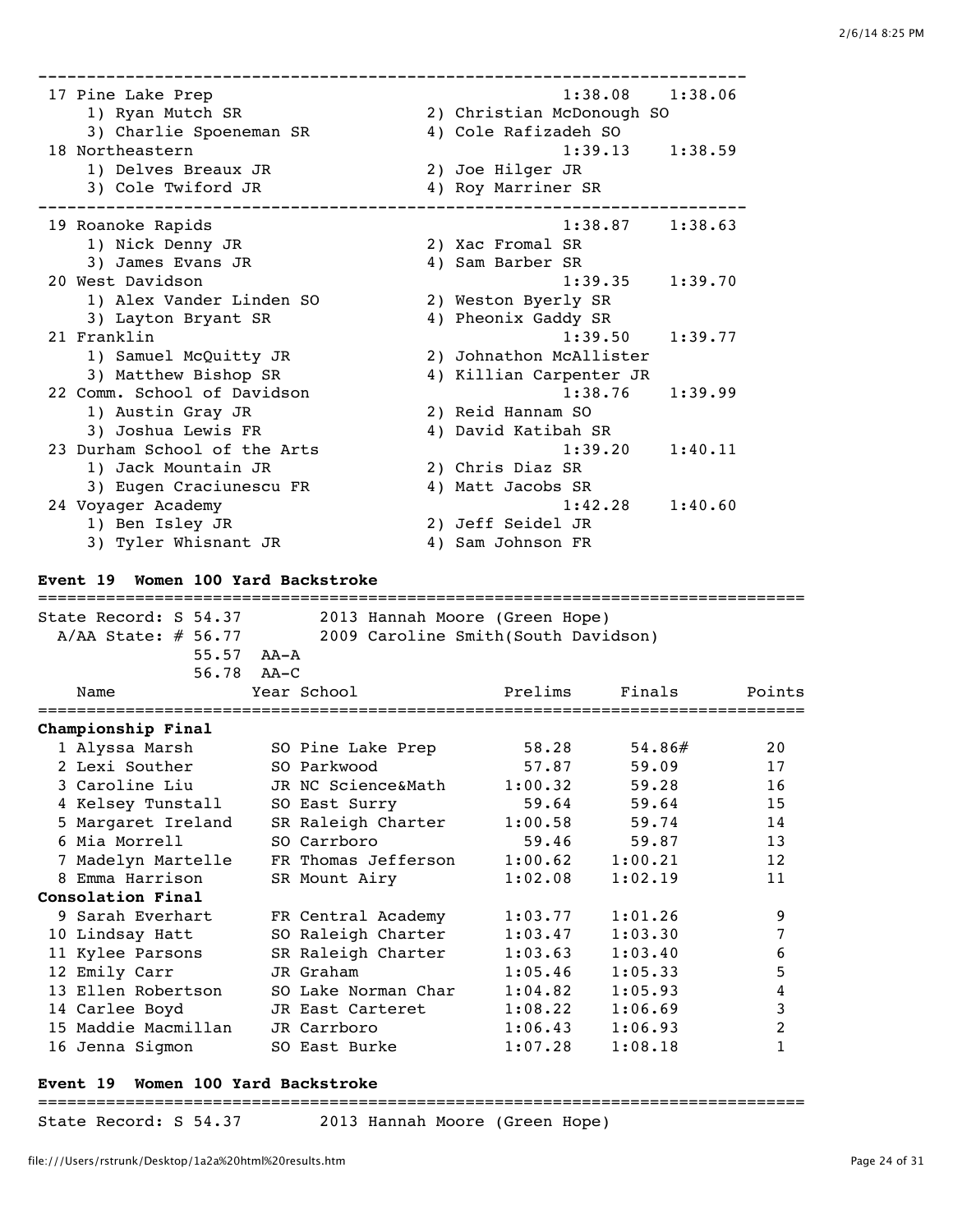A/AA State: # 56.77 2009 Caroline Smith(South Davidson)

56.78 AA-C

| Name                                                                        |             | Year School                         |         | Seed    | Prelims     |        |
|-----------------------------------------------------------------------------|-------------|-------------------------------------|---------|---------|-------------|--------|
| <b>Preliminaries</b>                                                        |             |                                     |         |         |             |        |
| 1 Lexi Souther                                                              |             | SO Parkwood                         | 1:00.97 |         | 57.87 q     |        |
| 2 Alyssa Marsh                                                              |             | SO Pine Lake Prep                   | 58.76   |         | 58.28 q     |        |
| 3 Mia Morrell                                                               |             | SO Carrboro                         | 1:02.56 |         | 59.46q      |        |
| 4 Kelsey Tunstall                                                           |             | SO East Surry                       | 1:00.22 |         | 59.64 $q$   |        |
| 5 Caroline Liu                                                              |             | JR NC Science&Math                  |         | 58.74   | $1:00.32$ q |        |
| 6 Margaret Ireland                                                          |             | SR Raleigh Charter                  | 1:02.40 |         | $1:00.58$ q |        |
| 7 Madelyn Martelle                                                          |             | FR Thomas Jefferson                 | 1:02.58 |         | $1:00.62$ q |        |
| 8 Emma Harrison                                                             |             | SR Mount Airy                       | 1:01.69 |         | $1:02.08$ q |        |
| 9 Lindsay Hatt                                                              |             | SO Raleigh Charter                  | 1:04.17 |         | $1:03.47$ q |        |
| 10 Kylee Parsons                                                            |             | SR Raleigh Charter                  | 1:06.82 |         | $1:03.63$ q |        |
| 11 Sarah Everhart                                                           |             | FR Central Academy                  | 1:03.76 |         | $1:03.77$ q |        |
| 12 Ellen Robertson                                                          |             | SO Lake Norman Char                 | 1:03.94 |         | $1:04.82$ q |        |
| 13 Emily Carr                                                               |             | JR Graham                           | 1:05.13 |         | $1:05.46$ q |        |
| 14 Maddie Macmillan                                                         |             | JR Carrboro                         | 1:07.04 |         | $1:06.43$ q |        |
| 15 Jenna Sigmon                                                             |             | SO East Burke                       | 1:08.11 |         | $1:07.28$ q |        |
| 16 Carlee Boyd                                                              |             | JR East Carteret                    | 1:06.98 |         | $1:08.22$ q |        |
| 17 Paige Bortnick                                                           |             | SO Draughn                          | 1:08.27 |         | J1:08.22    |        |
| 18 Gina Koesters                                                            |             | SO Bishop McGuinnes                 | 1:09.04 |         | 1:09.49     |        |
|                                                                             |             |                                     |         |         |             |        |
| 19 Sophia Hurr                                                              |             | FR Gray Stone Day                   | 1:09.91 |         | 1:11.28     |        |
| 20 Karsyn Guffey                                                            |             | FR R-S Central                      | 1:10.16 |         | 1:11.48     |        |
| 21 Bridget Williams                                                         |             | SO Raleigh Charter                  | 1:11.71 |         | 1:11.79     |        |
| 22 Bree Smith                                                               |             | FR Franklin Academy                 |         | 1:11.65 | 1:11.93     |        |
| 23 Maxine Warren                                                            |             | SO Union Academy                    |         | 1:11.00 | 1:12.50     |        |
| 24 Taylor Blankenship                                                       |             | JR West Davidson                    | 1:09.68 |         | 1:12.72     |        |
| <b>Event 19S Women 100 Yard Backstroke Swim-off</b>                         |             |                                     |         |         |             |        |
| State Record: S 54.37                                                       |             | 2013 Hannah Moore (Green Hope)      |         |         |             |        |
| $A/AA$ State: # 56.77                                                       |             | 2009 Caroline Smith(South Davidson) |         |         |             |        |
| 55.57<br>AA-A                                                               |             |                                     |         |         |             |        |
| 56.78<br>$AA-C$                                                             |             |                                     |         |         |             |        |
| Name                                                                        | Year School |                                     | Seed    | Finals  |             | Points |
| - Swim-off                                                                  |             |                                     |         |         |             |        |
| 1 Carlee Boyd                                                               |             | JR East Carteret                    | NT      | 1:05.70 |             |        |
| 2 Paige Bortnick                                                            | SO Draughn  |                                     | NΤ      | 1:06.59 |             |        |
|                                                                             |             |                                     |         |         |             |        |
| Men 100 Yard Backstroke<br><b>Event 20</b><br>============================= |             |                                     |         |         |             |        |
| State Record: S 48.78                                                       |             | 2006 Eugene Godsoe (SE Guilford)    |         |         |             |        |
| $A/AA$ State: # 52.32                                                       |             | 2013 Parker Campbell (Shelby)       |         |         |             |        |
| 50.13 AA-A                                                                  |             |                                     |         |         |             |        |

| 51.38                     | AA-C               |         |        |        |
|---------------------------|--------------------|---------|--------|--------|
| Name                      | Year School        | Prelims | Finals | Points |
| <b>Championship Final</b> |                    |         |        |        |
| 1 Parker Campbell         | JR Shelby          | 56.02   | 51.45# | 20     |
| 2 Zach Lewis              | JR Raleigh Charter | 53.32   | 52.76  |        |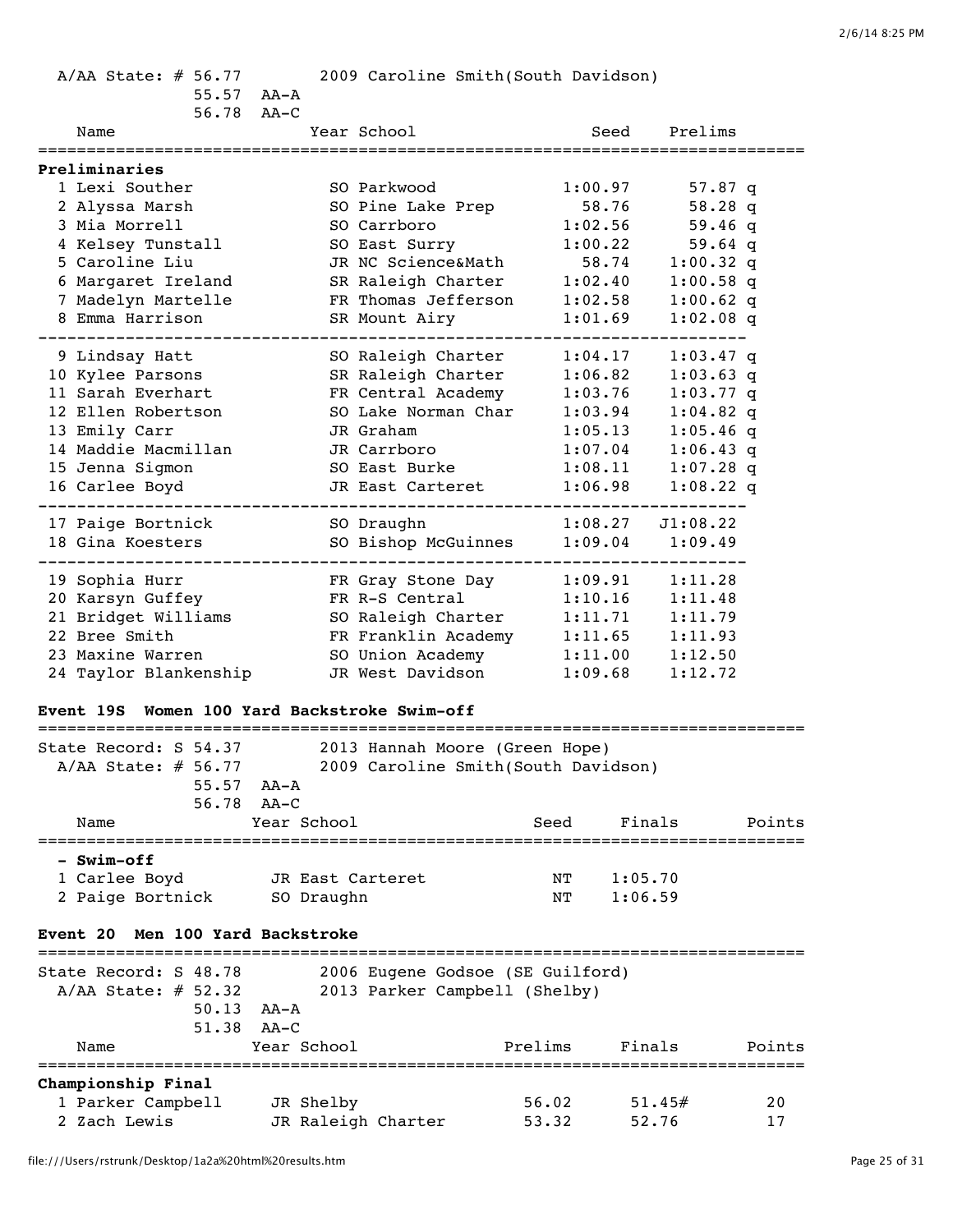| 3 Kevin Andrews<br>4 Grant Davidson<br>5 Parker Whitley<br>6 Stefan Knorr<br>7 Prauj Pant<br>8 Austin Doub<br>Consolation Final<br>9 David Roby<br>10 Zach Solomon | FR Washington<br>JR East Lincoln<br>JR NC Science&Math<br>JR NC Science&Math<br>SR Forbush<br>SR Shelby<br>SO Atkins | SR Bishop McGuinnes                                                                                                                                  | 55.03<br>56.00<br>58.70<br>57.88<br>57.85<br>58.44<br>59.26<br>58.96 | 55.03<br>55.85<br>57.10<br>57.61<br>58.43<br>59.19<br>58.33<br>59.00<br>59.49 |                                                                                                 | 16<br>15<br>14<br>13<br>12<br>11<br>9<br>7 |  |
|--------------------------------------------------------------------------------------------------------------------------------------------------------------------|----------------------------------------------------------------------------------------------------------------------|------------------------------------------------------------------------------------------------------------------------------------------------------|----------------------------------------------------------------------|-------------------------------------------------------------------------------|-------------------------------------------------------------------------------------------------|--------------------------------------------|--|
| 11 Reid Ingram                                                                                                                                                     | JR Pine Lake Prep                                                                                                    |                                                                                                                                                      | 59.52                                                                |                                                                               |                                                                                                 | 6                                          |  |
| 12 Ben Hardin                                                                                                                                                      |                                                                                                                      | JR Lake Norman Char                                                                                                                                  | 1:00.11                                                              | 59.60                                                                         |                                                                                                 | 5                                          |  |
| 13 Anshul Subramanya                                                                                                                                               | SR NC Science&Math                                                                                                   |                                                                                                                                                      | 1:00.19                                                              | 1:00.12                                                                       |                                                                                                 | 4                                          |  |
| 14 Jeffrey Davidson                                                                                                                                                |                                                                                                                      | SO Bishop McGuinnes                                                                                                                                  | 1:00.97                                                              | 1:00.15                                                                       |                                                                                                 | 3                                          |  |
| 15 Grant Keenan                                                                                                                                                    | JR First Flight                                                                                                      |                                                                                                                                                      | 1:01.31                                                              | 1:01.76                                                                       |                                                                                                 | $\overline{c}$                             |  |
| 16 Jordan Carman                                                                                                                                                   | JR Manteo                                                                                                            |                                                                                                                                                      | 1:01.45                                                              | 1:01.85                                                                       |                                                                                                 | $\mathbf{1}$                               |  |
| Event 20 Men 100 Yard Backstroke                                                                                                                                   |                                                                                                                      |                                                                                                                                                      |                                                                      |                                                                               |                                                                                                 |                                            |  |
| State Record: S 48.78<br>$A/AA$ State: # 52.32<br>50.13 AA-A<br>51.38 AA-C<br>Name                                                                                 |                                                                                                                      | 2006 Eugene Godsoe (SE Guilford)<br>2013 Parker Campbell (Shelby)<br>Year School                                                                     |                                                                      | Seed                                                                          | Prelims                                                                                         |                                            |  |
| Preliminaries                                                                                                                                                      |                                                                                                                      |                                                                                                                                                      |                                                                      |                                                                               |                                                                                                 |                                            |  |
| 1 Zach Lewis<br>2 Kevin Andrews<br>3 Grant Davidson<br>4 Parker Campbell<br>5 Prauj Pant<br>6 Stefan Knorr<br>7 Austin Doub<br>8 Parker Whitley                    |                                                                                                                      | JR Raleigh Charter<br>FR Washington<br>SR Bishop McGuinnes<br>JR Shelby<br>JR NC Science&Math<br>JR NC Science&Math<br>SR Forbush<br>JR East Lincoln | 58.38                                                                | 54.67<br>55.28<br>56.92<br>54.68<br>59.28<br>58.65<br>57.46                   | 53.32 $q$<br>$55.03$ q<br>56.00 q<br>$56.02$ q<br>$57.85$ q<br>57.88 $q$<br>58.44 $q$<br>58.70q |                                            |  |
| 9 Zach Solomon                                                                                                                                                     |                                                                                                                      | SO Atkins                                                                                                                                            | 1:00.89                                                              |                                                                               | 58.96 q                                                                                         |                                            |  |
| 10 David Roby                                                                                                                                                      |                                                                                                                      | SR Shelby                                                                                                                                            | 1:00.30                                                              |                                                                               | 59.26 $q$                                                                                       |                                            |  |
| 11 Reid Ingram                                                                                                                                                     |                                                                                                                      | JR Pine Lake Prep                                                                                                                                    | 59.32                                                                |                                                                               | 59.52 q                                                                                         |                                            |  |
| 12 Ben Hardin                                                                                                                                                      |                                                                                                                      | JR Lake Norman Char                                                                                                                                  | 59.23                                                                |                                                                               | $1:00.11$ q                                                                                     |                                            |  |
| 13 Anshul Subramanya                                                                                                                                               |                                                                                                                      | SR NC Science&Math 1:02.31                                                                                                                           |                                                                      |                                                                               | $1:00.19$ q                                                                                     |                                            |  |
| 14 Jeffrey Davidson                                                                                                                                                |                                                                                                                      | SO Bishop McGuinnes 1:02.85                                                                                                                          |                                                                      |                                                                               | $1:00.97$ q                                                                                     |                                            |  |
| 15 Grant Keenan                                                                                                                                                    |                                                                                                                      | JR First Flight 1:02.24                                                                                                                              |                                                                      |                                                                               | $1:01.31$ q                                                                                     |                                            |  |
| 16 Jordan Carman                                                                                                                                                   |                                                                                                                      | JR Manteo                                                                                                                                            |                                                                      | 1:03.07                                                                       | $1:01.45$ q                                                                                     |                                            |  |
| 17 Myles Miller<br>18 Jack Dozier                                                                                                                                  |                                                                                                                      | SO Carrboro<br>SO Carrboro                                                                                                                           | 1:02.22<br>1:02.03                                                   |                                                                               | 1:01.75<br>1:01.81                                                                              |                                            |  |
|                                                                                                                                                                    |                                                                                                                      |                                                                                                                                                      |                                                                      |                                                                               |                                                                                                 |                                            |  |
| 19 Brian Hack                                                                                                                                                      |                                                                                                                      | FR Lake Norman Char 1:02.21                                                                                                                          |                                                                      |                                                                               | 1:01.87                                                                                         |                                            |  |
| 20 Ted Bilden                                                                                                                                                      |                                                                                                                      | SO Carrboro                                                                                                                                          | 1:02.71                                                              |                                                                               | 1:02.60                                                                                         |                                            |  |
| 21 Justin Browning                                                                                                                                                 |                                                                                                                      | JR Draughn                                                                                                                                           | 1:03.01                                                              |                                                                               | 1:02.66                                                                                         |                                            |  |
| 22 Howard Li                                                                                                                                                       |                                                                                                                      | JR NC Science&Math 1:01.88                                                                                                                           |                                                                      |                                                                               | 1:02.75                                                                                         |                                            |  |
| 23 Cole Lewis                                                                                                                                                      |                                                                                                                      | FR Raleigh Charter                                                                                                                                   |                                                                      | 1:03.44                                                                       | 1:03.56                                                                                         |                                            |  |
| 24 Ryan Eusebio                                                                                                                                                    |                                                                                                                      | SO Shelby                                                                                                                                            |                                                                      | 1:03.03                                                                       | 1:05.46                                                                                         |                                            |  |

## **Event 21 Women 100 Yard Breaststroke**

=============================================================================== State Record: S 1:02.17 2010 Torrey Bussey (Cary)

A/AA State: # 1:03.02 2006 Melanie Roberts(Cardinal Gibb)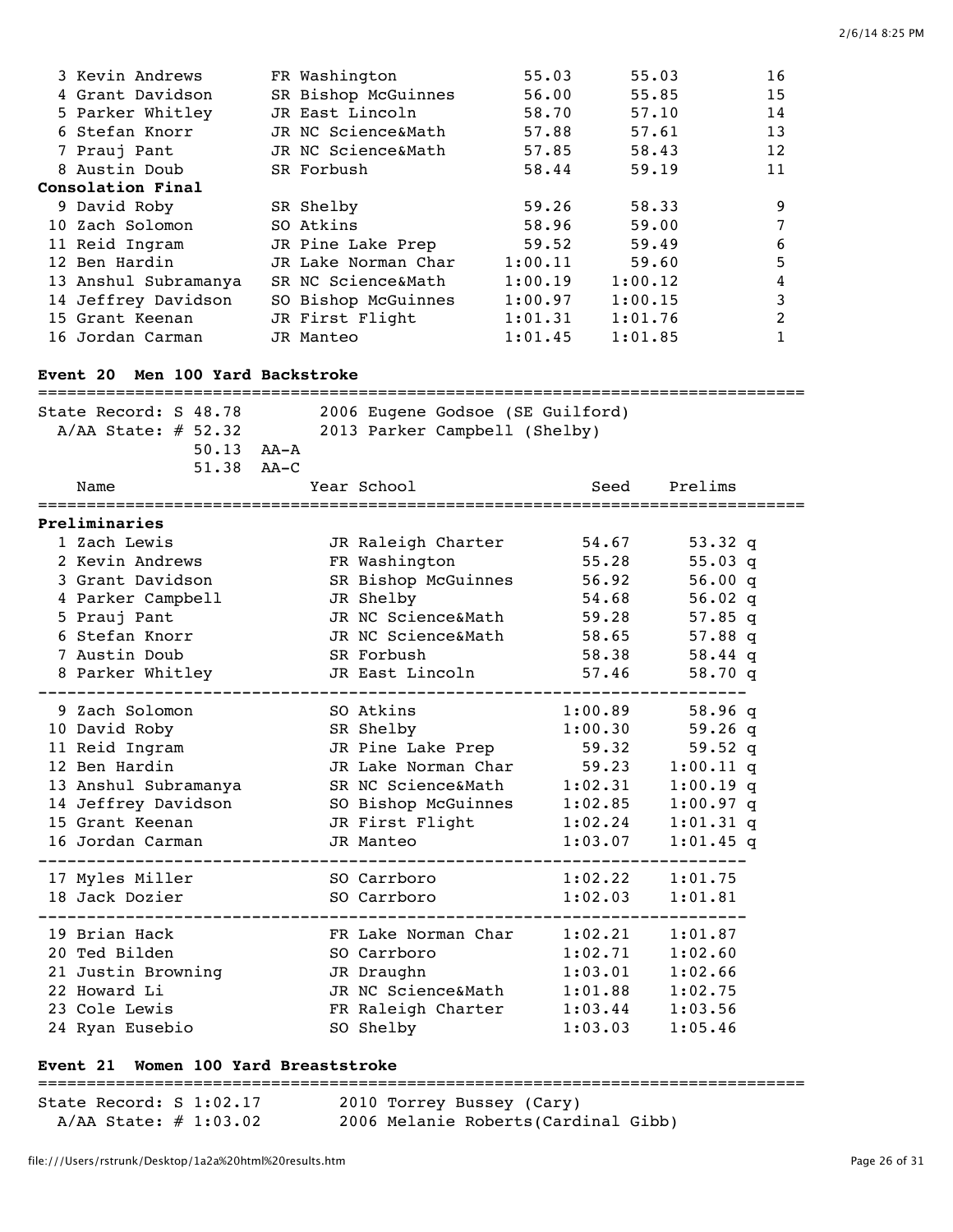| $1:05.10$ AA-C<br>Prelims<br>Finals<br>Year School<br>Points<br>Name<br>Championship Final<br>1 Olivia Ontjes<br>JR Raleigh Charter<br>1:04.38<br>1:02.73#<br>2.0<br>2 Jane Donahue<br>FR Christ the King<br>1:05.24<br>1:08.40<br>17<br>JR NC Science&Math<br>3 Caroline Liu<br>1:10.60<br>1:08.35<br>16<br>4 Megan Baldwin<br>1:08.83<br>1:08.68<br>15<br>JR Washington<br>JR Raleigh Charter<br>5 Ella Schauss<br>1:10.40<br>1:10.18<br>14 |  |
|-----------------------------------------------------------------------------------------------------------------------------------------------------------------------------------------------------------------------------------------------------------------------------------------------------------------------------------------------------------------------------------------------------------------------------------------------|--|
|                                                                                                                                                                                                                                                                                                                                                                                                                                               |  |
|                                                                                                                                                                                                                                                                                                                                                                                                                                               |  |
|                                                                                                                                                                                                                                                                                                                                                                                                                                               |  |
|                                                                                                                                                                                                                                                                                                                                                                                                                                               |  |
|                                                                                                                                                                                                                                                                                                                                                                                                                                               |  |
|                                                                                                                                                                                                                                                                                                                                                                                                                                               |  |
|                                                                                                                                                                                                                                                                                                                                                                                                                                               |  |
|                                                                                                                                                                                                                                                                                                                                                                                                                                               |  |
| SO Lincoln Charter<br>6 Kyndall Morrow<br>1:11.45<br>1:10.55<br>13                                                                                                                                                                                                                                                                                                                                                                            |  |
| 7 Lindsey Martelle<br>SO Thomas Jefferson<br>1:10.22<br>1:10.81<br>12                                                                                                                                                                                                                                                                                                                                                                         |  |
| 8 Lily Whalen<br>FR Raleigh Charter<br>1:10.83<br>1:10.94<br>11                                                                                                                                                                                                                                                                                                                                                                               |  |
| Consolation Final                                                                                                                                                                                                                                                                                                                                                                                                                             |  |
| 9<br>9 Cassie Bebout<br>1:13.67<br>1:12.10<br>SO Gray Stone Day                                                                                                                                                                                                                                                                                                                                                                               |  |
| 7<br>1:14.14<br>1:13.46<br>10 Kaylyn Norville<br>SO Tarboro                                                                                                                                                                                                                                                                                                                                                                                   |  |
| 6<br>11 Sarah Kemp<br>SO Comm of Davidson<br>1:13.69<br>1:14.00                                                                                                                                                                                                                                                                                                                                                                               |  |
| 5<br>12 Ainsley Eure<br>JR Reidsville<br>1:15.75<br>1:16.64                                                                                                                                                                                                                                                                                                                                                                                   |  |
| 13 Mamie Core<br>4<br>JR Midway<br>1:17.42<br>1:17.26                                                                                                                                                                                                                                                                                                                                                                                         |  |
| 3<br>1:15.96<br>1:17.30<br>14 Avery Tilley<br>SO East Surry                                                                                                                                                                                                                                                                                                                                                                                   |  |
| SO Elkin<br>2<br>15 Palmer Duncan<br>1:17.84<br>1:17.52                                                                                                                                                                                                                                                                                                                                                                                       |  |
| 1<br>16 Sydney Welch<br>1:16.89<br>1:18.63<br>JR East Burke                                                                                                                                                                                                                                                                                                                                                                                   |  |

## **Event 21 Women 100 Yard Breaststroke**

| ========================                                                                  |                                                                   | ===========<br>====================== |  |
|-------------------------------------------------------------------------------------------|-------------------------------------------------------------------|---------------------------------------|--|
| State Record: S 1:02.17<br>$A/AA$ State: $\#$ 1:03.02<br>$1:03.77$ AA-A<br>$1:05.10$ AA-C | 2010 Torrey Bussey (Cary)<br>2006 Melanie Roberts (Cardinal Gibb) |                                       |  |
| Name                                                                                      | Year School                                                       | Prelims<br>Seed                       |  |
| Preliminaries                                                                             |                                                                   |                                       |  |
| 1 Olivia Ontjes                                                                           | JR Raleigh Charter                                                | 1:06.12<br>$1:04.38$ q                |  |
| 2 Jane Donahue                                                                            | FR Christ the King                                                | 1:07.84<br>$1:08.40$ q                |  |
| 3 Megan Baldwin                                                                           | JR Washington                                                     | $1:08.83$ q<br>1:09.19                |  |
| 4 Lindsey Martelle                                                                        | SO Thomas Jefferson                                               | 1:12.53<br>$1:10.22$ q                |  |
| 5 Ella Schauss                                                                            | JR Raleigh Charter                                                | 1:13.58<br>$1:10.40$ q                |  |
| 6 Caroline Liu                                                                            | JR NC Science&Math                                                | 1:08.59<br>$1:10.60$ q                |  |
| 7 Lily Whalen                                                                             | FR Raleigh Charter                                                | $1:10.83$ q<br>1:13.33                |  |
| 8 Kyndall Morrow                                                                          | SO Lincoln Charter                                                | 1:12.36<br>$1:11.45$ q                |  |
| 9 Cassie Bebout                                                                           | SO Gray Stone Day                                                 | 1:16.05<br>$1:13.67$ q                |  |
| 10 Sarah Kemp                                                                             | SO Comm of Davidson                                               | $1:13.69$ q<br>1:13.89                |  |
| 11 Kaylyn Norville                                                                        | SO Tarboro                                                        | $1:14.14$ q<br>1:14.28                |  |
| 12 Ainsley Eure                                                                           | JR Reidsville                                                     | 1:16.08<br>$1:15.75$ q                |  |
| 13 Avery Tilley                                                                           | SO East Surry                                                     | $1:15.96$ q<br>1:15.82                |  |
| 14 Sydney Welch                                                                           | JR East Burke                                                     | 1:17.07<br>$1:16.89$ q                |  |
| 15 Mamie Core                                                                             | JR Midway                                                         | 1:19.15<br>$1:17.42$ q                |  |
| 16 Palmer Duncan                                                                          | SO Elkin                                                          | 1:17.57<br>$1:17.52$ q                |  |
| 17 Emma Caulfield                                                                         | FR Raleigh Charter 1:16.68                                        | 1:17.63                               |  |
| 18 Sierra Winters                                                                         | FR Forbush                                                        | 1:17.30<br>1:17.68                    |  |
| 19 Cassandra Born                                                                         | JR Hendersonville 1:16.95 1:17.78                                 |                                       |  |
| 20 Shelby Smith                                                                           | SO Lincoln Charter                                                | 1:16.61<br>1:17.96                    |  |
| 21 Miki Salamon                                                                           | JR Highlands Tech 1:17.79                                         | 1:18.12                               |  |
| 22 Emily Waite                                                                            | FR Bishop McGuinnes                                               | 1:17.11<br>1:18.61                    |  |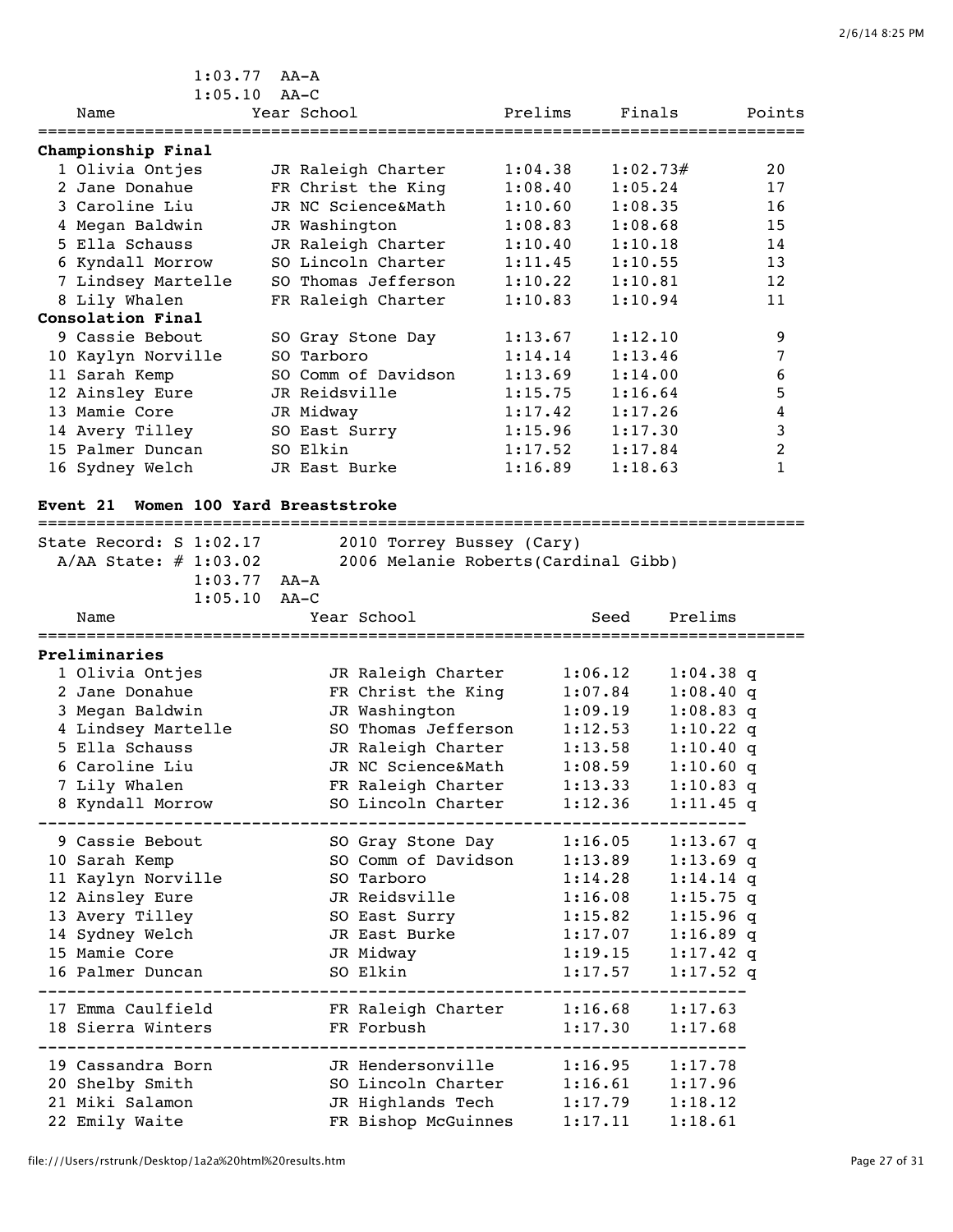| 23 Riley Reid  | JR NC Science&Math | 1:20.48 | 1:20.87 |
|----------------|--------------------|---------|---------|
| 24 Addie Nixon | SO Roanoke Rapids  | 1:19.97 | 1:22.06 |

|  |  |  |  | Event 22 Men 100 Yard Breaststroke |
|--|--|--|--|------------------------------------|
|--|--|--|--|------------------------------------|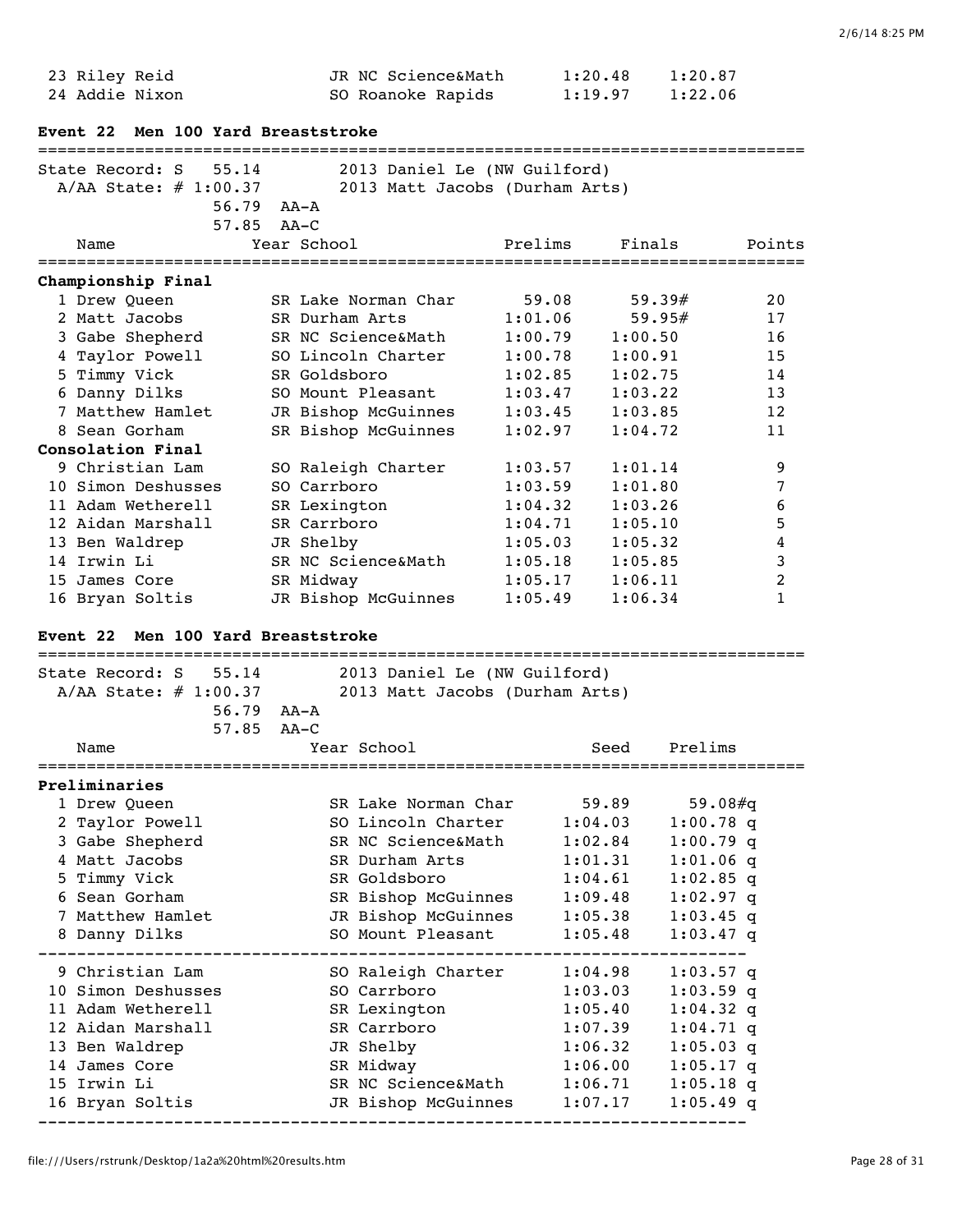| 17 David Markun     | JR Bishop McGuinnes | 1:10.40 | 1:06.67 |
|---------------------|---------------------|---------|---------|
| 18 Tyler Dishmon    | SR North Wilkes     | 1:06.25 | 1:07.21 |
|                     |                     |         |         |
| 19 William Oakley   | SO Raleigh Charter  | 1:08.81 | 1:07.88 |
| 20 Eric Lovenberg   | SO Washington       | 1:08.17 | 1:08.05 |
| 21 Nicholas Laurent | JR East Burke       | 1:08.49 | 1:08.66 |
| 22 Kodey Silknitter | SO Rosewood         | 1:09.43 | 1:09.70 |
| 23 Joseph Murray    | FR Pine Lake Prep   | 1:09.16 | 1:09.94 |
| 24 Logan Kirkland   | SR NC Science&Math  | 1:10.01 | 1:11.40 |

# **Event 23 Women 400 Yard Freestyle Relay**

| =====================================<br>State Record: S 3:24.61<br>$A/AA$ State: $\#$ 3:32.16 2012 Raleigh Charter<br>$3:29.68$ AA-A<br>$3:33.05$ AA-C<br>School | 2013 Charlotte Catholic            | ----------------------------------<br>Seed Finals Points |                 |
|-------------------------------------------------------------------------------------------------------------------------------------------------------------------|------------------------------------|----------------------------------------------------------|-----------------|
|                                                                                                                                                                   |                                    |                                                          | =============== |
| 1 Raleigh Charter                                                                                                                                                 | $3:52.90$ $3:37.10$                |                                                          | 40              |
| 1) Tara Martin JR                                                                                                                                                 | 2) Paige Whalen JR                 |                                                          |                 |
| 3) Margaret Ireland SR                                                                                                                                            | 4) Olivia Ontjes JR                |                                                          |                 |
| 2 Lincoln Charter                                                                                                                                                 | $3:54.71$ $3:49.56$                |                                                          | 34              |
| 1) Taylor Harkey JR                                                                                                                                               | 2) Shelby Smith SO                 |                                                          |                 |
| 3) Mara Bhalla SO                                                                                                                                                 | 4) Sophia Bhalla JR                |                                                          |                 |
| 3 Jefferson, Thomas Classical                                                                                                                                     | $3:55.80$ $3:50.27$                |                                                          | 32              |
| 1) Ann Huston SR                                                                                                                                                  | 2) Ali Huston FR                   |                                                          |                 |
| 3) Lindsey Martelle SO                                                                                                                                            | 4) Madelyn Martelle FR             |                                                          |                 |
| 4 Carrboro                                                                                                                                                        | $3:58.16$ $3:50.57$                |                                                          | 30              |
| 1) Emily McDaniels SR                                                                                                                                             | 2) Leah Abrams SO                  |                                                          |                 |
| 3) Katie Spang JR                                                                                                                                                 | 4) Mia Morrell SO                  |                                                          |                 |
| 5 Lake Norman Charter                                                                                                                                             | $3:56.18$ $3:54.71$                |                                                          | 28              |
| 1) Ellen Robertson SO                                                                                                                                             | 2) Sydney Carte FR                 |                                                          |                 |
| 3) Shreya Patel SO                                                                                                                                                | 4) Carole Fish SO                  |                                                          |                 |
| 6 Bishop McGuinness                                                                                                                                               | $4:05.24$ 3:55.91                  |                                                          | 26              |
| 1) Emily Fiore JR                                                                                                                                                 | 2) Maria Kammire SR                |                                                          |                 |
| 3) Colleen Gillooley SR                                                                                                                                           | 4) Natalie Hamlet FR               |                                                          |                 |
| 7 Mount Airy                                                                                                                                                      | $4:08.31$ $4:02.34$                |                                                          | 24              |
| 1) Micaela Tumbarello JR                                                                                                                                          | 2) Paige Berman SO                 |                                                          |                 |
| 3) Sydney Peavy SR                                                                                                                                                | 4) Emma Harrison SR                |                                                          |                 |
| 8 Pine Lake Prep                                                                                                                                                  | $4:06.51$ $4:03.44$                |                                                          | 22              |
| 1) Ashlyn Christensen                                                                                                                                             | 2) Lindsey Allison FR              |                                                          |                 |
| 3) Sofia Blankenship FR                                                                                                                                           | 4) Olivia Rasbornik SO             |                                                          |                 |
| 9 Shelby                                                                                                                                                          | $4:11.96$ $4:04.08$                |                                                          | 18              |
| 1) Laura Wilson JR                                                                                                                                                | 2) Emily Beaver SR                 |                                                          |                 |
| 3) Kristin Still SO                                                                                                                                               | 4) Annie Shirk JR                  |                                                          |                 |
| 10 Franklin                                                                                                                                                       | $4:11.37$ $4:07.08$                |                                                          | 14              |
| 1) Brittany Burton                                                                                                                                                | 2) Shelby Frazier FR               |                                                          |                 |
| 3) Cassidy Zemmin SO                                                                                                                                              | 4) Shannon Esterwood               |                                                          |                 |
| 11 Clinton                                                                                                                                                        | $4:09.32$ $4:07.46$                |                                                          | $12\,$          |
| 1) Elizabeth Tsao JR                                                                                                                                              | 2) Katey Yang FR                   |                                                          |                 |
| 3) Darby Taylor SR                                                                                                                                                | 4) Lillie Turlington SR<br>4:15.40 |                                                          |                 |
| 12 NC Science & Math                                                                                                                                              |                                    | 4:08.29                                                  | 10              |
| 1) Julia Yu SR                                                                                                                                                    | 2) Kiya Walker SR                  |                                                          |                 |
| 3) Gabrielle Beaudry SR                                                                                                                                           | 4) Savanna Michaux JR              | 4:10.39                                                  |                 |
| 13 Salisbury                                                                                                                                                      | 4:15.79<br>2) Sharmi Amin FR       |                                                          | 8               |
| 1) Nellie Brown<br>3) Amelia Steinman SO                                                                                                                          |                                    |                                                          |                 |
|                                                                                                                                                                   | 4) McKenzie Stevens SR             |                                                          |                 |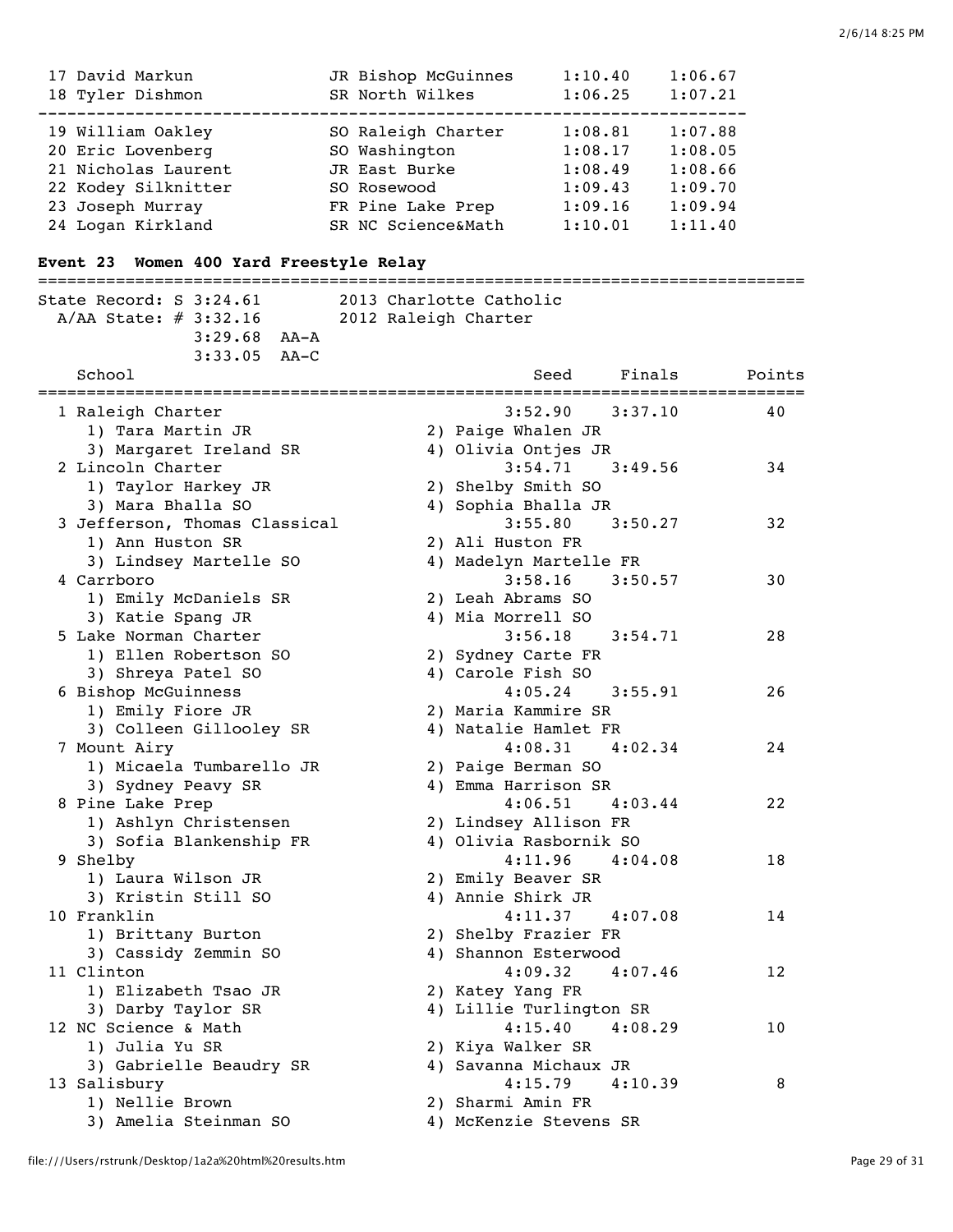| 14 First Flight              | $4:17.32$ $4:11.70$       | 6 |
|------------------------------|---------------------------|---|
| 1) Morgan Gates SO           | 2) Laura Maniet SO        |   |
| 3) Sarah Beacham SR          | 4) Sarah Mandis SO        |   |
| 15 Gray Stone Day            | $4:16.51$ $4:13.48$       | 4 |
| 1) Cassie Bebout SO          | 2) Chloe Burks SO         |   |
| 3) Nicole Montemayor FR      | 4) Jessica Roy SR         |   |
| 16 Draughn                   | $4:20.68$ $4:13.72$       | 2 |
| 1) Emily Farris SR           | 2) Lacey Elliott          |   |
| 3) Kirsten Harrison FR       | 4) Paige Bortnick SO      |   |
| 17 East Carteret             | 4:19.62<br>4:14.26        |   |
| 1) Emma Lasky JR             | 2) Christian Corwin FR    |   |
| 3) Erin Midgett FR           | 4) Carlee Boyd JR         |   |
| 18 Forbush                   | $4:21.15$ $4:16.97$       |   |
| 1) Abbi Satter SO            | 2) Samantha Wooten FR     |   |
| 3) Maris Bey SO              | 4) Sierra Winters FR      |   |
| 19 Durham School of the Arts | 4:22.52<br>4:17.65        |   |
| 1) Hannah Yueh SO            | 2) Alexandra Schneider SO |   |
| 3) Gabrielle Myers FR        | 4) Sarah Van Wagener SO   |   |
| 20 Washington                | $4:19.05$ $4:18.31$       |   |
| 1) Rylee Anderson SO         | 2) Carly Buckman SO       |   |
| 3) Sydney Harris JR          | 4) Chandler Beach SR      |   |
| 21 North Wilkes              | 4:20.75<br>4:19.16        |   |
| 1) Lauren Handy SR           | 2) Elizabeth McCann JR    |   |
| 3) Sydney Hincher JR         | 4) Leandra Lenderman SR   |   |
| 22 Roanoke Rapids            | $4:24.85$ $4:19.55$       |   |
| 1) Rachel Price JR           | 2) Katherine King SO      |   |
| 3) Kristie Price FR          | 4) Mallory Barrow SR      |   |
| 23 Union Academy             | 4:31.81<br>4:23.61        |   |
| 1) Delani Hartung SO         | 2) Sophia Pierannunzi JR  |   |
| 3) Jessica Lloyd SR          | 4) Maxine Warren SO       |   |
| 24 Northeastern              | 4:30.72<br>4:29.73        |   |
| 1) Kendall Barnett SR        | 2) Emily York FR          |   |
| 3) Elizabeth Breaux SO       | 4) Grace Taylor FR        |   |

## **Event 24 Men 400 Yard Freestyle Relay**

=============================================================================== State Record: S 3:06.77 2006 Enloe A/AA State: # 3:13.49 2012 Carrboro 3:07.43 AA-A 3:10.51 AA-C School School Seed Finals Points =============================================================================== 1 NC Science & Math 3:19.94 3:13.70 40 1) Matt Weaver SR 2) Jack Allen SR 3) Gabe Shepherd SR 4) Jacob Vosburgh SR 2 Carrboro 3:23.69 3:16.87 34 1) Simon Deshusses SO 2) Thomas Bilden JR 3) Connor Murphy JR 4) Will Macmillan SO 3 Lexington 3:28.65 3:22.18 32<br>1) Griffin Gray SR 2) Dezego Patrick SR<br>32 Alam Watherell SR 1) Griffin Gray SR 2) Dezego Patrick SR 3) Cole Riggan SR 4) Adam Wetherell SR 4 Lake Norman Charter 3:26.28 3:23.94 30 1) Sean Powers JR 2) Corrin Rothwell JR 3) Ben Hardin JR 4) Drew Queen SR 5 Washington 3:26.41 3:24.15 28 1) Justin Clark FR 2) Robert Sandy SR 3) Eric Lovenberg SO 4) Kevin Andrews FR